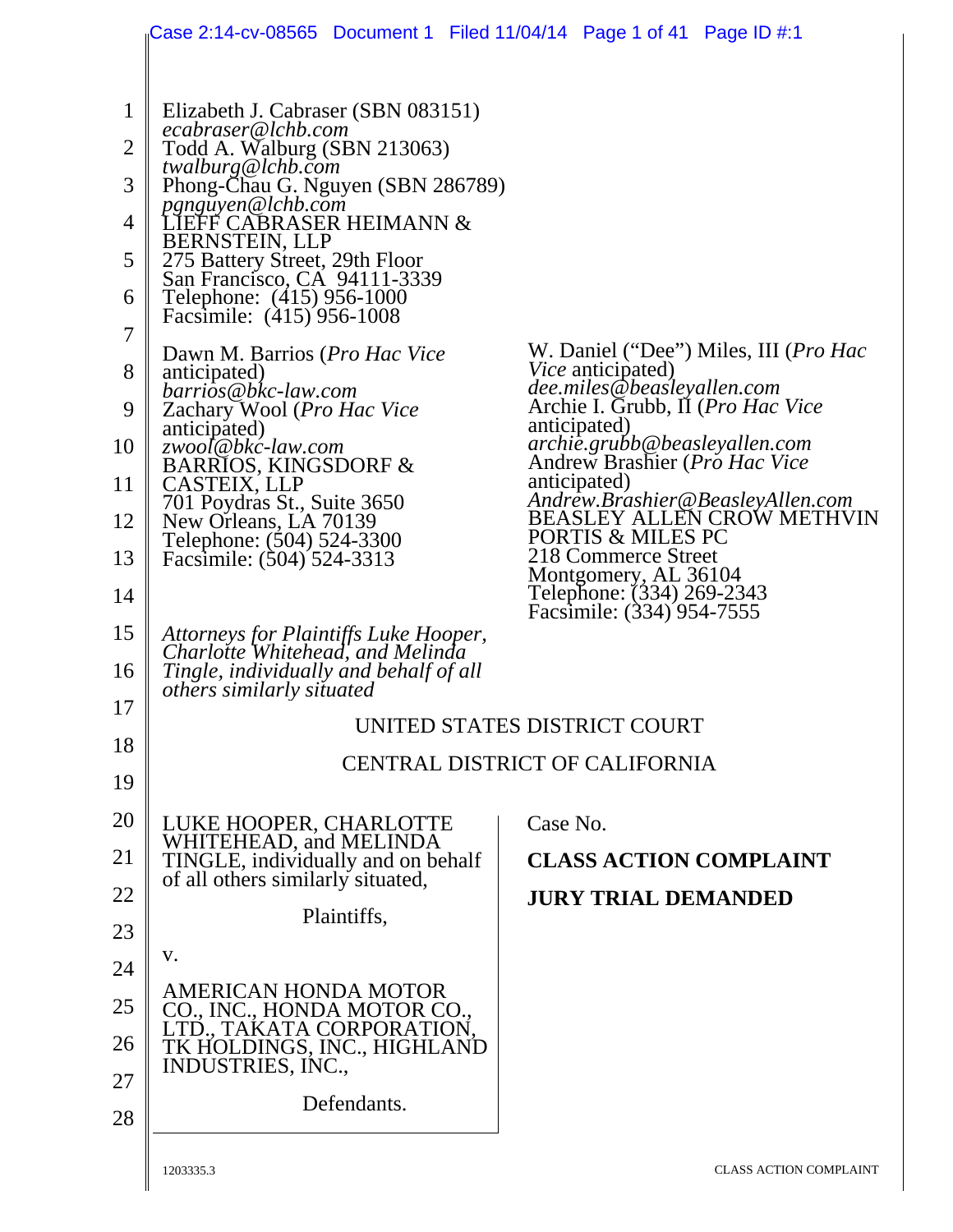| <b>TABLE OF CONTENTS</b>                                                                                                  |
|---------------------------------------------------------------------------------------------------------------------------|
| Page                                                                                                                      |
|                                                                                                                           |
|                                                                                                                           |
|                                                                                                                           |
|                                                                                                                           |
| TOLLING OF THE STATUTE OF LIMITATIONS FRAUDULENT                                                                          |
|                                                                                                                           |
|                                                                                                                           |
|                                                                                                                           |
|                                                                                                                           |
|                                                                                                                           |
|                                                                                                                           |
|                                                                                                                           |
|                                                                                                                           |
|                                                                                                                           |
|                                                                                                                           |
|                                                                                                                           |
|                                                                                                                           |
|                                                                                                                           |
| 20<br>THIRD CLAIM FOR RELIEF Fraud, Deceit, and Concealment Cal.                                                          |
| Civil Code $\S$ $\S$ 1709, 1710, 1711 (Brought on behalf of the                                                           |
| FOURTH CLAIM FOR RELIEF Violation of the Consumer Legal<br>Remedies Act Cal. Civil Code § 1750 et seq. (Brought on behalf |
| 23                                                                                                                        |
| FIFTH CLAIM FOR RELIEF Violations of the California Unfair                                                                |
|                                                                                                                           |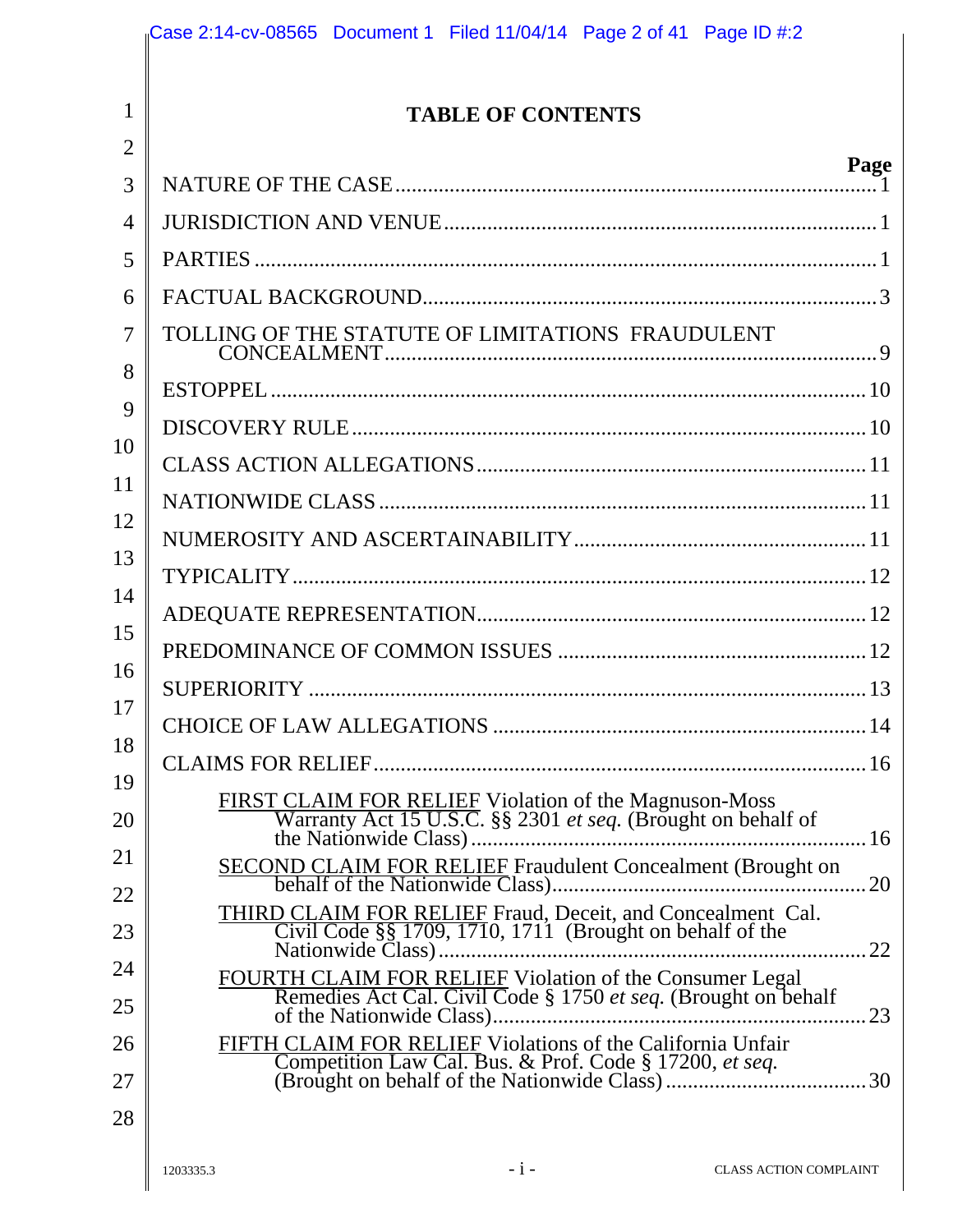|                | Case 2:14-cv-08565 Document 1 Filed $11/04/14$ Page 3 of 41 Page ID #:3 |
|----------------|-------------------------------------------------------------------------|
|                |                                                                         |
| $\mathbf{1}$   | <b>TABLE OF CONTENTS</b>                                                |
| $\overline{2}$ | (continued)                                                             |
| 3              | Page                                                                    |
| 4              |                                                                         |
| 5              |                                                                         |
| 6              |                                                                         |
| 7              |                                                                         |
| 8              |                                                                         |
| 9              |                                                                         |
| 10             |                                                                         |
| 11             |                                                                         |
| 12             |                                                                         |
| 13             |                                                                         |
| 14             |                                                                         |
| 15             |                                                                         |
| 16             |                                                                         |
| 17             |                                                                         |
| 18             |                                                                         |
| 19             |                                                                         |
| 20             |                                                                         |
| 21             |                                                                         |
| 22             |                                                                         |
| 23             |                                                                         |
| 24             |                                                                         |
| 25             |                                                                         |
| 26             |                                                                         |
| 27             |                                                                         |
| 28             |                                                                         |
|                | $-ii -$<br>CLASS ACTION COMPLAINT<br>1203335.3                          |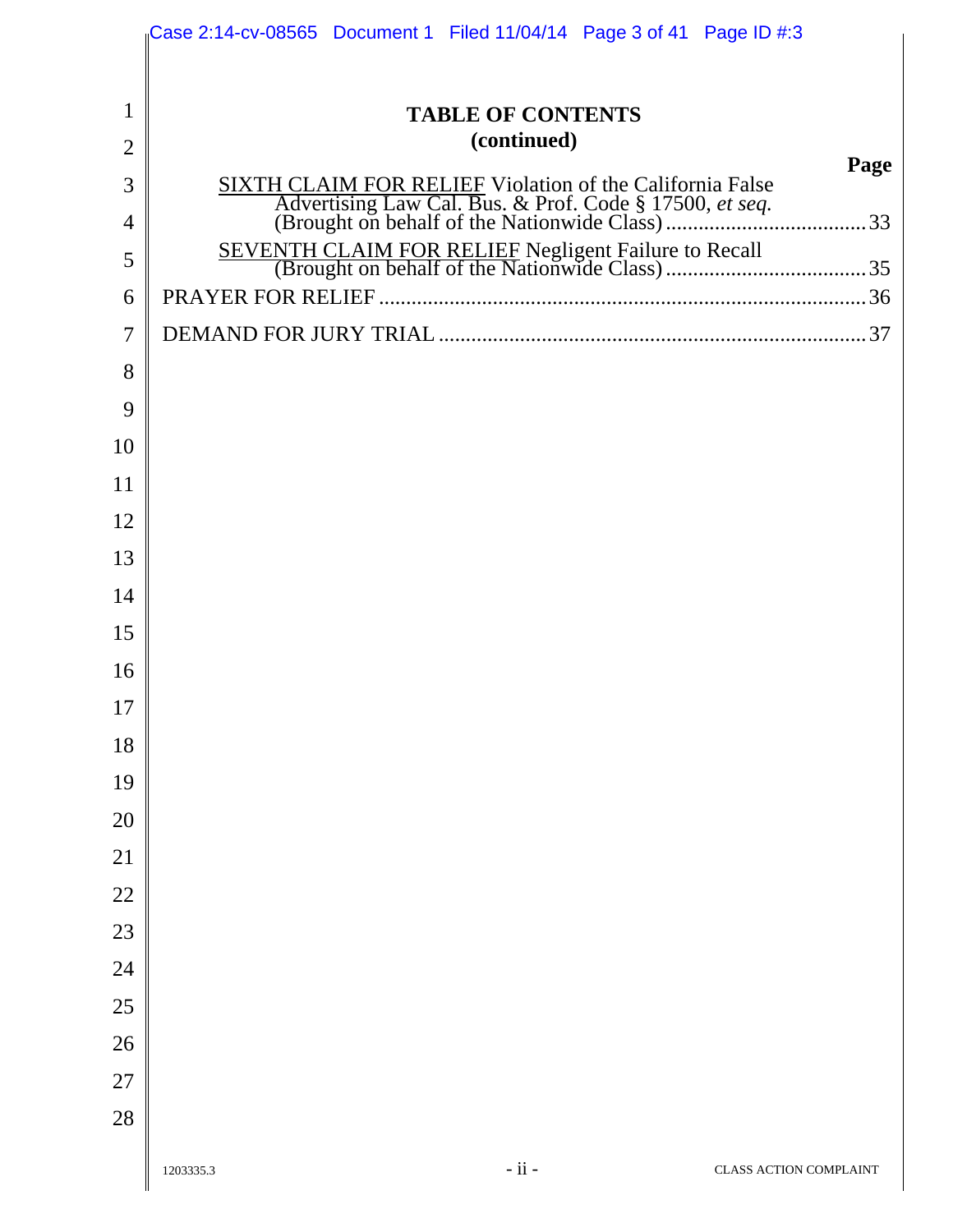1 2

### **NATURE OF THE CASE**

3 4 5 6 7 8 9 1. Plaintiffs Luke Hooper, Charlotte Whitehead, and Melinda Tingle bring this action individually and on behalf of all persons similarly situated in the United States who purchased or leased certain vehicles manufactured, distributed, and/or sold by HONDA MOTOR CO. LTD., AMERICAN HONDA MOTOR CO., INC., and/or its related subsidiaries, successors, or affiliates ("Honda") with defective airbags manufactured by TAKATA CORPORATION, TK HOLDINGS, INC., HIGHLAND INDUSTRIES, INC., and/or its related subsidiaries, successors, or affiliates ("Takata"), as described below.

10 11 12 13 14 2. To date, more than 14 million cars with Takata-manufactured airbags have been recalled due to defect(s) described herein ("Defective Airbags"). Among those 14 million vehicles are over 5 million Honda vehicles. Plaintiffs seek redress individually and on behalf of those similarly-situated for losses stemming from the Defendants' manufacture and use of defective airbags in those Honda vehicles.

15

#### **JURISDICTION AND VENUE**

16 17 18 19 3. Jurisdiction is proper in this Court pursuant to the Class Action Fairness Act, 28 U.S.C. § 1332(d), because members of the proposed Plaintiff Class are citizens of states different from Defendants' home states, and the aggregate amount in controversy exceeds \$5,000,000, exclusive of interest and costs.

20 21 22 4. Venue is proper in this Court pursuant to 28 U.S.C. § 1391(a) because Defendants conduct substantial business in this District, have caused harm to Class Members residing in this District.

- 23
- 24

5. Plaintiff Luke Hooper is a resident and citizen of New Orleans,

**PARTIES** 

25 Louisiana. Plaintiff Hooper acquired a 2006 Honda Accord, VIN

26 JHMCM564X6C000229, which, unknown at the time of acquisition, contained

- 27 Defective Airbags that could injure and/or kill.
- 28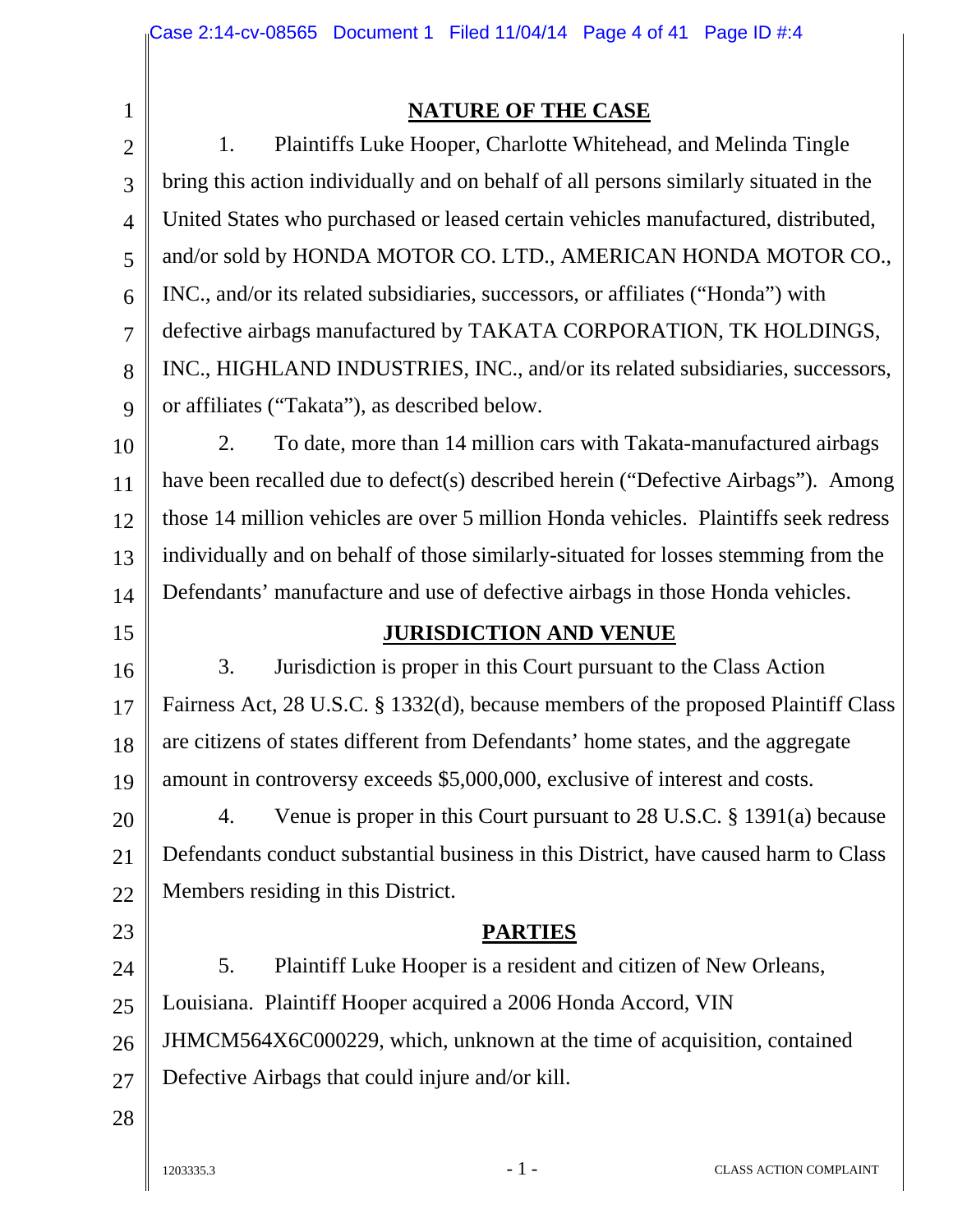- 1 2 3 4 6. Plaintiff Charlotte Whitehead is a resident and citizen of Eufaula, Alabama. Plaintiff Whitehead acquired a 2003 Honda Civic, VIN 2HGES16513H513574, which, unknown at the time of acquisition, contained Defective Airbags that could injure and/or kill.
- 5 6 7 8 7. Plaintiff Melinda Tingle is a resident and citizen of Macon Georgia. Plaintiff Tingle acquired a 2004 Honda CRV, VIN SHSRD78844U219509, which, unknown at the time of acquisition, contained Defective Airbags that could injure and/or kill.
- 9 10 11 12 13 8. Defendant American Honda Motor Co., Inc., is a California corporation with its headquarters in Torrance, CA. It is the North American subsidiary of Honda Motor Co., Ltd., for which it conducts the sales, marketing, manufacture, assembly and operational activities in North America, including the manufacture of the Class Vehicles at issue here.
- 14 15 16 17 9. Defendant Honda Motor Co., Ltd., is a foreign, for-profit corporation with its principal place of business in Tokyo, Japan, that designs, markets, manufactures and sells automobiles through independent retail dealers, outlets, and authorized dealerships primarily in Japan, North America, Europe and Asia.
- 18 19 20 21 22 10. Defendant Takata Corporation is a foreign for-profit corporation with its principal place of business in Tokyo, Japan. It is a specialized supplier of automotive safety systems that it designs, manufactures, tests, markets, distributes and sells. It is a vertically-integrated company, and manufactures component parts in its own facilities.
- 23 24 25 26 27 11. Defendant TK Holdings, Inc., is a Delaware corporation with its headquarters in Auburn Hills, Michigan. As the American subsidiary of the Japanese company Takata Corporation, TK Holdings, Inc., sells, designs, manufactures, tests, markets, and distributes airbags in the United States. Directly or through its subsidiaries, TK Holdings, Inc. owns and operates 56 manufacturing
	-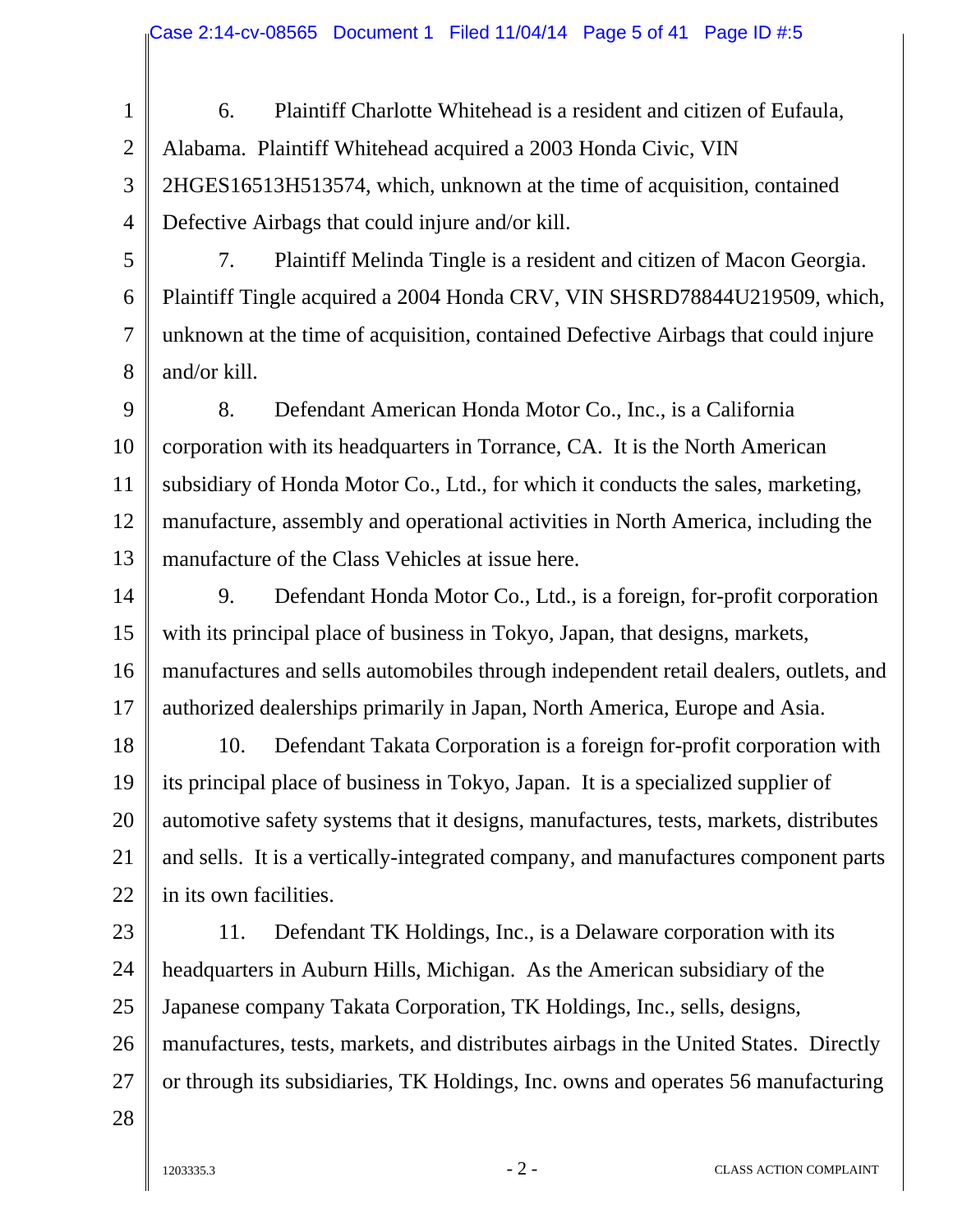1 2 3 4 5 6 7 8 9 10 11 12 13 14 15 16 17 18 19 20 21 22 23 24 25 26 27 28  $-3$  -  $\phantom{-}$  CLASS ACTION COMPLAINT plants in 20 countries. TK Holdings, Inc. manufactured the Defective Airbags at issue in this litigation. 12. Highland Industries, Inc., a subsidiary of Takata Corporation, is a Delaware corporation with its headquarters in Greensboro, North Carolina. It manufactures industrial and automotive textile products, including airbag fabrics used in the Defective Airbags. 13. Defendants American Honda Motor Co., Inc., Honda Motor Co., Ltd., Takata Corporation, TK Holdings, Inc., and Highland Industries, Inc. are collectively referred to in this Complaint as "Defendants." **FACTUAL BACKGROUND**  14. As used in this Complaint, the "Class Vehicles" refer to the Honda vehicles sold in the United States, equipped at the time of sale with Takata airbags sharing a common, uniform, and defective design and/or production, including the following makes and model years: • 2001- 2007 Honda Accord • 2001 - 2005 Honda Civic • 2002 - 2006 Honda CR-V • 2003 - 2011 Honda Element • 2002 - 2004 Honda Odyssey • 2003 - 2007 Honda Pilot • 2006 Honda Ridgeline • 2003 - 2006 Acura MDX • 2002 - 2003 Acura TL/CL • 2005 Acura RL 15. All persons in the United States who have purchased or leased a Class Vehicle equipped with the Defective Airbags are herein referred to as Class Members ("Class Members").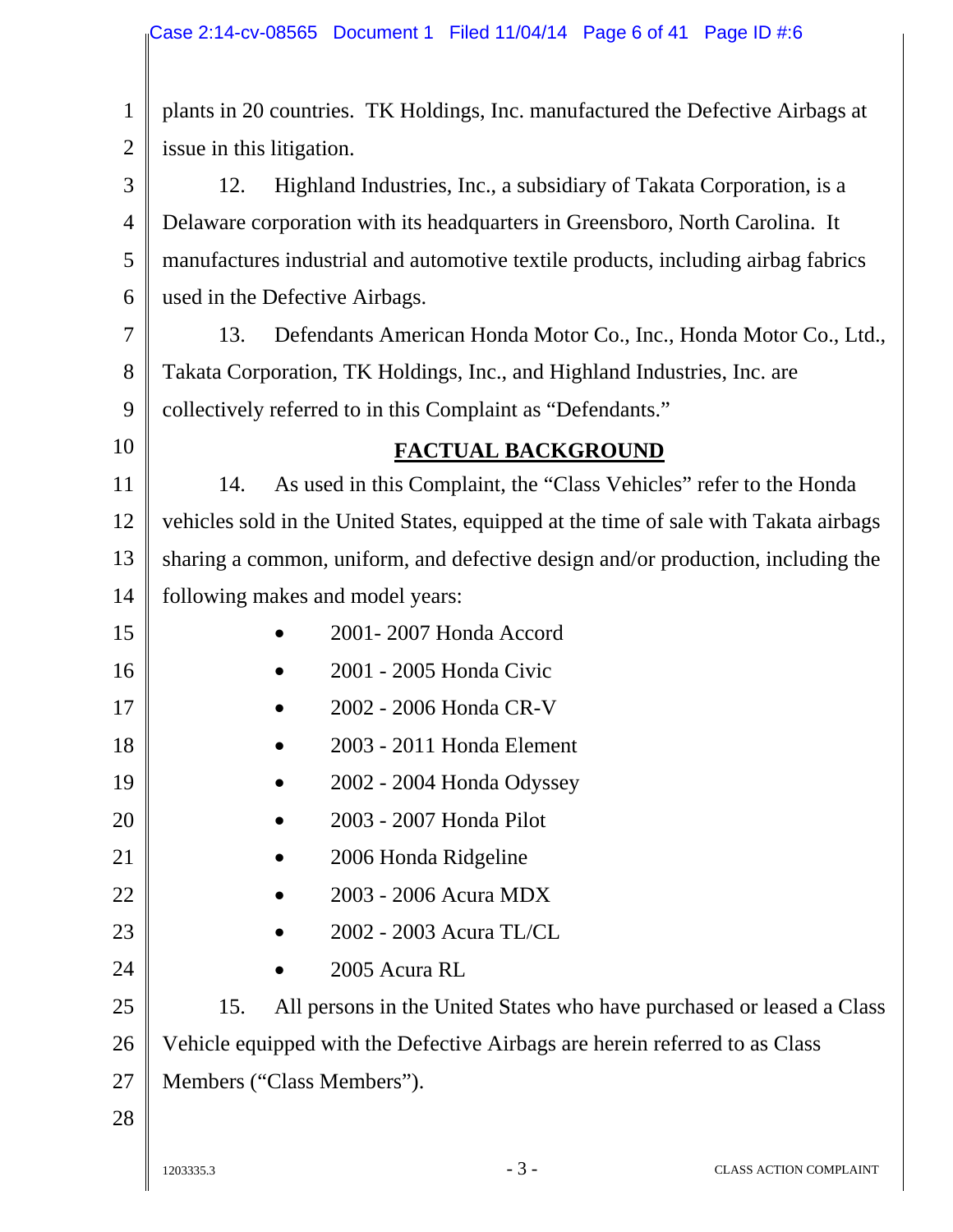1 2 3 4 5 6 16. All Class Members were placed at risk by the Defective Airbags from the moment they first drove their vehicles. The Defective Airbags preclude all Class Members from proper and safe use of their vehicles, reduces vehicle occupant protection, and endangers Class Members and other vehicle occupants. However, none of the Class Members knew, or could reasonably have discovered, the Defective Airbag, prior to it manifesting in a sudden and dangerous failure.

7 8 9 10 11 17. Upon information and belief, prior to the sale of most Class Vehicles, Honda knew of the Defective Airbags. Yet, despite this knowledge, Honda and Takata failed to disclose – and actively concealed – the Defective Airbags from Class Members, the public, and federal regulators, and continued to market and advertise the Class Vehicles as reliable and safe vehicles, which they are not.

12 13 14 15 16 17 18 19 20 21 22 23 24 25 26 27 18. As a result of Honda's alleged misconduct, Plaintiffs and Class Members were harmed and suffered actual damages, in that the Class Vehicles are unsafe, unfit for their ordinary and intended use, and have manifested, or are at unreasonable risk of manifesting, the Defective Airbags by way of a sudden and dangerous failure that puts them and others at serious risk of injury or death. Plaintiffs and the Class did not receive the benefit of their bargain as purchasers and lessees, received vehicles that were of a lesser standard, grade, and quality than represented, and did not receive vehicles that met ordinary and reasonable consumer expectations. Plaintiffs and Class Members did not receive vehicles that would reliably operate with reasonable safety, and that would not place drivers and occupants in danger of encountering an ongoing and undisclosed risk of harm, which could have been avoided, as Honda knew but did not disclose, through the use of non-defective airbag parts. A car purchased or leased under the reasonable assumption that it is "safe" as advertised is worth more than a car – such as the Class Vehicles – that is known to contain a safety defect such as the Defective Airbags.

28

1203335.3 - 4 - CLASS ACTION COMPLAINT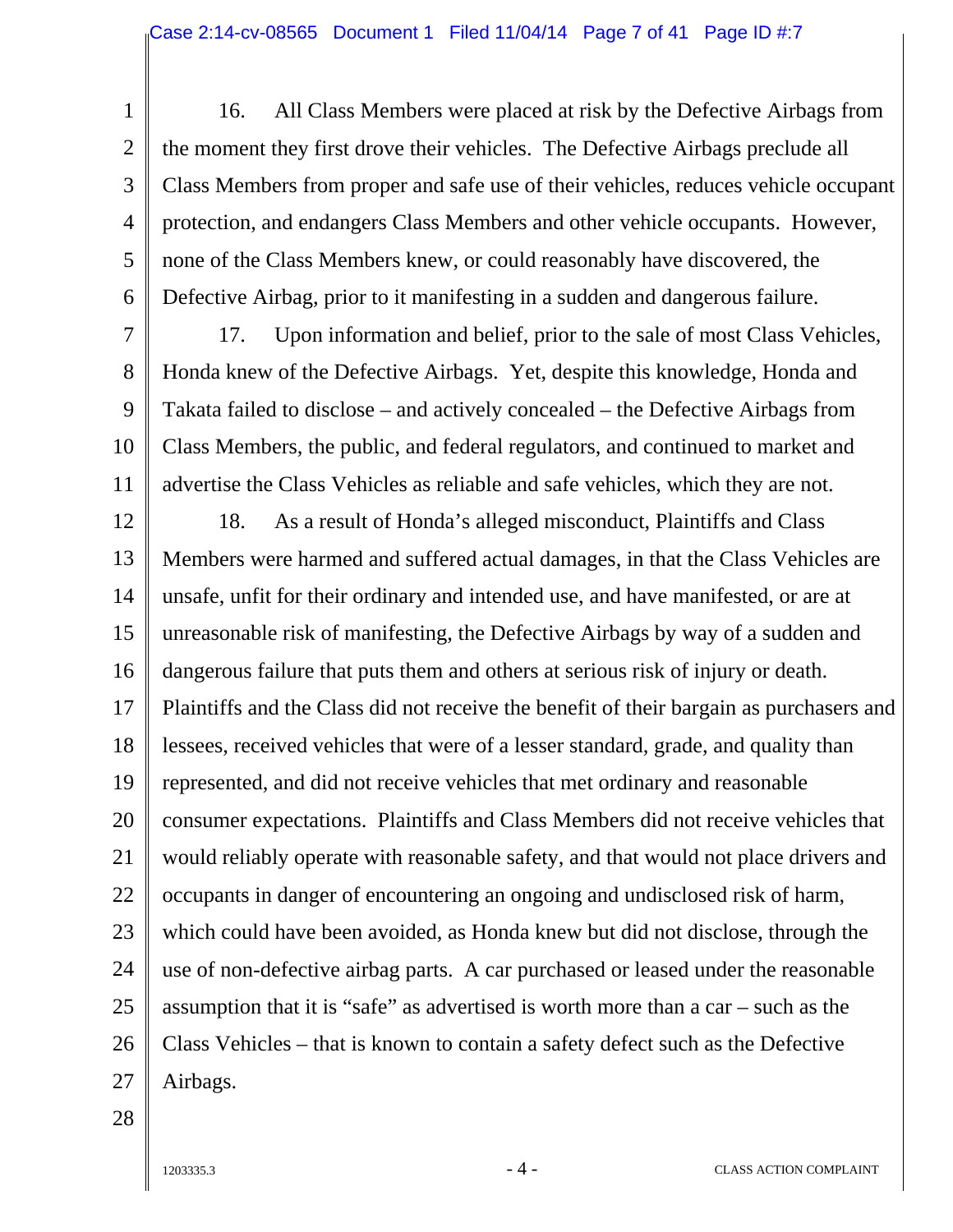1 2 3 4 5 6 19. As a result, all purchasers of the Class Vehicles overpaid for their cars at the time of purchase. Furthermore, Honda's public disclosure of the Defective Airbags has further caused the value of the Class Vehicles to materially diminish. Purchasers or lessees of the Class Vehicles paid more, either through a higher purchase price or higher lease payments, than they would have had the Defective Airbags been disclosed.

7 8 9 10 11 12 13 14 20. Airbags are meant to inflate rapidly during an automobile collision to cushion occupants during a collision. This protects the occupants' bodies when they strike the parts of the vehicle, such as the steering wheel, dash board, or windshield. When people operate a motor vehicle or ride in one as a passenger, they trust and rely on the manufacturers of those vehicles to make those vehicles safe for their ordinary use and purpose. One of those central safety features is the airbag, which is deployed by what should be a small, controlled explosion of propellants in a metal canister. These metal canisters are also known as inflators.

15 16 17 18 19 21. The first manifestation of the Defective Airbags dates back as early as April 2002, when a Takata airbag exploded in a Toyota Corolla. Shortly thereafter, Takata made certain changes and/or upgrades to its production facility in Moses Lake, changes it claims are unrelated to the 2002 incident but should have fixed stopped the factory from producing airbags with a defect.

20 21 22 23 22. In 2004, a Defective Airbag exploded in a Honda Accord in Alabama. Honda and Takata investigated the incident, and both concluded that the incident was an "anomaly" when reporting it to the National Highway Traffic Safety Administration, or "NHTSA."

24 25 26 27 23. By 2007, at least three more incidents of Defective Airbags exploding were reported to Honda. Honda then reported the incidents to Takata. Towards the end of the year, Takata told Honda that it thought the airbags were defective because workers at Takata's Mexican production facility had left moisture-sensitive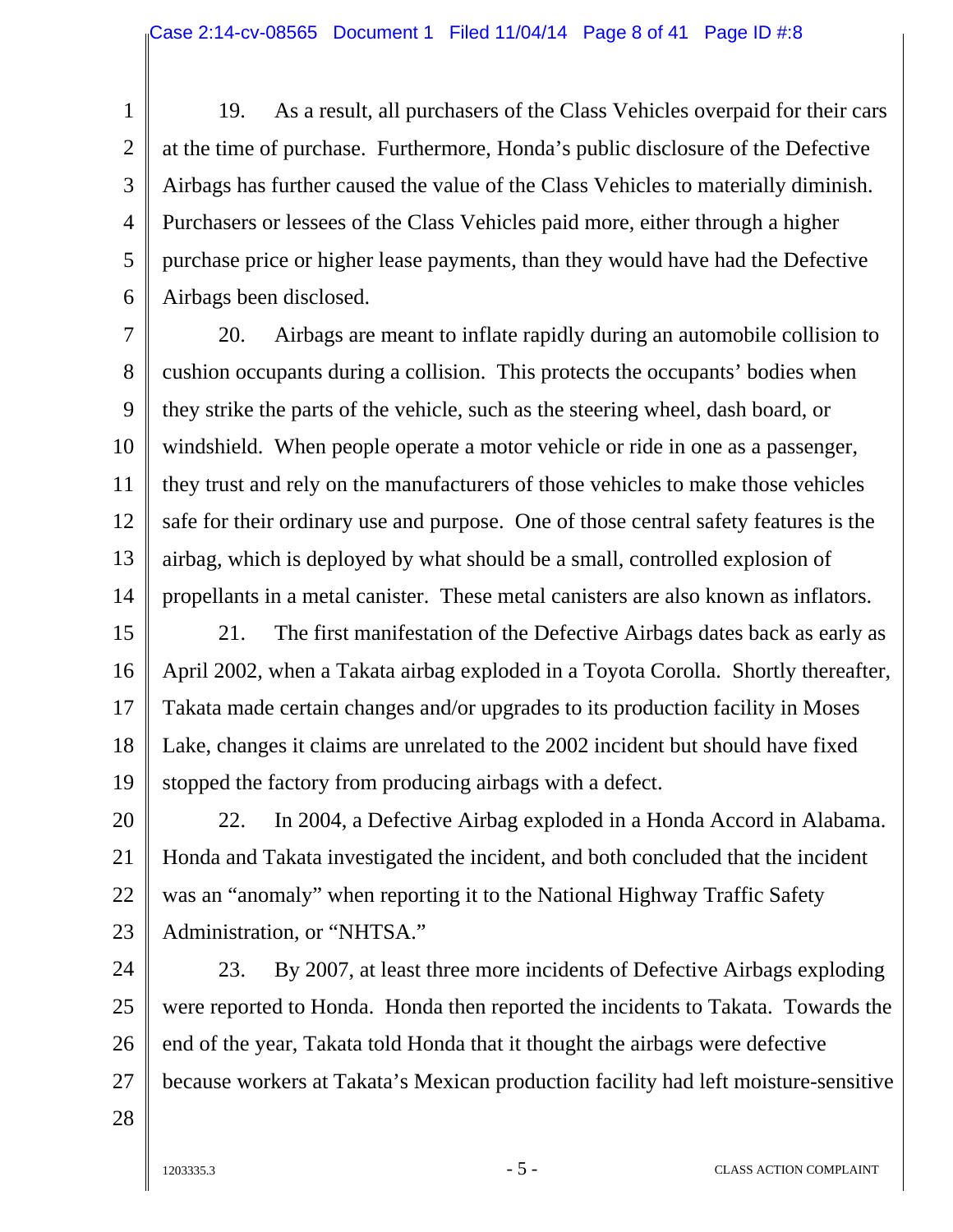1 2 explosives on the floor and in the open, making them prone to overly energetic combustion.

3 4 5 6 24. Takata assured Honda that the problem had been fixed by late 2002; however, despite these assurances that had remedied the cause of the problem, Takata and Honda jointly continued to monitor and investigate the Defective Airbags without notifying owners of Honda vehicles that their airbag may be lethal.

7 8 9 10 25. To continue secretly investigating the Defective Airbags, Honda began collecting inflators from Defective Airbags in cars returned to Honda dealerships for unrelated warranty claims. Honda then sent the secretly-culled inflators to Takata.

11 12 13 14 15 16 26. After studying the secretly-culled inflators, Takata determined by November 2008 that the Defective Airbags were rendered defective by excess moisture getting into the inflator. At this time, Honda decided to recall 4,200 Civics and Accords. In the recall and in its report to federal regulators, Honda and Takata failed to disclose knowledge of four incidents in which the Defective Airbags caused bodily injury.

17 18 19 20 27. In April 2009 the airbag of Jennifer Griffin's 2005 Honda Civic exploded after a minor traffic accident in Orlando, Florida. State troopers investigating the incident were baffled by the fact that such a minor accident could cause a 2" piece of metal shrapnel to tear through Ms. Griffin's neck.

21 22 23 28. One month later, 18 year old Ashley Parham was killed in Midwest City, Oklahoma, when the airbag in her 2001 Honda Accord exploded out of her steering wheel in a minor crash.

24 25 26 27 29. By July 2009, Takata told Honda that it believed that its airbags were defective because of a flaw in the machinery that compressed the explosives in the inflator. Rather than normally burning down and generating nitrogen to inflate the airbag, the explosive wafers made by the defective machinery burn aggressively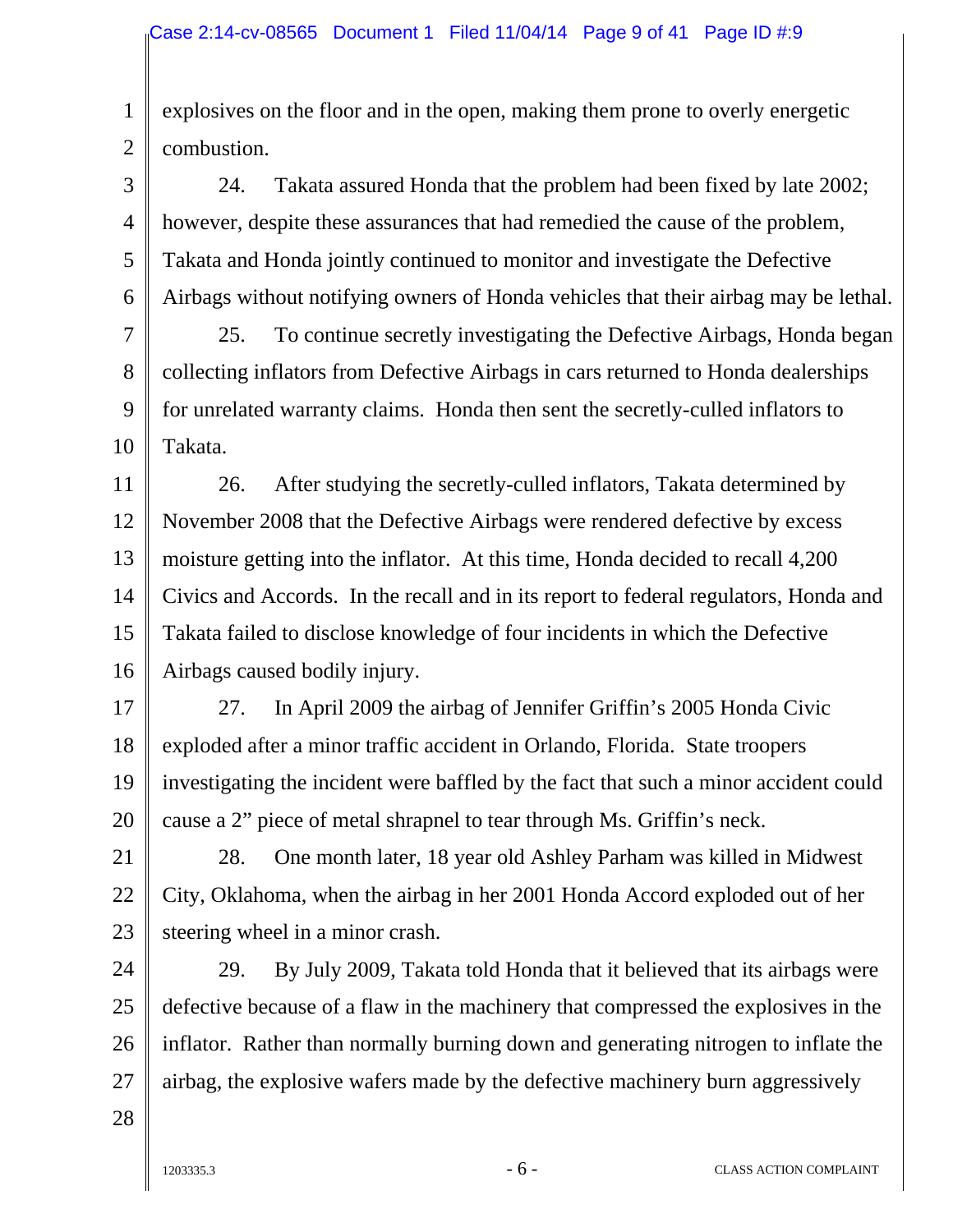1 2 and cause the inflator canister of the Defective Airbags to burst, sending hot fragments tearing through the fabric airbags.

3 4 5 6 30. Around the same time, Honda issued its second recall for Defective Airbags, this time for 510,000 more Honda and Acura models. The recall contained no information from Honda or Takata about known injuries and death caused by the Defective Airbags.

7 8 9 10 31. In December 2009 Gurgit Rathore collided with a mail truck in Richmond, Virginia in her Honda Accord. The airbag exploded, propelling shrapnel into her neck and chest. The injuries caused by the shrapnel caused her to bleed to death in front of her three children.

11 12 13 14 15 32. Three months later, Honda recalled an additional 438,000 Accord, Civic, CR-V, Odyssey, Pilot and Acura models, its third recall for the same defect. Despite knowing about the grizzly deaths of Ms. Rathore and Ms. Parham, Honda and Takata said nothing about the risk of injury or death that the Defective Airbags may cause.

16 17 18 19 20 21 22 33. Takata, though, had not been producing airbags only for Honda. For years, Takata had grown as an airbag manufacturer, now producing 20% of airbags sold worldwide. One of its many customers was BMW, which wrote to Takata in March 2010 and pressed for an explanation as to why Defective Airbags in Honda vehicles were defective and those Takata airbags in BMW vehicles were safe. Takata falsely reassured BMW that the defect in the Honda-installed airbags was not present in the airbags in its vehicles.

23

24 25 26 34. The next month, in April 2010, Kristy Williams stopped at a red light in Georgia. Her airbags spontaneously deployed, and the inflator canister exploded, sending metal shards through the airbag. The shards punctured her neck and carotid artery.

27 28 35. Following this incident, Takata reported another explanation for the Defective Airbags to Honda. This time around, Takata said that the defect could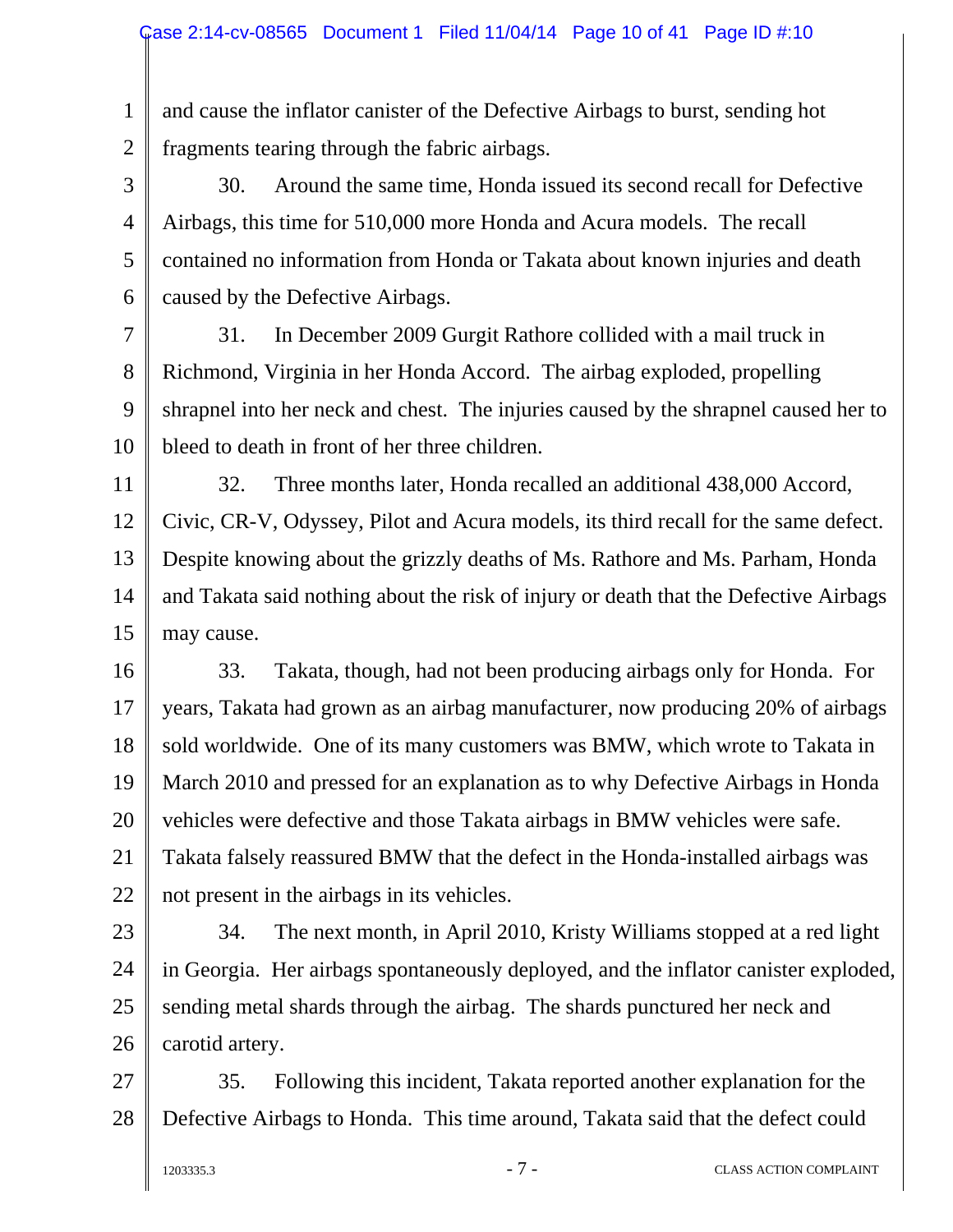1 2 3 4 have been caused when machine operators in its Moses Lake facility inadvertently switched off an "auto reject" button that weeded out poorly made explosives that could become unstable. Takata reassured Honda, though, that it had locked the "auto reject" switch in the "on" position by September, 2002.

5

6

7

8

9

36. Throughout this whole process, knowing of the issues with its Defective Airbags, Takata allowed its production facilities to keep crucial safety records in unreliable, hand-written notes. This practice made it difficult to know which batches of airbags have a defective component, compounding even further the difficult of knowing which cars to recall.

10 11 12 37. In April 2011 Honda issued its fourth recall. Despite four rounds of recalls all for the same defect, Honda and Takata fail to notify consumers or government regulators that the Defective Airbags can cause injury and/or death.

13 14 15 38. Finally, in December 2011 when it recalled a fifth round of cars for the same defect, Honda reported its first tally of injuries and deaths to federal regulators, a list it had been tracking since at least 2004.

16 17 18 19 20 39. Takata's poor record keeping continued to plague the recall effect for this defect and, in the Spring of 2013, Honda issued its sixth recall for the same defect. Shortly thereafter, NHTSA began in investigation into whether Honda should have alerted regulators earlier about the defect and whether Honda should have recalled the cars sooner.

21 22 23 24 40. Other car manufacturers followed suit: Nissan, Mazda, Ford, Chrysler and BMW all announced recalls due to the Defective Airbags. Around the same time, a Honda spokesman said that Honda knew of 30 injuries and 2 deaths caused by the Defective Airbags.

25 26 27 41. Due to the deadly nature of the Defective Airbags, NHTSA has taken the extreme step of warning owners of 4.7 million vehicles in states with high humidity that they should "act immediately" to have the Defective Airbags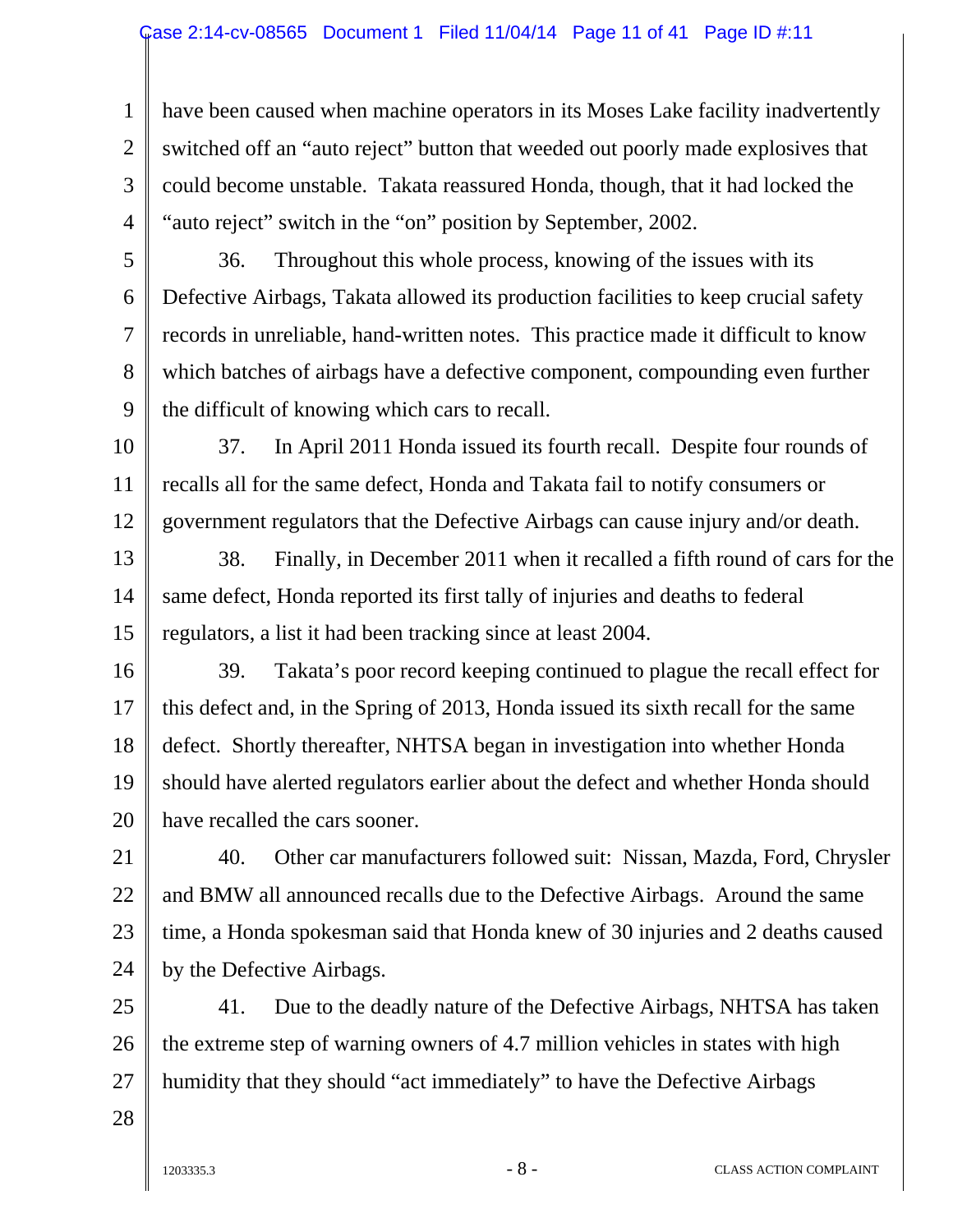1 2 repaired. This NHTSA warning followed a report from Takata that Defective Airbags are more likely to explode in humid climates.

3 4 5 6 7 8 9 10 42. To make matters worse, Honda's and Takata's actions to hide the explosive nature of the Defective Airbags from 2004 onward from consumers and government regulators has resulted in a parts shortage; there are simply not enough replacement airbags to replace the Defective Airbags in older model cars. To address this problem, Toyota has gone so far as to get regulatory permission to disable a driver's side airbag until a replacement part can be found and installed. On the passenger side, Toyota now puts a sticker warning that no one should sit in the seat until the Defective Airbag can be removed and a replacement part installed.

11 12 13 14 43. In addition, some manufacturers are not sending out recall letters for these potentially deadly Defective Airbags until they have replacement parts, leaving innocent and unknowing drivers and passengers continuing to use cars with safety equipment that can maim and kill.

15 16 17 44. Further, and in spite of Honda's belated recall of the Class Vehicles, litigation is necessary in order to ensure that Class Members receive full and fair compensation, under the auspices of court order, for their injuries.

- 18
- 19

## **TOLLING OF THE STATUTE OF LIMITATIONS**

#### **Fraudulent Concealment**

20 21 22 23 24 45. Upon information and belief, Defendants have known of the Defective Airbags in the vehicles since at least 2004 – and possibly earlier – and certainly well before Plaintiffs and Class Members purchased the Class Vehicles, and have concealed from or failed to notify Plaintiffs, Class Members, and the public of the full and complete nature of the Defective Airbags.

25 26 27 46. Although Defendants now acknowledge that they know of the serious and possibly deadly defect, Defendants did not fully disclose the Defective Airbags and in fact downplayed the widespread prevalence of the problem.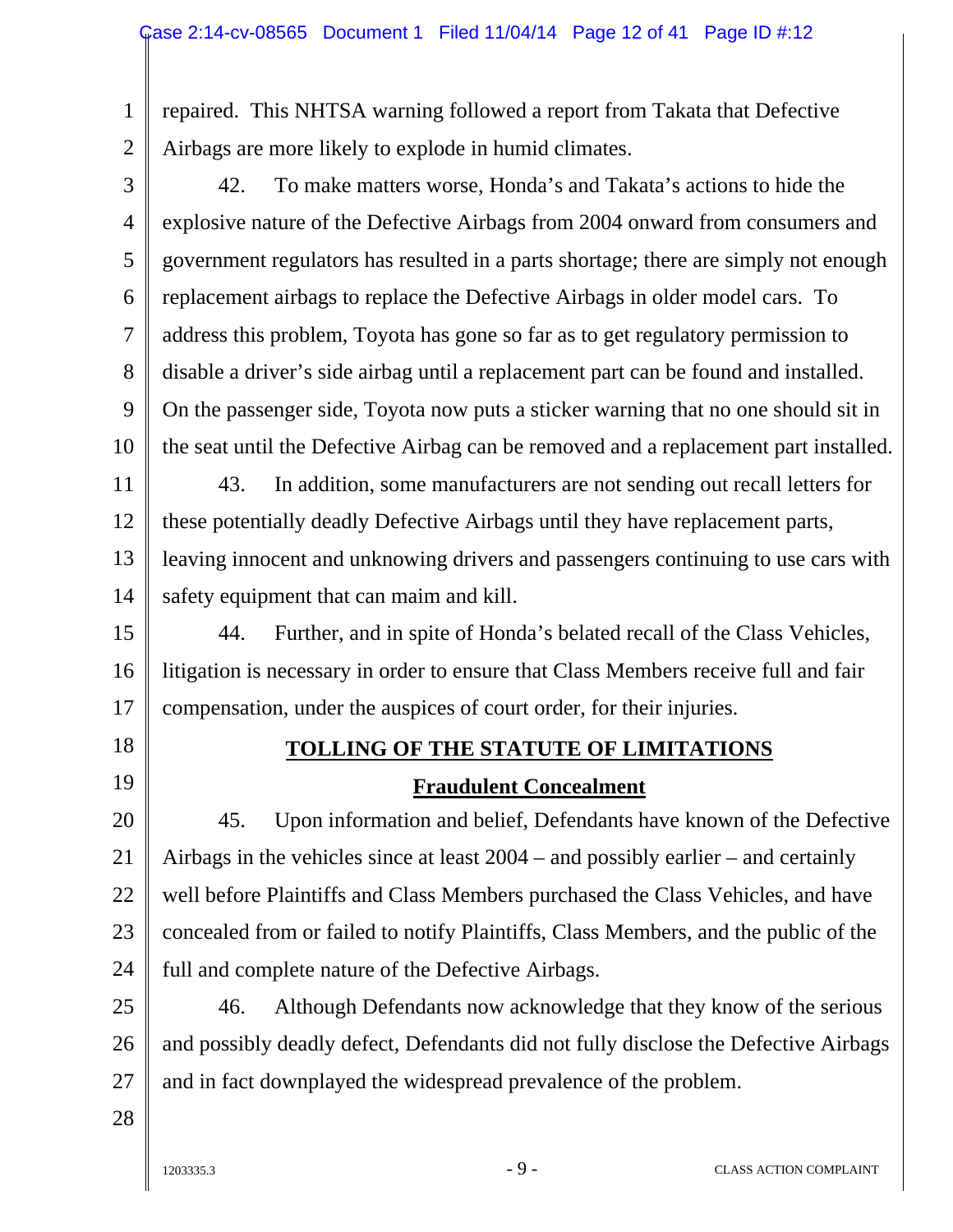1 2 3 4 5 47. In 2007, Defendants jointly studied the Defective Airbags in a secret program. In this program, Honda would replace all or part of the Defective Airbags from cars brought into its dealerships for unrelated warranty repairs. The Defective Airbags, or their component parts, would then be sent to Takata for study and review of the defect.

6 7 8 9 48. Despite knowing early about the Defective Airbags and the damage they could cause, Defendants fraudulently concealed their knowledge from the public, insisting that the defect was not serious and was limited to a small subset of the eventually-recalled 5 million Honda vehicles.

10 11 12 13 49. Pursuant to 49 U.S.C. § 30118(c), Honda was obligated and had a duty to disclose the Defective Airbags to NHTSA when it learned of the Defect and/or decided in good faith that the Class Vehicles did not comply with an applicable motor vehicle safety standard.

14 15 16 50. Any applicable statute of limitation has therefore been tolled by Honda's knowledge, active concealment, and denial of the facts alleged herein, which behavior is ongoing.

#### **Estoppel**

18 19 20 21 22 23 24 25 51. Defendants were and are under a continuous duty to disclose to Plaintiffs and Class Members the true character, quality, and nature of the vehicles. They actively concealed the true character, quality, and nature of the vehicles and knowingly made misrepresentations about the quality, reliability, characteristics, and performance of the vehicles. Plaintiffs and Class Members reasonably relied upon Honda's knowing and affirmative misrepresentations and/or active concealment of these facts. Based on the foregoing, Honda is estopped from relying on any statutes of limitation in defense of this action.

#### **Discovery Rule**

27 28 52. The causes of action alleged herein did not accrue until Plaintiffs and Class Members discovered that their vehicles had the Defective Airbags.

17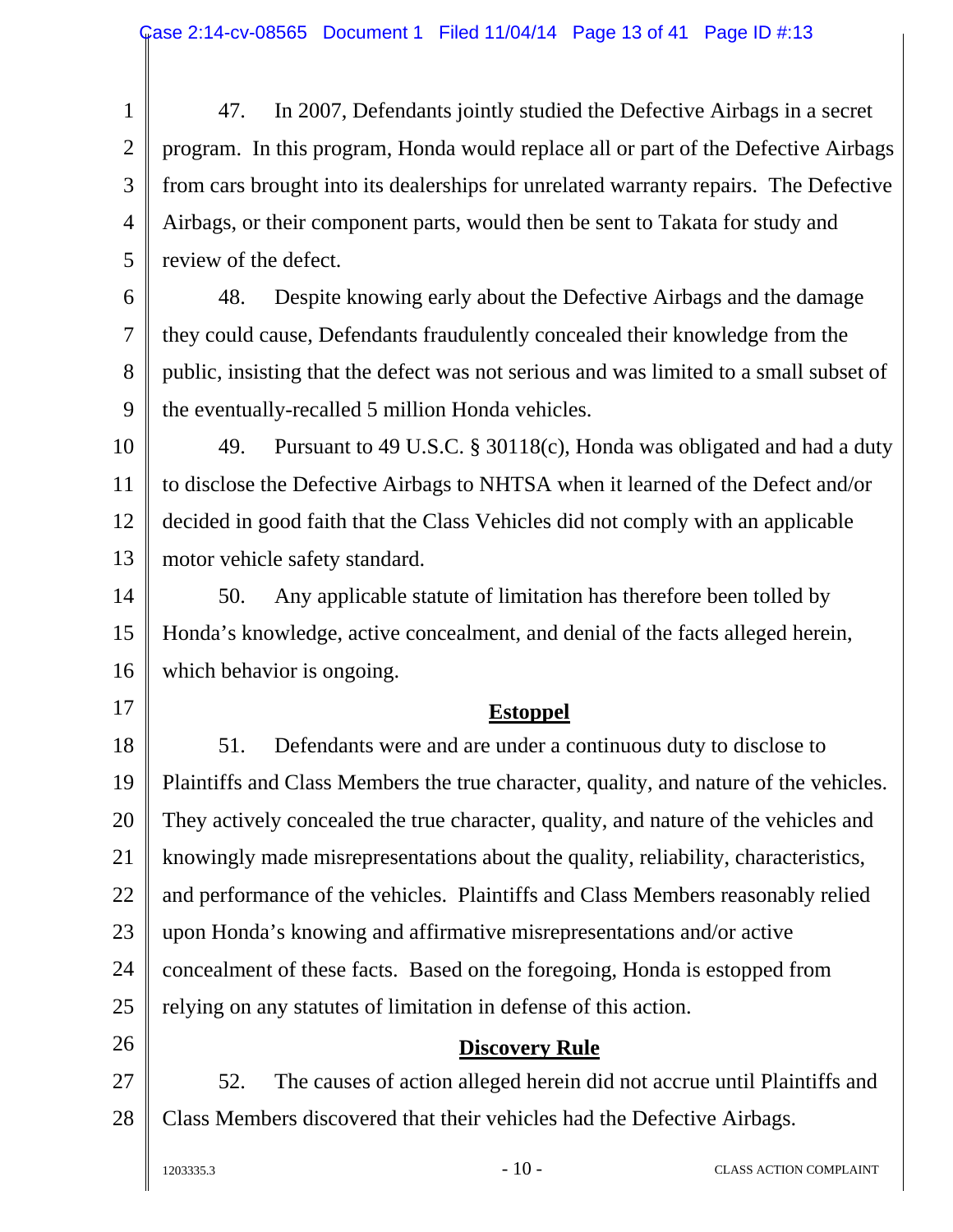$\mathbf{I}$ 

| $\mathbf{1}$   | However, Plaintiffs and Class Members had no realistic ability to<br>53.                                                                                                                                                 |  |  |  |  |  |
|----------------|--------------------------------------------------------------------------------------------------------------------------------------------------------------------------------------------------------------------------|--|--|--|--|--|
| $\overline{2}$ | discern that the vehicles were defective until $-$ at the earliest $-$ after the Defective                                                                                                                               |  |  |  |  |  |
| 3              | Airbag exploded. Even then, Plaintiffs and Class Members had no reason to know                                                                                                                                           |  |  |  |  |  |
| $\overline{4}$ | the explosion was caused by a defect in the airbags because of Defendants' active                                                                                                                                        |  |  |  |  |  |
| 5              | concealment of the true nature of the defect.                                                                                                                                                                            |  |  |  |  |  |
| 6              | <b>CLASS ACTION ALLEGATIONS</b>                                                                                                                                                                                          |  |  |  |  |  |
| 7              | 54.<br>Plaintiffs bring this lawsuit as a class action on their own behalf and on                                                                                                                                        |  |  |  |  |  |
| 8              | behalf of all other persons similarly situated as members of the proposed Class,                                                                                                                                         |  |  |  |  |  |
| 9              | pursuant to Federal Rules of Civil Procedure 23(a) and (b)(3) and/or (b)(2) and/or                                                                                                                                       |  |  |  |  |  |
| 10             | $c(4)$ . This action satisfies the numerosity, commonality, typicality, adequacy,                                                                                                                                        |  |  |  |  |  |
| 11             | predominance, and superiority requirements of those provisions.                                                                                                                                                          |  |  |  |  |  |
| 12             | 55.<br>The proposed nationwide class is defined as:                                                                                                                                                                      |  |  |  |  |  |
| 13             | <b>Nationwide Class</b>                                                                                                                                                                                                  |  |  |  |  |  |
| 14<br>15       | All persons or entities in the United States that purchased<br>or leased a Honda Class Vehicle, and any other Honda<br>vehicle model containing the same Takata airbag as those<br>Class Vehicle models (Class Members). |  |  |  |  |  |
|                |                                                                                                                                                                                                                          |  |  |  |  |  |
| 16             | 56.<br>Excluded from the Class are: (1) Defendants, any entity or division in                                                                                                                                            |  |  |  |  |  |
| 17             | which Defendants have a controlling interest, and their legal representatives,                                                                                                                                           |  |  |  |  |  |
| 18             | officers, directors, assigns, and successors; (2) the Judge to whom this case is                                                                                                                                         |  |  |  |  |  |
| 19             | assigned and the Judge's staff; (3) governmental entities; and (4) those persons who                                                                                                                                     |  |  |  |  |  |
| 20             | have suffered personal injuries as a result of the facts alleged herein. Plaintiffs                                                                                                                                      |  |  |  |  |  |
| 21             | reserve the right to amend the Class definition if discovery and further investigation                                                                                                                                   |  |  |  |  |  |
| 22             | reveal that the Class should be expanded, divided into additional subclasses, or                                                                                                                                         |  |  |  |  |  |
| 23             | modified in any other way.                                                                                                                                                                                               |  |  |  |  |  |
| 24             | <b>Numerosity and Ascertainability</b>                                                                                                                                                                                   |  |  |  |  |  |
| 25             | Although the exact number of Class Members is uncertain and can<br>57.                                                                                                                                                   |  |  |  |  |  |
| 26             | only be ascertained through appropriate discovery, the number is great enough such                                                                                                                                       |  |  |  |  |  |
| 27             | that joinder is impracticable. The disposition of the claims of these Class Members                                                                                                                                      |  |  |  |  |  |
| 28             | in a single action will provide substantial benefits to all parties and to the Court.                                                                                                                                    |  |  |  |  |  |
|                | $-11-$<br>1203335.3<br>CLASS ACTION COMPLAINT                                                                                                                                                                            |  |  |  |  |  |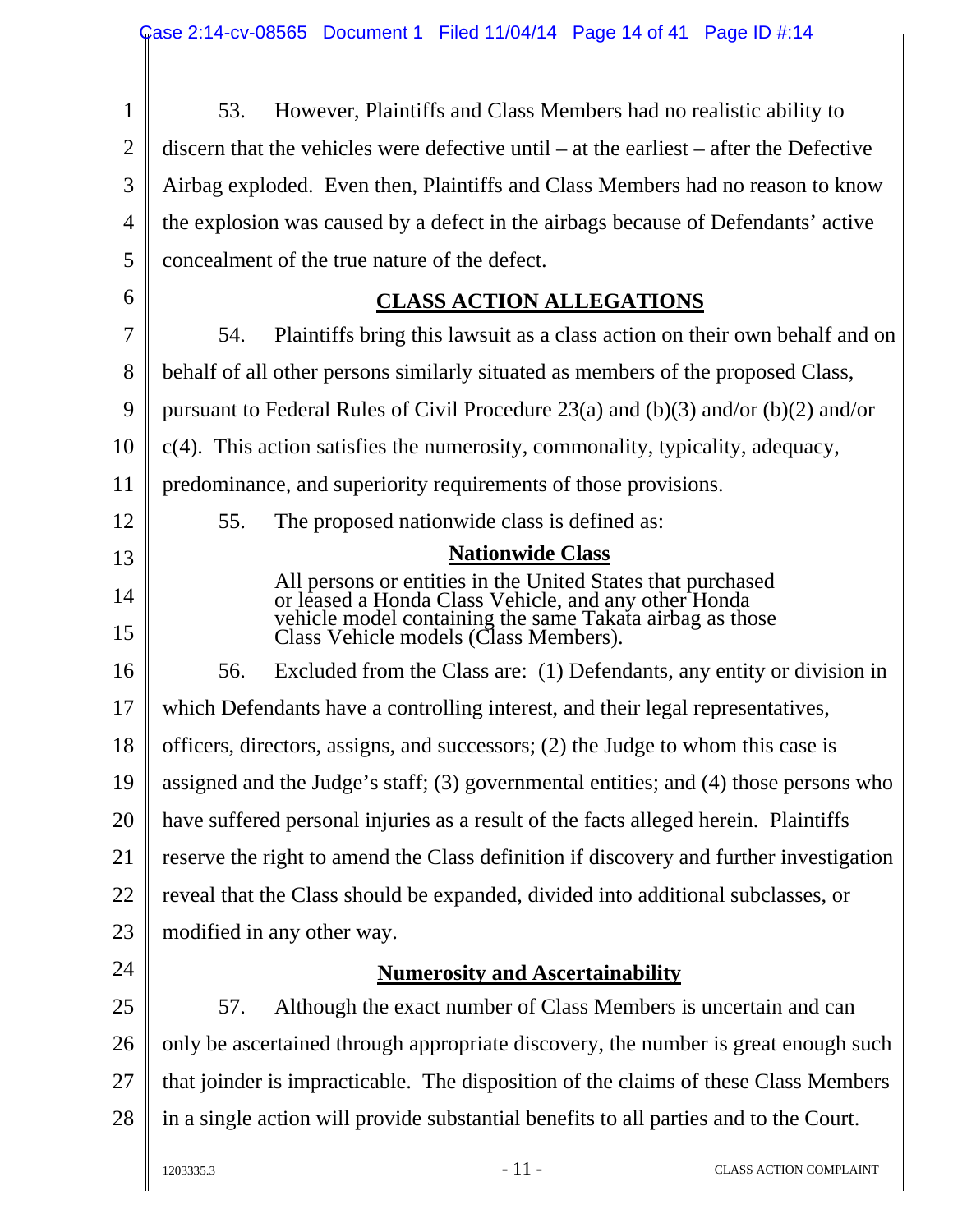Class Members are readily identifiable from information and records in Honda's possession, custody, or control.

3

1

2

#### **Typicality**

4 5 6 7 8 9 10 11 58. The claims of the representative Plaintiffs are typical of the claims of the Class in that the representative Plaintiffs, like all Class Members, purchased or leased a Honda Class Vehicle designed, manufactured, and distributed by Defendants. The representative Plaintiffs, like all Class Members, have been damaged by Defendants' misconduct in that they have incurred losses relating to the Defective Airbags. Furthermore, the factual bases of Defendants' misconduct are common to all Class Members and represent a common thread of misconduct resulting in injury to all Class Members.

#### **Adequate Representation**

13 14 15 16 17 18 59. Plaintiffs will fairly and adequately represent and protect the interests of the Class. Plaintiffs have retained counsel with substantial experience in prosecuting consumer class actions, including actions involving defective products. 60. Plaintiffs and their counsel are committed to vigorously prosecuting this action on behalf of the Class and have the financial resources to do so. Neither Plaintiffs nor their counsel have interests adverse to those of the Class.

19

12

#### **Predominance of Common Issues**

20 21 22 23 61. There are numerous questions of law and fact common to Plaintiffs and Class Members that predominate over any question affecting only individual Class Members, the answers to which will advance resolution of the litigation as to all Class Members. These common legal and factual issues include:

24 25 a. whether the Class Vehicles suffer from problems with Defective Airbags;

26 27 b. whether Defendants knew or should have known about the Defective Airbags, and, if so, how long Defendants have known of the Defect;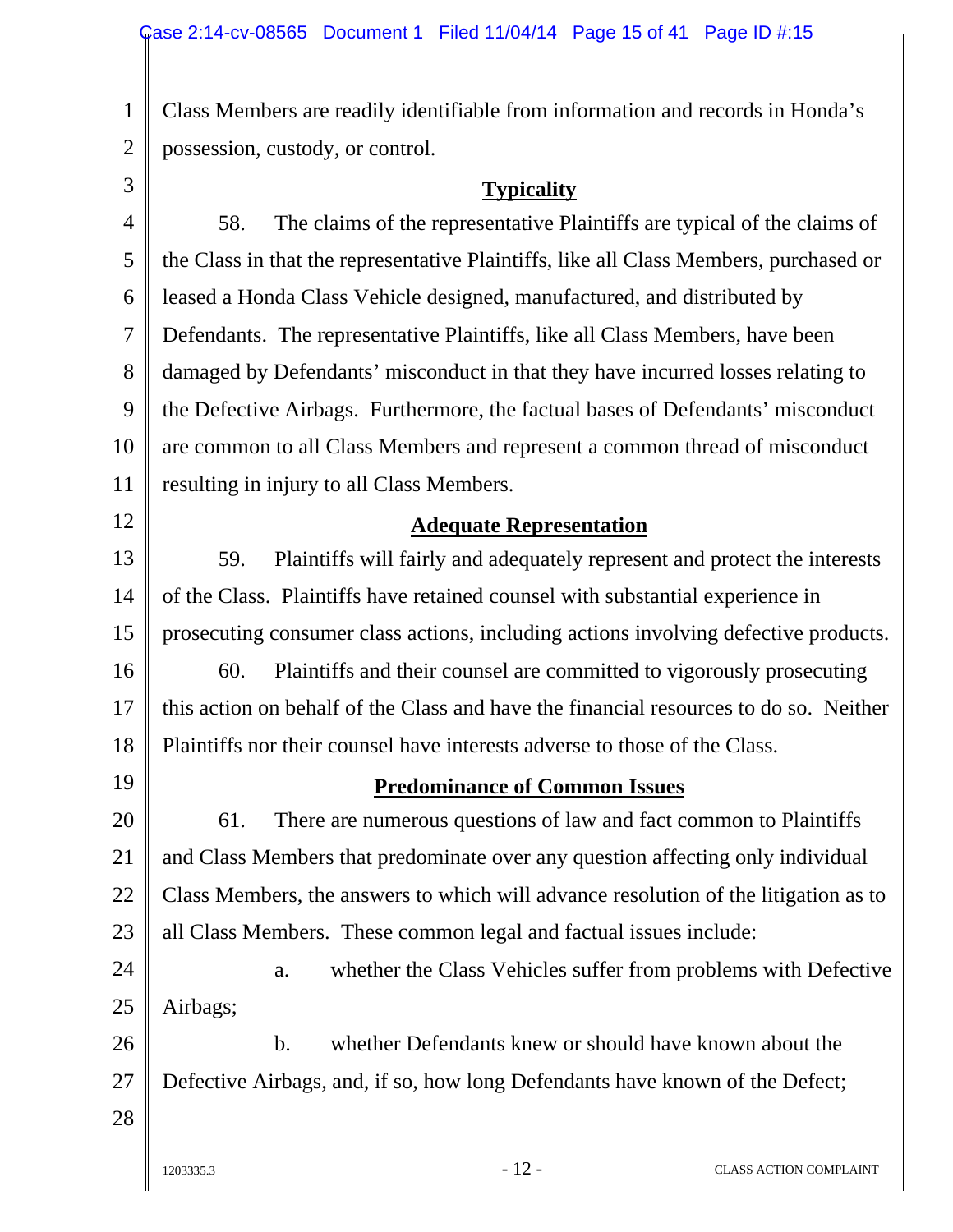| $\mathbf{1}$   | whether the defective nature of the Class Vehicles constitutes a<br>$\mathbf{C}$ .     |  |  |  |  |  |
|----------------|----------------------------------------------------------------------------------------|--|--|--|--|--|
| $\mathfrak{2}$ | material fact reasonable consumers would have considered in deciding whether to        |  |  |  |  |  |
| 3              | purchase a Honda Vehicle;                                                              |  |  |  |  |  |
| $\overline{4}$ | d.<br>whether Defendants had a duty to disclose the defective nature                   |  |  |  |  |  |
| 5              | of the Vehicles to Plaintiffs and Class Members;                                       |  |  |  |  |  |
| 6              | whether Defendants omitted and failed to disclose material facts<br>e.                 |  |  |  |  |  |
| $\overline{7}$ | about the Vehicles;                                                                    |  |  |  |  |  |
| 8              | f.<br>whether Defendants' concealment of the true defective nature of                  |  |  |  |  |  |
| 9              | the Class Vehicles induced Plaintiffs and Class Members to act to their detriment      |  |  |  |  |  |
| 10             | by purchasing the Vehicles;                                                            |  |  |  |  |  |
| 11             | whether the Class Vehicles were fit for their ordinary and<br>g.                       |  |  |  |  |  |
| 12             | intended use, in violation of the implied warranty of merchantability;                 |  |  |  |  |  |
| 13             | h.<br>whether Plaintiffs and Class Members are entitled to a                           |  |  |  |  |  |
| 14             | declaratory judgment stating that the airbags in the Class Vehicles are defective      |  |  |  |  |  |
| 15             | and/or not merchantable;                                                               |  |  |  |  |  |
| 16             | $\mathbf{i}$ .<br>whether Plaintiffs and Class Members are entitled to equitable       |  |  |  |  |  |
| 17             | relief, including, but not limited to, a preliminary and/or permanent injunction; and, |  |  |  |  |  |
| 18             | whether Defendants should be declared responsible for notifying<br>$\mathbf{i}$ .      |  |  |  |  |  |
| 19             | all Class Members of the Defect and ensuring that all Honda vehicles with the          |  |  |  |  |  |
| 20             | Defective Airbags are recalled and repaired.                                           |  |  |  |  |  |
| 21             | <b>Superiority</b>                                                                     |  |  |  |  |  |
| 22             | Plaintiffs and Class Members have all suffered and will continue to<br>62.             |  |  |  |  |  |
| 23             | suffer harm and damages as a result of Defendants' unlawful and wrongful conduct.      |  |  |  |  |  |
| 24             | A class action is superior to other available methods for the fair and efficient       |  |  |  |  |  |
| 25             | adjudication of this controversy.                                                      |  |  |  |  |  |
| 26             | Absent a class action, most Class Members would likely find the cost<br>63.            |  |  |  |  |  |
| 27             | of litigating their claims prohibitively high and would therefore have no effective    |  |  |  |  |  |
| 28             | remedy at law. Because of the relatively small size of the individual Class            |  |  |  |  |  |
|                | $-13-$<br>1203335.3<br>CLASS ACTION COMPLAINT                                          |  |  |  |  |  |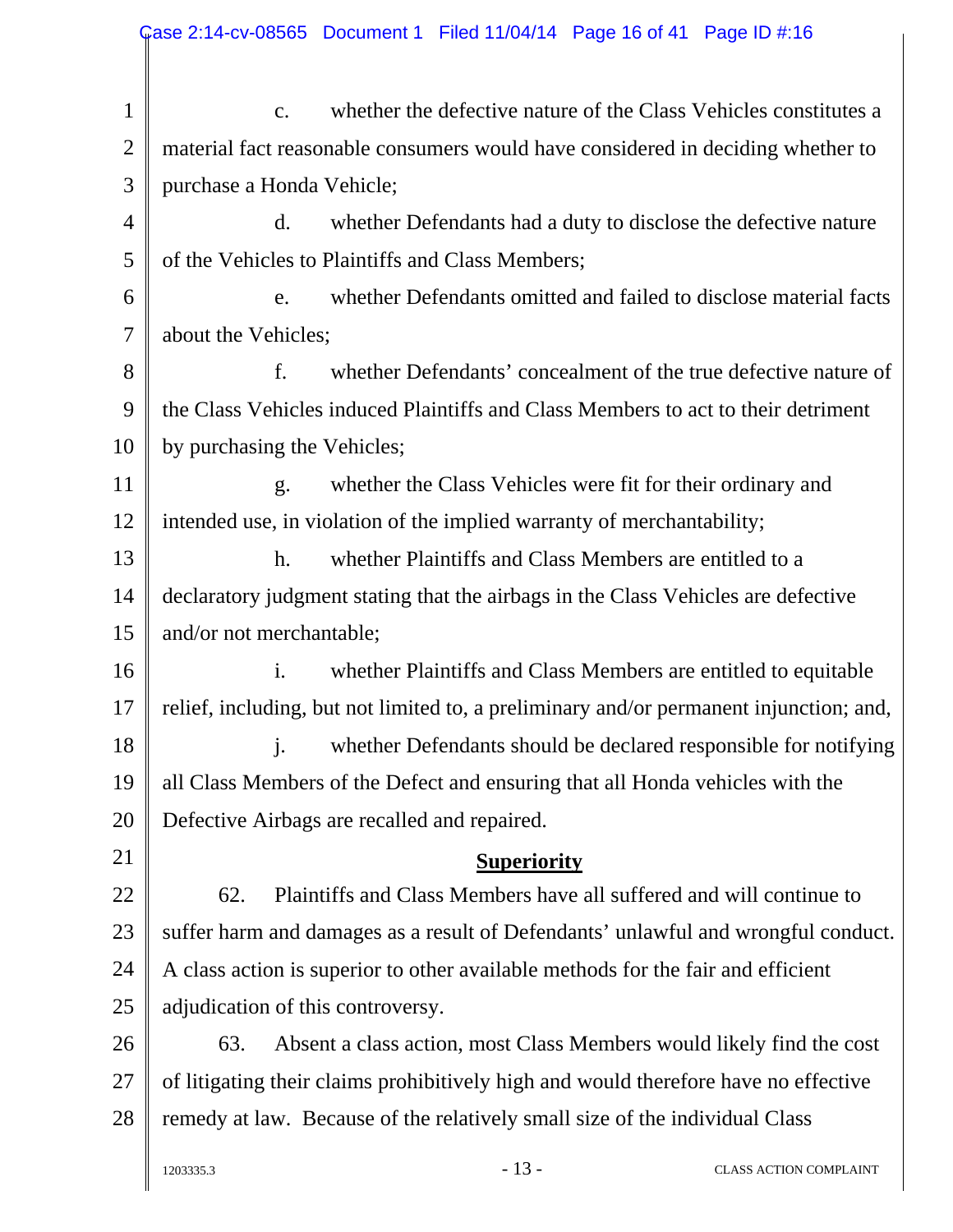1 2 3 4 Members' claims, it is likely that only a few Class Members could afford to seek legal redress for Defendants' misconduct. Absent a class action, Class Members will continue to incur damages, and Defendants' misconduct will continue without remedy.

5 6 7 8 64. Class treatment of common questions of law and fact would also be a superior method to multiple individual actions or piecemeal litigation in that class treatment will conserve the resources of the courts and the litigants, and will promote consistency and efficiency of adjudication.

9 10 11 12 65. Defendants have acted in a uniform manner with respect to the Plaintiffs and Class Members as all Class Members have been sent for all intents and purposes the identical Important Safety Recall Notice letters from Honda in accordance with the National Traffic and Motor Vehicle Safety Act.

13 14 15 16 17 18 19 20 66. Classwide declaratory, equitable, and injunctive relief is appropriate under Rule 23(b)(1) and/or (b)(2) because Defendants have acted on grounds that apply generally to the class, and inconsistent adjudications with respect to the Defendants' liability would establish incompatible standards and substantially impair or impede the ability of Class Members to protect their interests. Classwide relief assures fair, consistent, and equitable treatment and protection of all Class Members, and uniformity and consistency in Defendants' discharge of their duties to perform corrective action regarding the Defective Airbags.

21

#### **CHOICE OF LAW ALLEGATIONS**

22 23 67. At all relevant times, Defendants performed substantial business in the state of California.

24 25 68. Defendant American Honda Motor Co., Inc. is headquartered in Torrance, California.

26 27 69. The following Honda facilities are based in California: U.S. Corporate Headquarters, U.S. Sales and Marketing, Automobile Customer Service, the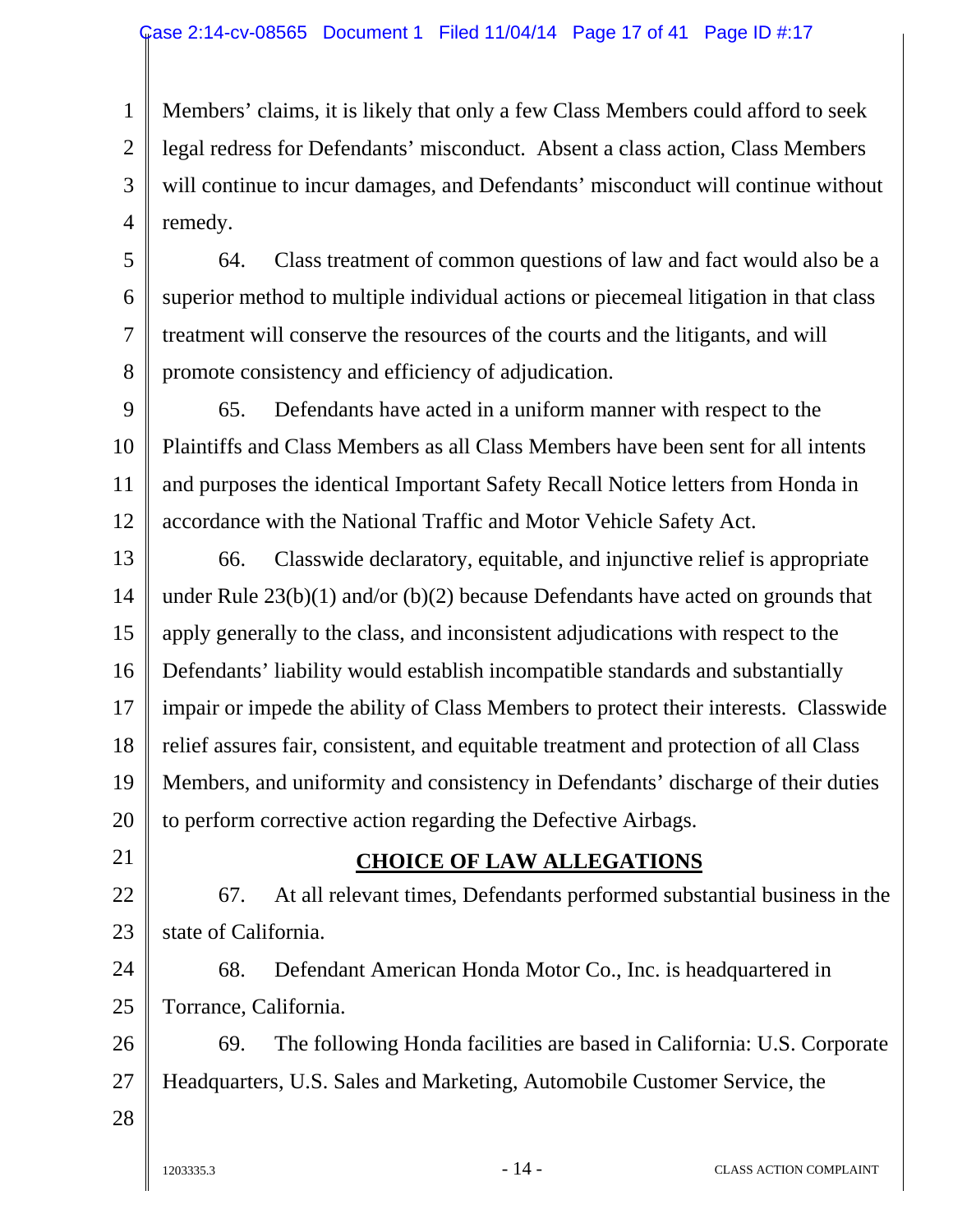1 2 Advanced Styling Center, three Parts Centers, and the Research and Development Test Track.

3 4 5 70. In addition, the conduct that forms the basis for Plaintiffs' and each and every Class Member's claims against Defendants emanated from Defendant American Honda's corporate headquarters in Torrance, California.

6

7

8

9

71. On information and belief, Defendant American Honda's personnel responsible for customer communications are located at its California headquarters, and the core decision not to disclose the Takata airbag safety defects to consumers was made and implemented from there.

10 11 12 72. On information and belief, at all relevant times, Defendant American Honda, in concert with their California-based advertising agencies, failed to properly disclose the existence of the Defective Airbags.

13

14

73. On information and belief, marketing campaigns falsely promoting the Class Vehicles as safe and reliable were conceived and designed in California.

15 16 17 18 19 20 21 22 23 24 74. On information and belief, Defendant American Honda's personnel responsible for managing the customer service division are and were located at the California headquarters. The "Honda Automobile Customer Service" directs customers to call or fax the following numbers: Call: 1-800-999-1009 and Fax: 1- 310-783-3023, which are landlines in Torrance, California. Customers are directed to send correspondence to American Honda Motor Co., Inc., Honda Automobile Customer Service, Mail Stop: 500 - 2N - 7A, 1919 Torrance Blvd., Torrance, CA 90501-2746. In addition, personnel from American Honda in Torrance, California, also communicate via Twitter ("@HondaCustSvc") with customers about Honda automobiles and services.

25 26 27 75. On information and belief, Defendant American Honda's personnel responsible for communicating with dealers regarding known problems with Class Vehicles are and were also located at the California headquarters.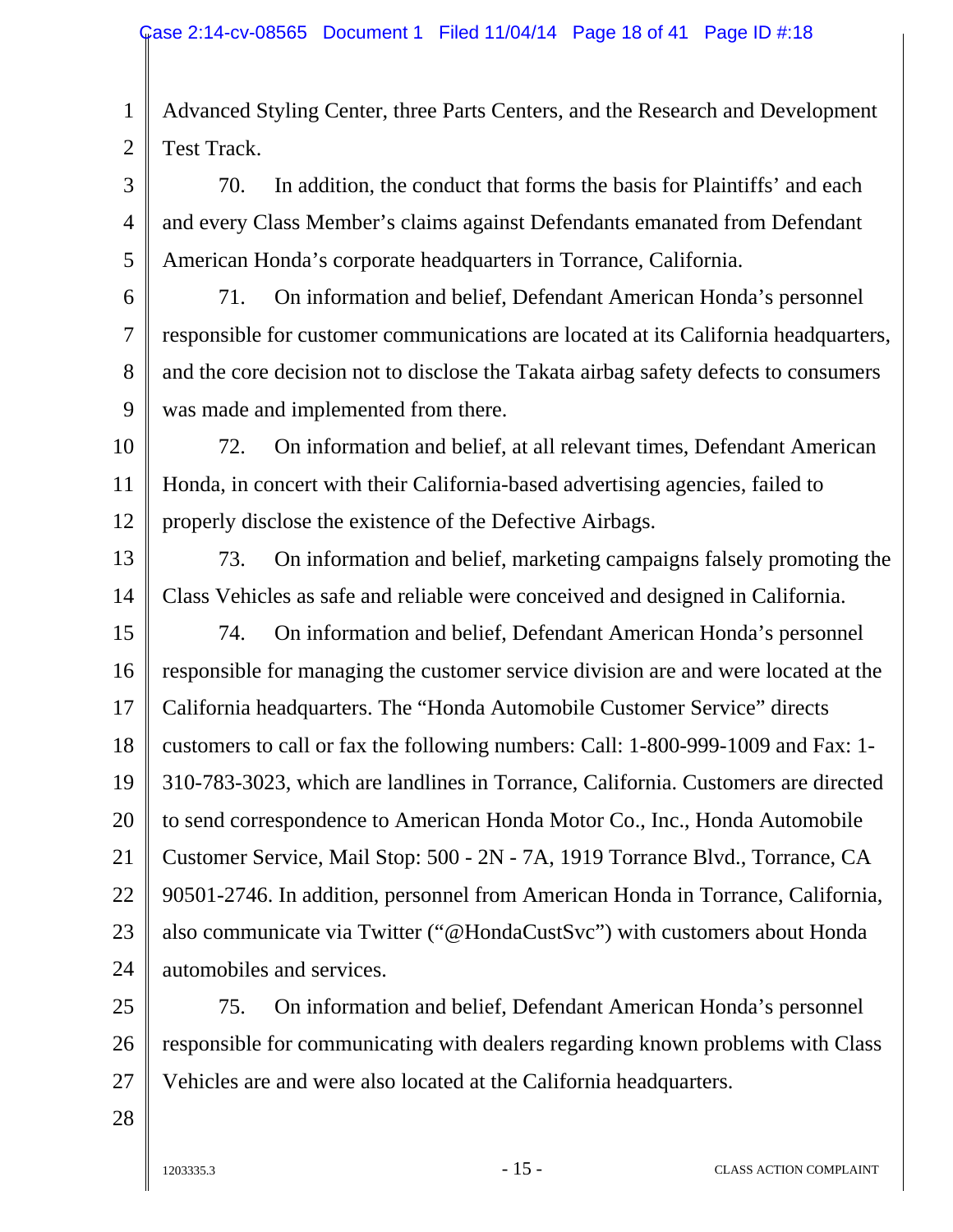|                | Case 2:14-cv-08565 Document 1 Filed 11/04/14 Page 19 of 41 Page ID #:19                                                        |  |  |  |  |  |  |
|----------------|--------------------------------------------------------------------------------------------------------------------------------|--|--|--|--|--|--|
| $\mathbf{1}$   | On information and belief, Defendant American Honda's personnel<br>76.                                                         |  |  |  |  |  |  |
| $\overline{2}$ | responsible for managing the distribution of replacement parts to dealerships are                                              |  |  |  |  |  |  |
| 3              | and were located at the California headquarters.                                                                               |  |  |  |  |  |  |
| $\overline{4}$ | On information and belief, Defendant American Honda's presence is<br>77.                                                       |  |  |  |  |  |  |
| 5              | more substantial in California than any other state.                                                                           |  |  |  |  |  |  |
| 6              | 78.<br>California's has a substantial interest in applying its consumer                                                        |  |  |  |  |  |  |
| $\overline{7}$ | protection laws against Defendants.                                                                                            |  |  |  |  |  |  |
| 8              | California's state interests would be undermined if it is not able to<br>79.                                                   |  |  |  |  |  |  |
| 9              | extend its consumer protection laws to address Defendants' wrongful conduct.                                                   |  |  |  |  |  |  |
| 10             | <b>CLAIMS FOR RELIEF</b>                                                                                                       |  |  |  |  |  |  |
| 11             | <b>FIRST CLAIM FOR RELIEF</b>                                                                                                  |  |  |  |  |  |  |
| 12             | Violation of the Magnuson-Moss Warranty Act<br>15 U.S.C. §§ 2301 <i>et seq.</i><br>(Brought on behalf of the Nationwide Class) |  |  |  |  |  |  |
| 13             |                                                                                                                                |  |  |  |  |  |  |
| 14             | 80.<br>Plaintiffs hereby incorporate by reference the allegations contained in                                                 |  |  |  |  |  |  |
| 15             | the preceding paragraphs of this Complaint, as if fully set forth herein.                                                      |  |  |  |  |  |  |
| 16             | Plaintiffs bring this Claim for Relief on behalf of members of the<br>81.                                                      |  |  |  |  |  |  |
| 17             | Nationwide Class.                                                                                                              |  |  |  |  |  |  |
| 18             | This Court has jurisdiction to decide claims brought under 15 U.S.C.<br>82.                                                    |  |  |  |  |  |  |
| 19             | § 2301 by virtue of 28 U.S.C. § 1332 (a)-(d).                                                                                  |  |  |  |  |  |  |
| 20             | The Class Vehicles are "consumer products" within the meaning of the<br>83.                                                    |  |  |  |  |  |  |
| 21             | Magnuson-Moss Warranty Act, 15 U.S.C. § 2301(1).                                                                               |  |  |  |  |  |  |
| 22             | Defendants are "supplier[s]" and "warrantor[s]" within the meaning of<br>84.                                                   |  |  |  |  |  |  |
| 23             | the Magnuson-Moss Warranty Act, 15 U.S.C. $\S 2301(4)-(5)$ .                                                                   |  |  |  |  |  |  |
| 24             | Plaintiffs and Class Members are "consumers" within the meaning of<br>85.                                                      |  |  |  |  |  |  |
| 25             | the Magnuson-Moss Warranty Act, 15 U.S.C. § 2301(3), because they are persons                                                  |  |  |  |  |  |  |
| 26             | entitled under applicable state law to enforce against the warrantor the obligations                                           |  |  |  |  |  |  |
| 27             | of its express and implied warranties.                                                                                         |  |  |  |  |  |  |
| 28             |                                                                                                                                |  |  |  |  |  |  |
|                |                                                                                                                                |  |  |  |  |  |  |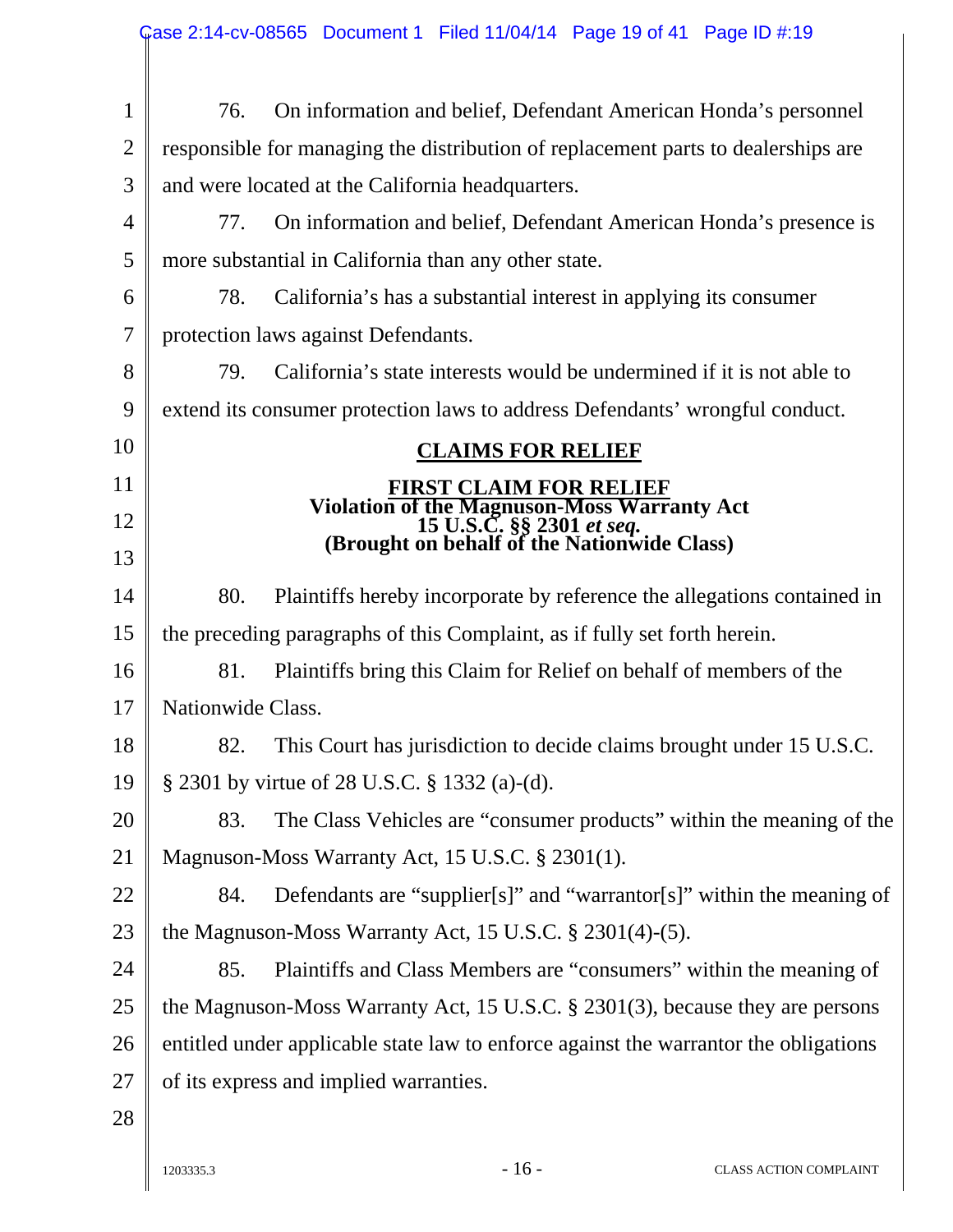1 2 3 86. The Magnuson-Moss Warranty Act, 15 U.S.C. § 2310(d)(1), provides a claim for relief for any consumer who is damaged by the failure of a warrantor to comply with a written or implied warranty.

4

5

6

7

8

9

10

11

87. Defendants provided Plaintiffs and Class Members with an implied warranty of merchantability in connection with the purchase or lease of their vehicles that is an "implied warranty" within the meaning of the Magnuson-Moss Warranty Act, 15 U.S.C. § 2301(7). As a part of the implied warranty of merchantability, Defendants warranted that the Class Vehicles were fit for their ordinary purpose as safe passenger motor vehicles, would pass without objection in the trade as designed, manufactured and marketed, and were adequately contained, packaged and labeled.

12 13 14 15 16 17 18 88. Defendants breached these implied warranties, as described in more detail above, and are therefore liable to Plaintiffs and the Class pursuant to 15 U.S.C. § 2310(d)(1). Without limitation, the Class Vehicles share common design or manufacturing defects in that they are equipped with defective airbags that can explode, leaving occupants of the Class Vehicles vulnerable to serious injury and death. Defendants have admitted that the Class Vehicles are defective by issuing recalls, but the recalls are woefully insufficient to address each of the defects.

19 20 21 22 23 89. In their capacity as warrantors, Defendants had knowledge of the inherent defects in the Class Vehicles; any efforts to limit the implied warranties in a manner that would exclude coverage of the Class Vehicles are unconscionable, and any such effort to disclaim, or otherwise limit, liability for the Class Vehicles is null and void.

24 25 26 27 28 90. The limitations on the warranties are procedurally unconscionable. There was unequal bargaining power between Defendants and Plaintiffs and Class Members as, at the time of purchase and lease, Plaintiffs and Class Members had no other options for purchasing warranty coverage other than directly from Defendants.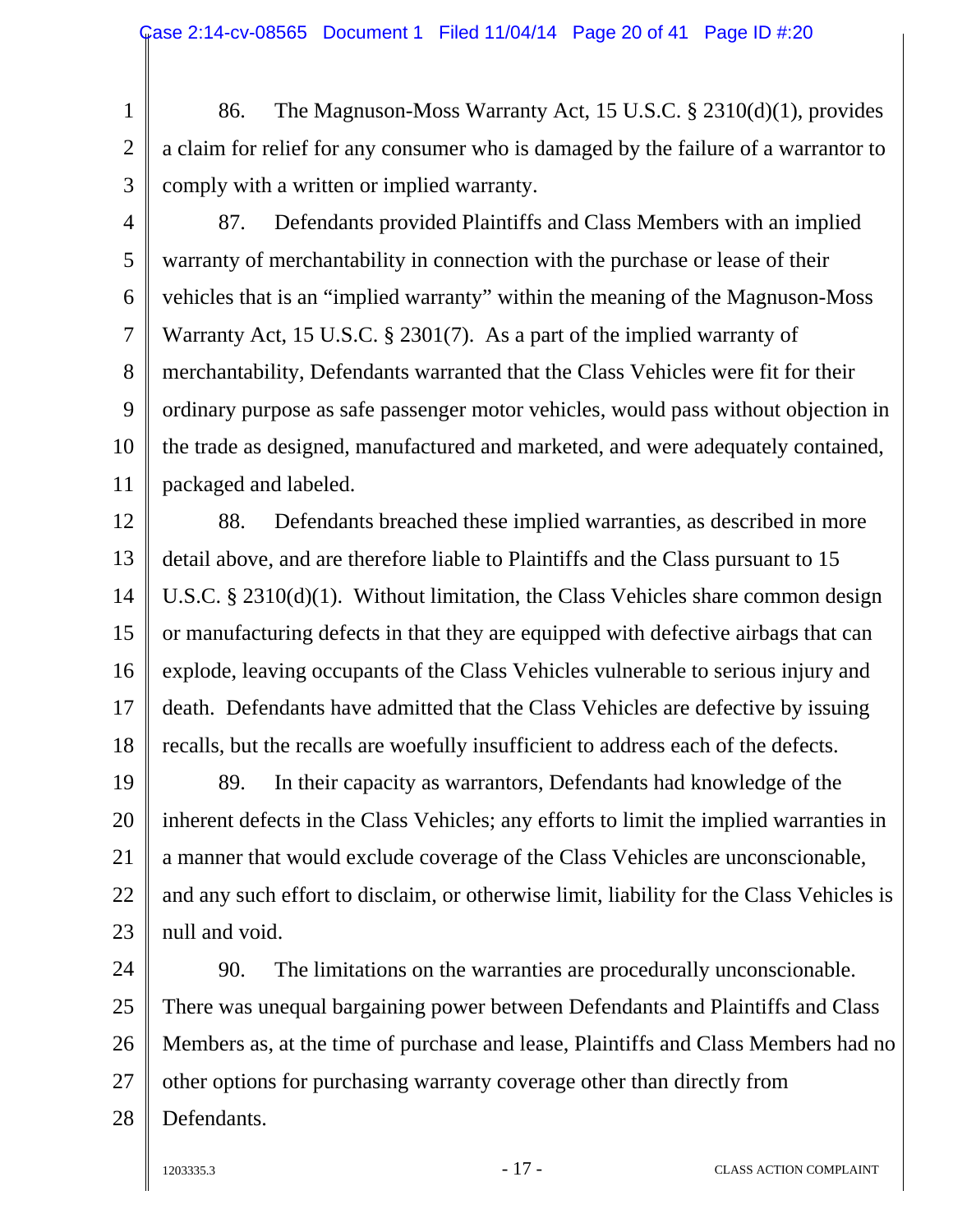1 2 3 4 5 6 91. The limitations on the warranties are substantively unconscionable. Defendants knew that the Class Vehicles were defective and would continue to pose safety risks after the warranties purportedly expired. Defendants failed to disclose these defects to Plaintiffs and Class Members. Thus, Defendants' enforcement of the durational limitations on those warranties is harsh and shocks the conscience.

7 8 9 10 11 12 13 14 15 16 17 92. Plaintiffs and each of the other Class Members have had sufficient direct dealings with Defendants or their agents (dealerships) to establish privity of contract. Nonetheless, privity is not required here because Plaintiffs and each of the other Class Members are intended third-party beneficiaries of contracts between Defendants and their dealers, and specifically, of the implied warranties. The dealers were not intended to be the ultimate consumers of the Class Vehicles and have no rights under the warranty agreements provided with the Class Vehicles. Instead, the warranty agreements were designed for and intended to benefit consumers. Finally, privity is also not required because the Class Vehicles are dangerous instrumentalities because of the aforementioned defects and nonconformities.

18 19 20 21 93. Pursuant to 15 U.S.C. § 2310(e), Plaintiffs are entitled to bring this class action and are not required to give Defendants notice and an opportunity to cure until such time as the Court determines the representative capacity of Plaintiffs pursuant to Rule 23 of the Federal Rules of Civil Procedure.

22 23 24 25 26 27 28 94. Furthermore, affording Defendants an opportunity to cure their breach of written warranties would be unnecessary and futile here. At the time of sale or lease of each Class Vehicle, Defendants knew, should have known, or were reckless in not knowing of their misrepresentations concerning the Class Vehicles' inability to perform as warranted, but nonetheless failed to rectify the situation and/or disclose the defective design. Under the circumstances, the remedies available under any informal settlement procedure would be inadequate and any requirement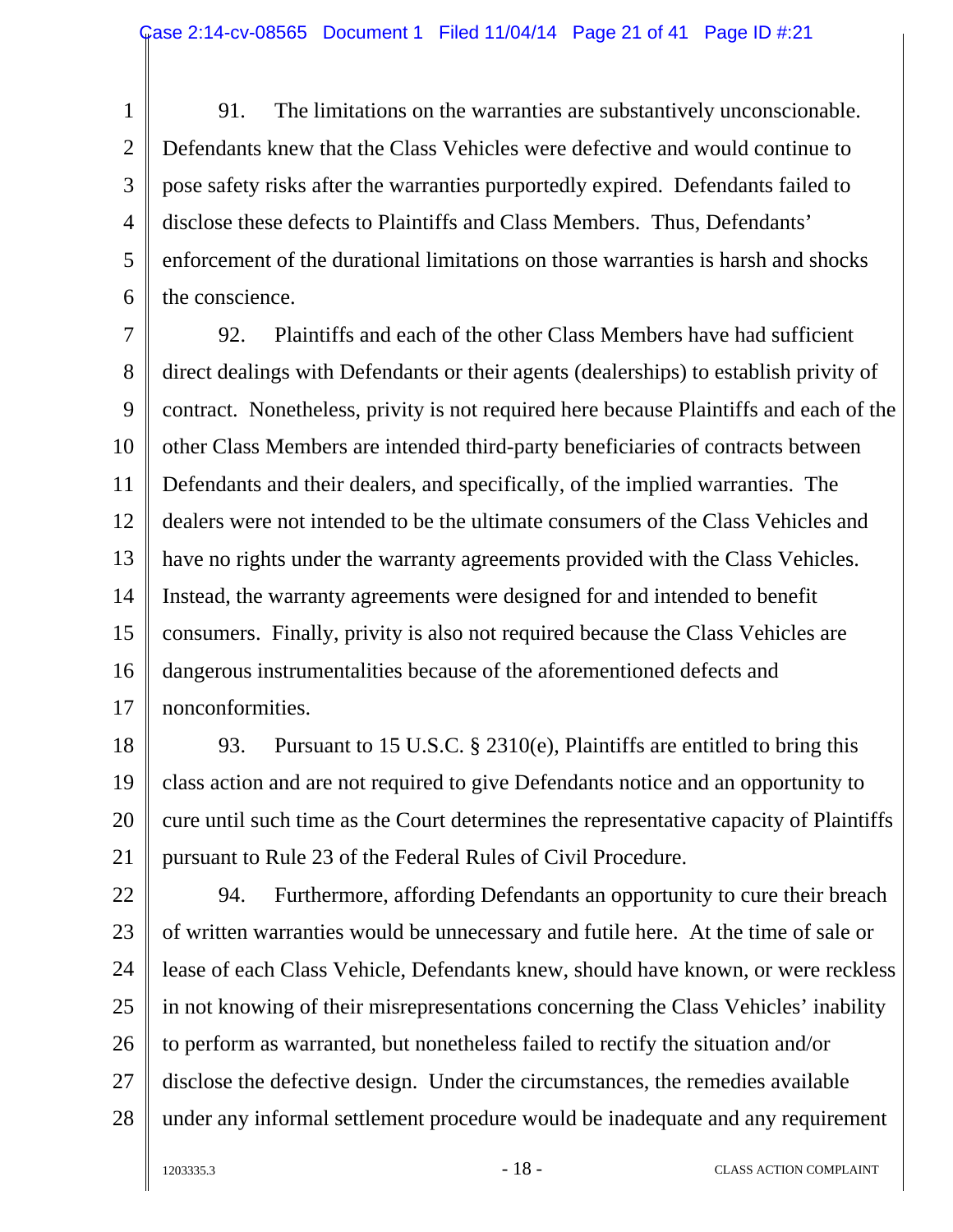1 2 3 that Plaintiffs resort to an informal dispute resolution procedure and/or affords Defendants a reasonable opportunity to cure their breach of warranties is excused and thereby deemed satisfied.

4 5 6 7 8 95. Plaintiffs and Class Members would suffer economic hardship if they returned their Class Vehicles but did not receive the return of all payments made by them. Because Defendants are refusing to acknowledge any revocation of acceptance and return immediately any payments made, Plaintiffs and Class Members have not re-accepted their Class Vehicles by retaining them.

9 10 11 12 13 14 15 96. Pursuant to 15 U.S.C. § 2310(d)(3), the amount in controversy of Plaintiffs' individual claims meet or exceed the sum of \$25. The amount in controversy of this action exceeds the sum of \$50,000, exclusive of interest and costs, computed on the basis of all claims to be determined in this lawsuit. Plaintiffs, individually and on behalf of the other Class Members, seek all damages permitted by law, including diminution in value of their vehicles, in an amount to be proven at trial.

16 17 18 19 20 97. In addition, pursuant to 15 U.S.C. § 2310(d)(2), Plaintiffs and Class Members are entitled to recover a sum equal to the aggregate amount of costs and expenses (including attorneys' fees based on actual time expended) determined by the Court to have reasonably been incurred by Plaintiffs and Class Members in connection with the commencement and prosecution of this action.

21 22 23 24 25 26 27 28 98. Further, Plaintiffs and Class Members are also entitled to equitable relief under 15 U.S.C. § 2310(d)(1). Based on Defendants' continuing failures to fix the known, dangerous defects, Plaintiffs seek a declaration that Defendants have not adequately implemented their recall commitments and requirements and general commitments to fix their failed processes, and injunctive relief in the form of judicial supervision over the recall process is warranted. Plaintiffs also seek the establishment of a Defendant-funded program for Plaintiffs and Class Members to recover out-of-pocket costs incurred.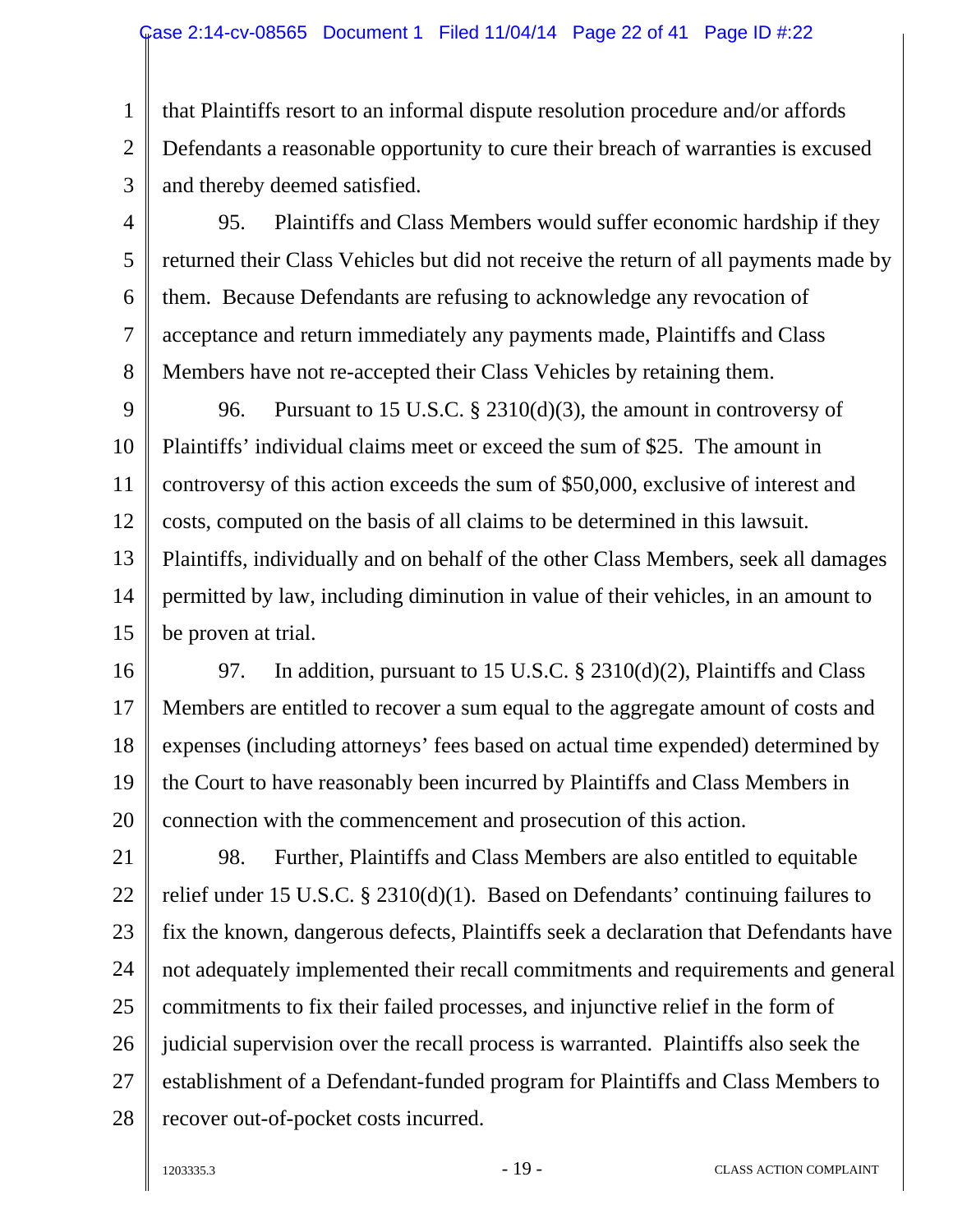1 2 3 4 5 6 99. Plaintiffs also request, as a form of equitable monetary relief, repayment of the out-of-pocket expenses and costs Plaintiffs have incurred in attempting to rectify the airbags in Plaintiffs' vehicle. Such expenses and losses will continue as Plaintiffs and Class Members must take time off from work, pay for rental cars or other transportation arrangements, child care, and the myriad expenses involved in going through the recall process.

7 8 9 10 11 12 100. The right of Class Members to recover these expenses as an equitable matter to put them in the place they would have been but for Defendants' conduct presents common questions of law. Equity and fairness requires the establishment by Court decree and administration under Court supervision of a program funded by the Defendants, using transparent, consistent, and reasonable protocols, under which such claims can be made and paid.

#### **SECOND CLAIM FOR RELIEF Fraudulent Concealment (Brought on behalf of the Nationwide Class)**

15 16 101. Plaintiffs hereby incorporate by reference the allegations contained in the preceding paragraphs of this Complaint, as if fully set forth herein.

17 18 19 20 21 22 23 24 102. As set forth above, Defendants concealed and/or suppressed material facts concerning the safety of their vehicles. Defendants knew that the Class Vehicles were designed and manufactured with airbag defects, but Defendants concealed those material facts. Defendants recklessly manufactured and distributed the Class Vehicles to consumers in the United States, even though Defendants knew, or should have known, at the time of distribution, that the Class Vehicles contained material airbag defects. Plaintiffs and Class Members had no knowledge of these defects at the time that they purchased or leased the Class Vehicles.

25 26 103. Defendants made material omissions and/or affirmative misrepresentations regarding the safety of their vehicles.

27 28 104. Defendants each knew these representations were false when they were made.

13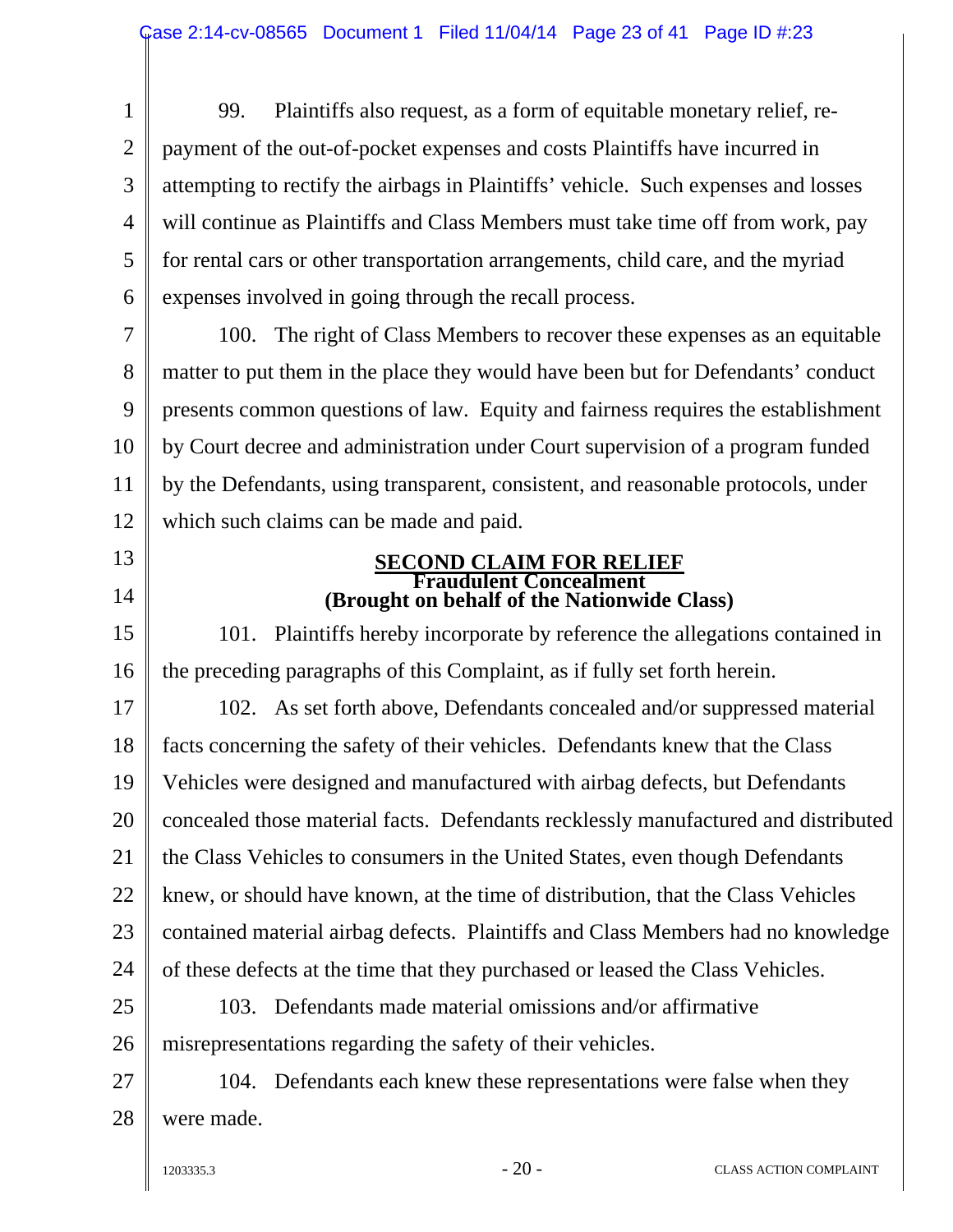1 2 3 105. The Class Vehicles purchased or leased by Plaintiffs and Class Members were, in fact, defective, unsafe, and unreliable, because the vehicles contained dangerous airbag defects.

4 5 106. Defendants had a duty to disclose these safety issues to Plaintiffs, Class Members, the public, and NHTSA, but failed to do so.

6 7 8 9 10 11 12 13 14 107. Defendants had a duty to disclose the true facts about the safety of the Class Vehicles because Defendants had superior knowledge and access to those facts, and the facts were not known to or reasonably discoverable by Plaintiffs and Class Members. Defendants knew that Plaintiffs and Class Members had no knowledge of dangerous airbag defects in the Class Vehicles, and that neither Plaintiffs nor the other Class Members had an equal opportunity to discover the facts to inform them of those defects. Indeed, Plaintiffs and Class Members trusted Defendants not to sell or lease them vehicles that were defective or that violated federal law governing motor vehicle safety.

15 16 17 18 19 108. Defendants had a duty to disclose that the Class Vehicles were defective, unsafe, and unreliable in that it contained dangerous airbag defects, because Plaintiffs and Class Members relied on Defendants' representations that the vehicles they were purchasing, leasing, and/or retaining were safe and free from defects.

20 21 22 109. The aforementioned concealment was material, because if it had been disclosed, Plaintiffs and Class Members would not have bought, leased or retained their vehicles.

23 24 25 26 27 110. The aforementioned representations were also material because they were facts that would typically be relied on by a person purchasing, leasing or retaining a new or used motor vehicle. Defendants each knew or recklessly disregarded that their representations and/or statements on the safety of the Class Vehicles were false.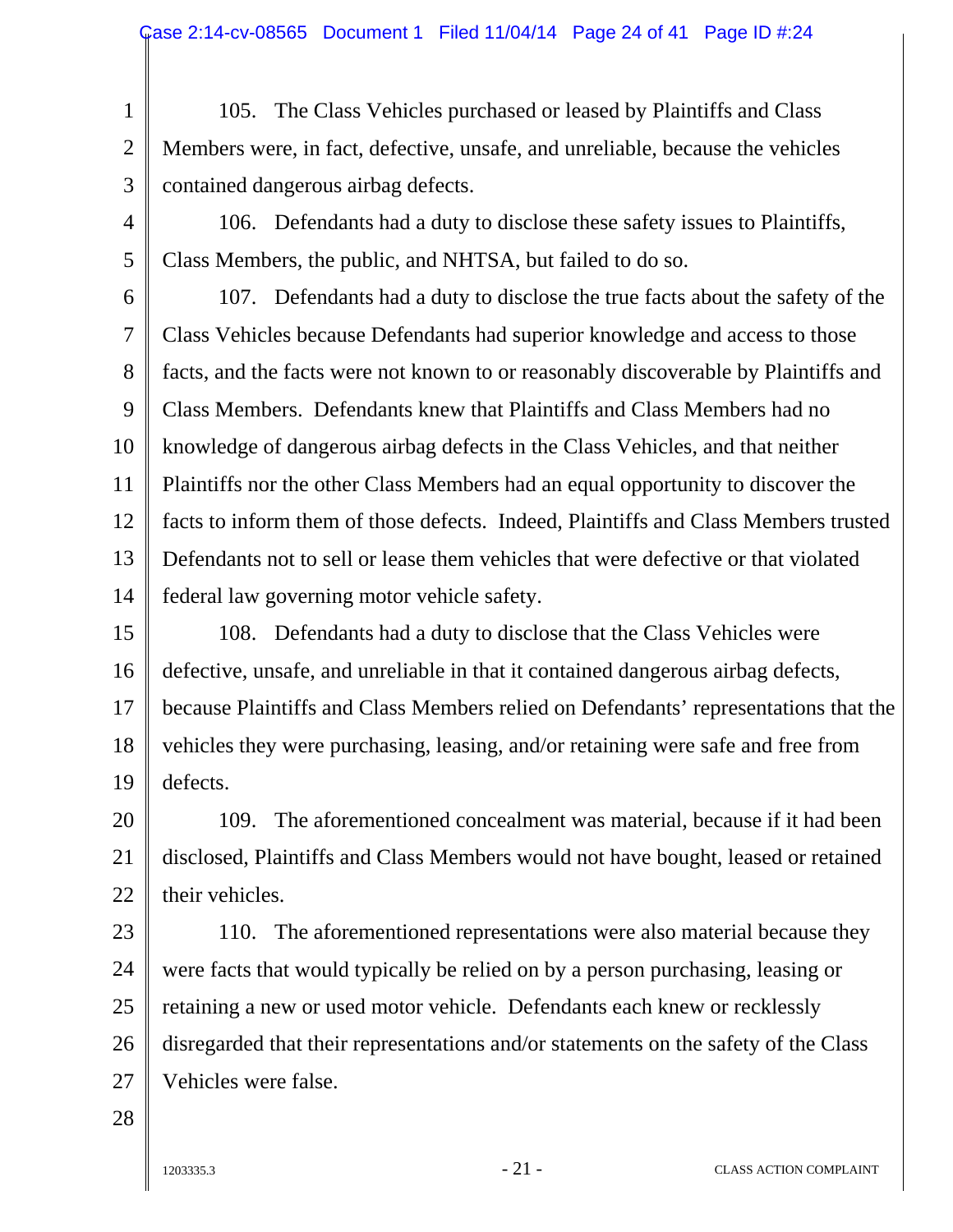|                | Case 2:14-cv-08565 Document 1 Filed 11/04/14 Page 25 of 41 Page ID #:25                                              |  |  |  |  |  |
|----------------|----------------------------------------------------------------------------------------------------------------------|--|--|--|--|--|
|                |                                                                                                                      |  |  |  |  |  |
| $\mathbf{1}$   | 111. By misrepresenting and/or failing to disclose these material facts,                                             |  |  |  |  |  |
| $\overline{2}$ | Defendants intended to induce Plaintiffs and Class Members to purchase or lease                                      |  |  |  |  |  |
| 3              | the Class Vehicles.                                                                                                  |  |  |  |  |  |
| $\overline{4}$ | <b>THIRD CLAIM FOR RELIEF</b>                                                                                        |  |  |  |  |  |
| 5              | Fraud, Deceit, and Concealment<br>Cal. Civil Code §§ 1709, 1710, 1711<br>(Brought on behalf of the Nationwide Class) |  |  |  |  |  |
| 6              |                                                                                                                      |  |  |  |  |  |
| $\overline{7}$ | 112. Plaintiffs incorporate by reference all preceding paragraphs of this                                            |  |  |  |  |  |
| 8              | Complaint, as if fully set forth herein.                                                                             |  |  |  |  |  |
| 9              | This Claim for Relief is brought on behalf of Plaintiffs and Class<br>113.                                           |  |  |  |  |  |
| 10             | Members.                                                                                                             |  |  |  |  |  |
| 11             | 114. At all relevant times, Defendants willfully deceived, fraudulently                                              |  |  |  |  |  |
| 12             | concealed, and/or failed to disclose to or warn Plaintiffs and Class Members of the                                  |  |  |  |  |  |
| 13             | true facts concerning the safety of the Class Vehicles and Takata airbags, which the                                 |  |  |  |  |  |
| 14             | Defendants had a duty to disclose.                                                                                   |  |  |  |  |  |
| 15             | 115. Defendants were under a duty to Plaintiffs and Class Members to                                                 |  |  |  |  |  |
| 16             | disclose and warn of the defective nature of the Class Vehicle and/or Takata airbags                                 |  |  |  |  |  |
| 17             | because: (1) Defendants were in a superior position to know the true state of the                                    |  |  |  |  |  |
| 18             | facts about the hidden defects in the Class Vehicles and/or Takata airbags, and                                      |  |  |  |  |  |
| 19             | those defects were latent; (2) Defendants made incomplete representations about                                      |  |  |  |  |  |
| 20             | the safety and quality of the Class Vehicles and/or Takata airbags while not                                         |  |  |  |  |  |
| 21             | revealing their true defective nature; and (3) Defendants fraudulently and                                           |  |  |  |  |  |
| 22             | affirmatively concealed the defective nature of the Class Vehicles and/or Takata                                     |  |  |  |  |  |
| 23             | airbags from Plaintiffs and Class Members.                                                                           |  |  |  |  |  |
| 24             | The facts concealed and/or not disclosed by Defendants to Plaintiffs<br>116.                                         |  |  |  |  |  |
| 25             | and Class members were material facts that a reasonable person would have                                            |  |  |  |  |  |
| 26             | considered to be important in deciding whether or not to purchase and/or operate                                     |  |  |  |  |  |
| 27             | the Class Vehicles.                                                                                                  |  |  |  |  |  |
| 28             |                                                                                                                      |  |  |  |  |  |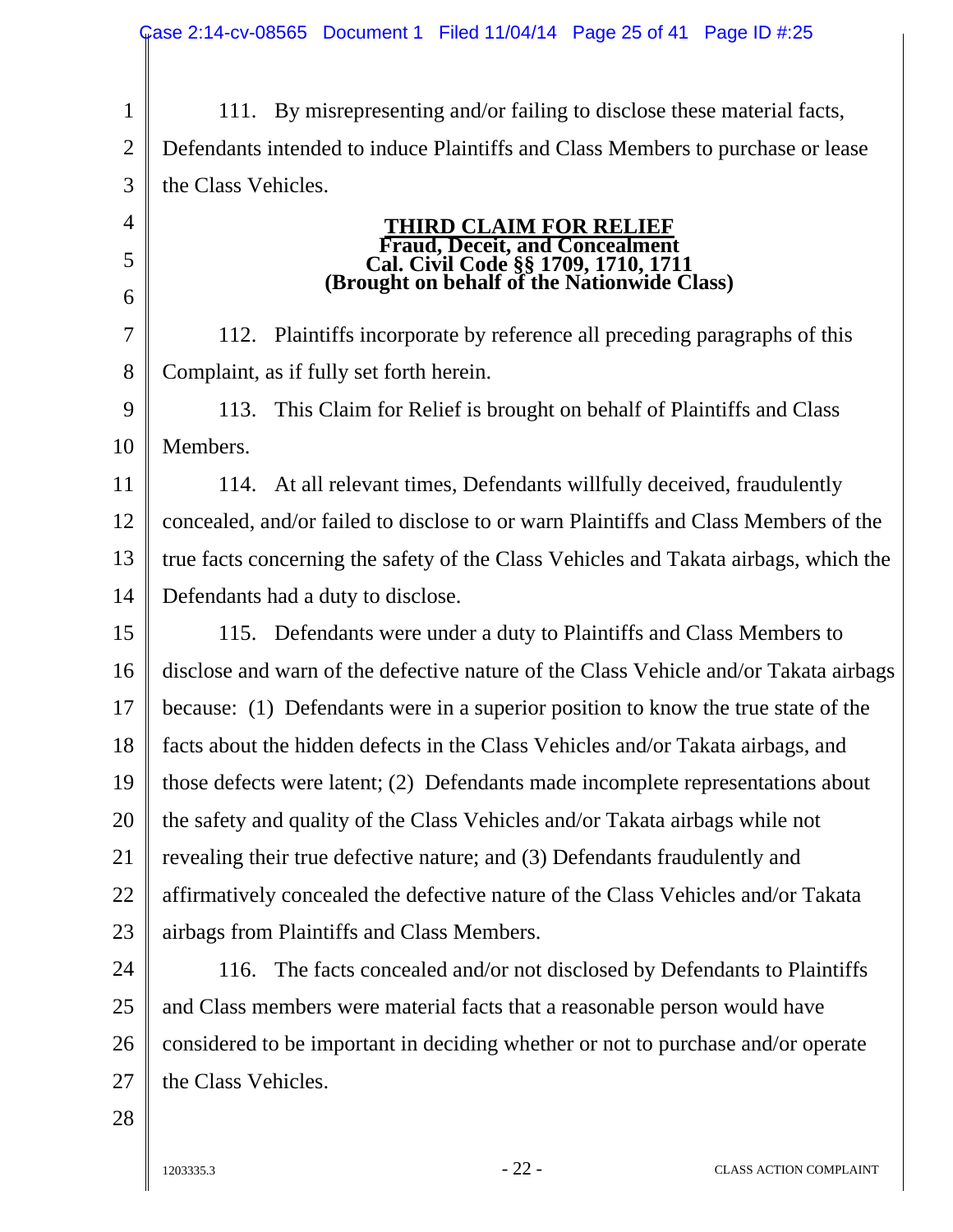1 2 3 4 5 6 117. At all times relevant hereto, Defendants, and each of them, conducted a sales and marketing campaign to promote the sale of the Class Vehicles and/or Takata airbags. Defendants willfully deceived Plaintiffs, Class Members, NHTSA, and the general public, of the dangers and risks posed by the Class Vehicles and/or Takata airbags, and of the propensity for the Takata airbags to release shrapnel upon deployment or otherwise malfunction.

7 8 9 10 11 118. Defendants intentionally concealed and suppressed the true facts concerning the Class Vehicles and/or Takata airbags with the intent to defraud Plaintiffs and Class Members in that Defendants knew that Plaintiffs and Class Members likely would not have purchased the Class Vehicles and/or Takata airbags if they knew of the true facts.

12 13 14 119. As a result of the foregoing fraudulent and deceitful conduct by Defendants, Plaintiffs and Class Members suffered injuries in fact, and actual damages.

15 16 17 18 19 120. By reason of the foregoing, Plaintiffs and Class Members are entitled to judgment against each Defendant, individually, jointly and severally for general, compensatory, and special damages in a sum according to proof at the time of trial as well as punitive damages, together with interest, costs of suit, attorneys' fees and all such other and further relief as the Court deem proper.

# **FOURTH CLAIM FOR RELIEF Violation of the Consumer Legal Remedies Act Cal. Civil Code § 1750** *et seq.* **(Brought on behalf of the Nationwide Class)**

23 24 25 121. This claim is brought on behalf of Plaintiffs and Class Members to seek injunctive relief against Defendants under the California Legal Remedies Act ("CLRA"), Cal. Civ. Code § 1750, *et seq.*

26 27 122. Plaintiffs hereby incorporate by reference the allegations contained in the preceding paragraphs of this Complaint, as if fully set forth herein.

28

20

21

22

123. Defendants are "persons" under Cal. Civ. Code § 1761(c).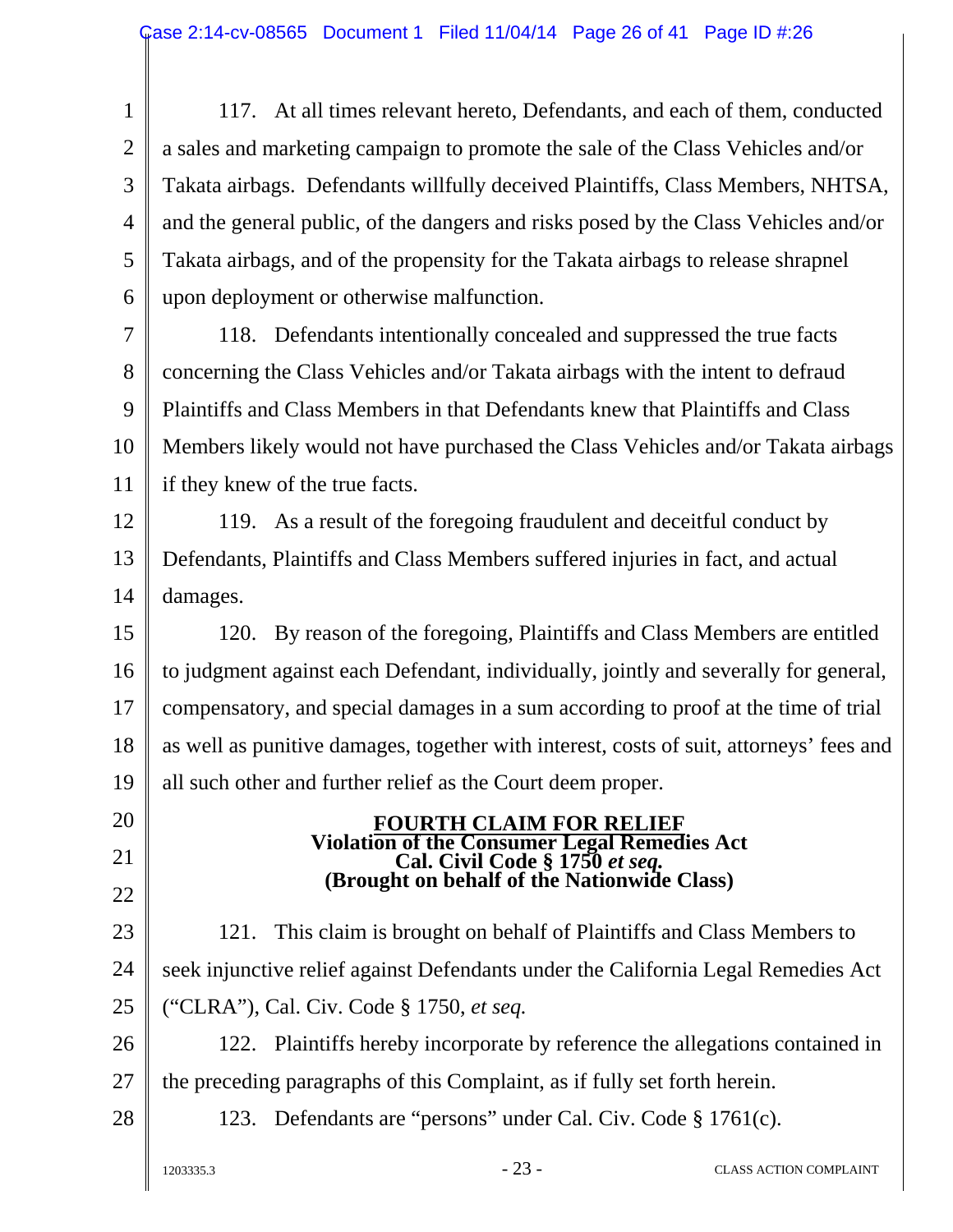124. The Plaintiffs and Class Members are "consumers," as defined by Cal. Civ. Code § 1761(d), who purchased or leased one or more Class Vehicles.

3 4 5 6 7 8 9 10 11 12 13 14 125. The CLRA prohibits "unfair or deceptive acts or practices undertaken by any person in a transaction intended to result or which results in the sale or lease of goods or services to any consumer[.]" Cal. Civ. Code § 1770(a). Defendants have engaged in unfair or deceptive acts or practices that violated Cal. Civ. Code § 1750, *et seq.*, as described above and below, by among other things, representing that Class Vehicles and/or Takata airbags have characteristics, uses, benefits, and qualities which they do not have; representing that Class Vehicles and/or Takata airbags are of a particular standard, quality, and grade when they are not; advertising Class Vehicles and/or Takata airbags with the intent not to sell or lease them as advertised; and representing that the subject of a transaction involving Class Vehicles and/or Takata airbags has been supplied in accordance with a previous representation when it has not.

15 16 17 18 19 20 21 22 23 24 25 26 27 126. In the course of their business, Defendants willfully failed to disclose and actively concealed the dangers and risks posed by the Takata airbags in the Class Vehicles as described herein, and otherwise engaged in activities with a tendency or capacity to deceive. Defendants also engaged in unlawful trade practices by employing deception, deceptive acts or practices, fraud, misrepresentations, or concealment, suppression or omission of any material fact with intent that others rely upon such concealment, suppression or omission, in connection with the sale of Class Vehicles. Defendants are directly liable for engaging in unfair and deceptive acts or practices in the conduct of trade or commerce in violation of the CLRA. Defendant parent companies are also liable for their subsidiaries' violation of the CLRA, because the subsidiaries act and acted as the parent companies' general agents in the United States for purposes of sales and marketing.

28

1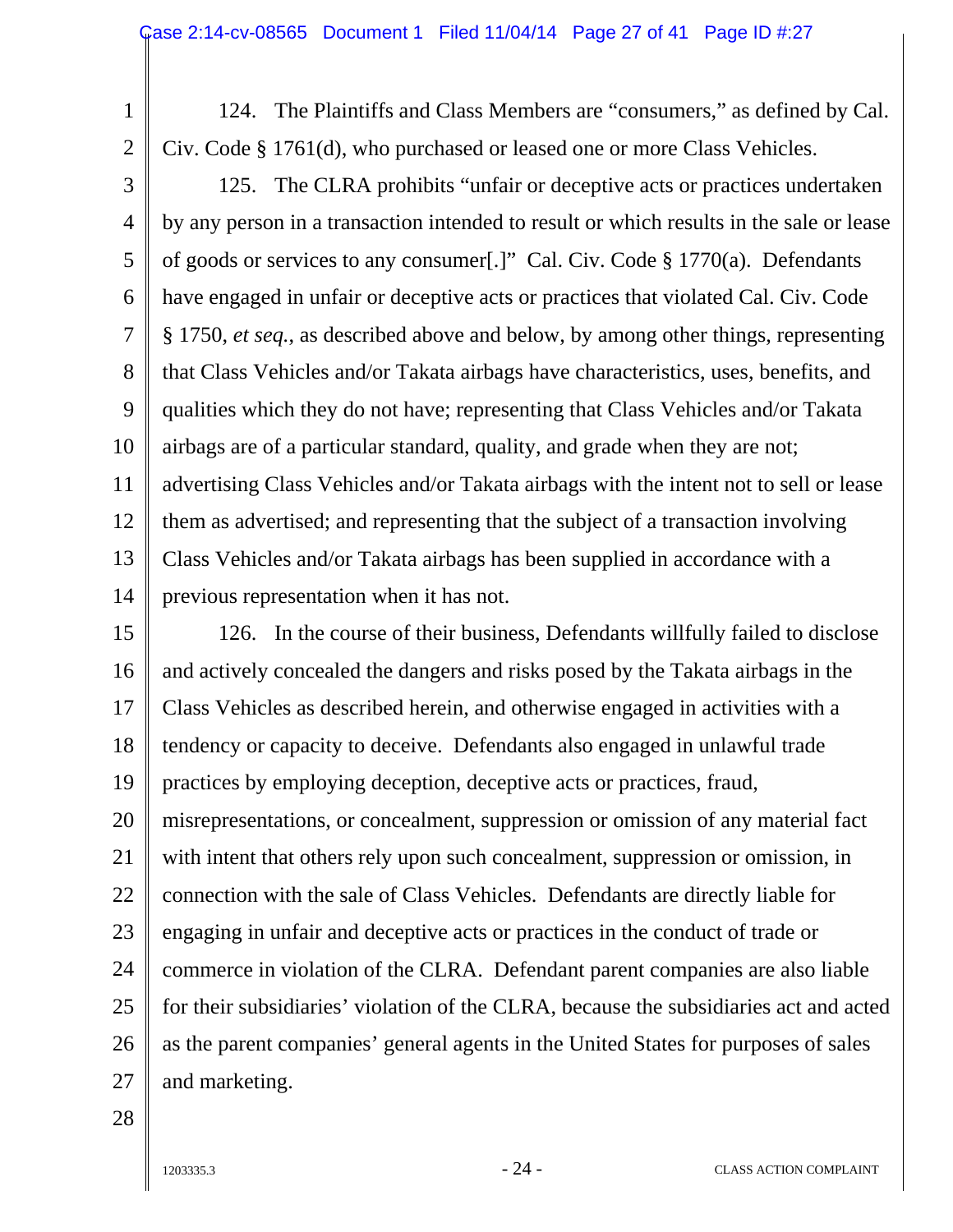1 2 3 4 127. As alleged above, Defendants knew of dangers and risks posed by the Takata airbags, while Plaintiffs and Class Members were deceived by Defendants' omissions into believing the Class Vehicles were safe, and the information could not have reasonably been known by the consumer.

5 6 128. Defendants knew or should have known that their conduct violated the CLRA.

129. As alleged above, Defendants made material statements about the safety and reliability of Class Vehicles that were either false or misleading.

9 10 11 12 13 14 130. Defendants engaged in a deceptive trade practice when they failed to disclose material information concerning the Class Vehicles and/or Takata airbags, which they knew at the time of the sale or lease. Defendants deliberately withheld the information about the Takata airbags' propensity to release shrapnel upon deployment or otherwise malfunction, in order to ensure that consumers would purchase their vehicles, and to induce the consumer to enter into a transaction.

15 16 17 18 19 131. To protect their profits and to avoid remediation costs and a public relations nightmare, Defendants concealed the dangers and risks posed by the Takata airbags and their tragic consequences, and allowed unsuspecting new and used car purchasers to continue to buy/lease the Class Vehicles, and allowed all Class Vehicle owners/lessors to continue driving highly dangerous vehicles.

20 21 22 23 132. Defendants each owed Plaintiffs and Class Members a duty to disclose the defective nature of Class Vehicles, and/or dangers and risks posed by the Takata airbags, including the dangerous risk that the Takata airbags will release shrapnel upon deployment, because they:

24 25 26 a. Possessed exclusive knowledge of the defects rendering Class Vehicles and/or Takata airbags inherently more dangerous and unreliable than similar vehicles;

27 28 b. Intentionally concealed the hazardous situation with Class Vehicles and/or Takata airbags through their deceptive marketing campaign and

7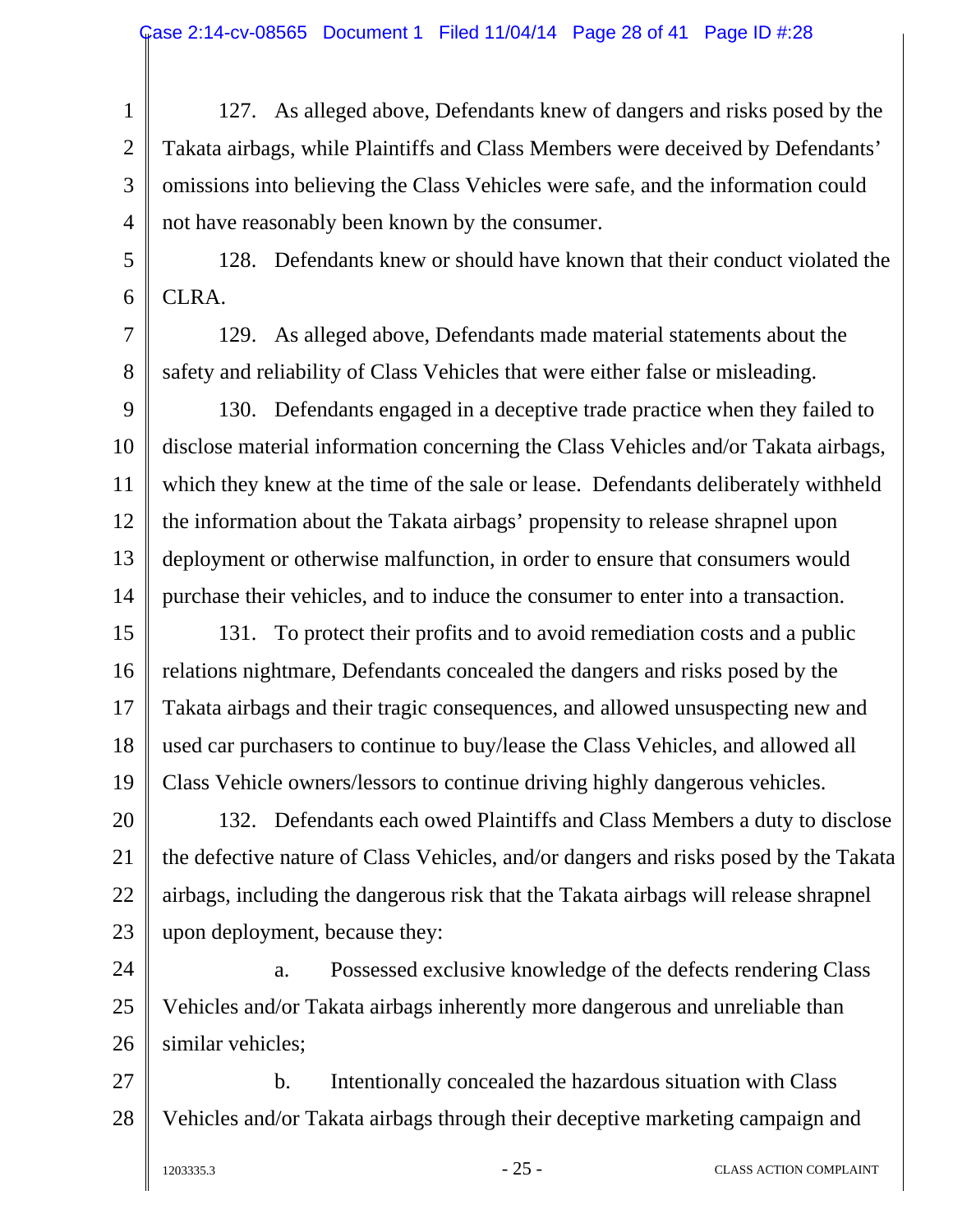1 2 recall program that they designed to hide the life-threatening problems from Plaintiffs and Class Members; and/or

3 4 5 c. Made incomplete representations about the safety and reliability of Class Vehicles and/or Takata airbags, while purposefully withholding material facts from Plaintiffs and Class Members that contradicted these representations.

6 7 8 9 10 133. The Class Vehicles and/or Takata airbags posed and/or pose an unreasonable risk of death or serious bodily injury to Plaintiffs and Class Members, passengers, other motorists, pedestrians, and the public at large, because the Takata airbags are susceptible to releasing shrapnel upon deployment or other malfunctions.

11 12 13 14 15 134. The Defendants' unfair or deceptive acts or practices were likely to deceive reasonable consumers, including Plaintiffs and Class Members, about the true safety and reliability of Class Vehicles and/or Takata airbags. The Defendants intentionally and knowingly misrepresented material facts regarding the Class Vehicles with an intent to mislead Plaintiffs and Class Members.

16 17 18 19 135. Defendants has also violated the CLRA by violating the TREAD Act, 49 U.S.C. §§ 30101, *et seq.*, and its accompanying regulations by failing to promptly notify vehicle owners, purchases, dealers, and NHTSA of the defective Takata airbags, and remedying the defects.

20 21 22 136. Under the TREAD Act and its regulations, if a manufacturer learns that a vehicle contains a defect and that defect is related to motor vehicle safety, the manufacturer must disclose the defect. 49 U.S.C.  $\S 30118(c)(1) \& (2)$ .

23

24 25

137. Under the TREAD Act, if it is determined that the vehicle is defective, the manufacturer must promptly notify vehicle owners, purchasers and dealers of the defect and remedy the defect. 49 U.S.C.  $\S 30118(b)(2)(A) \& (B)$ .

26 27 28 138. Under the TREAD Act, manufacturers must also file a report with NHTSA within five working days of discovering "a defect in a vehicle or item of equipment has been determined to be safety related, or a noncompliance with a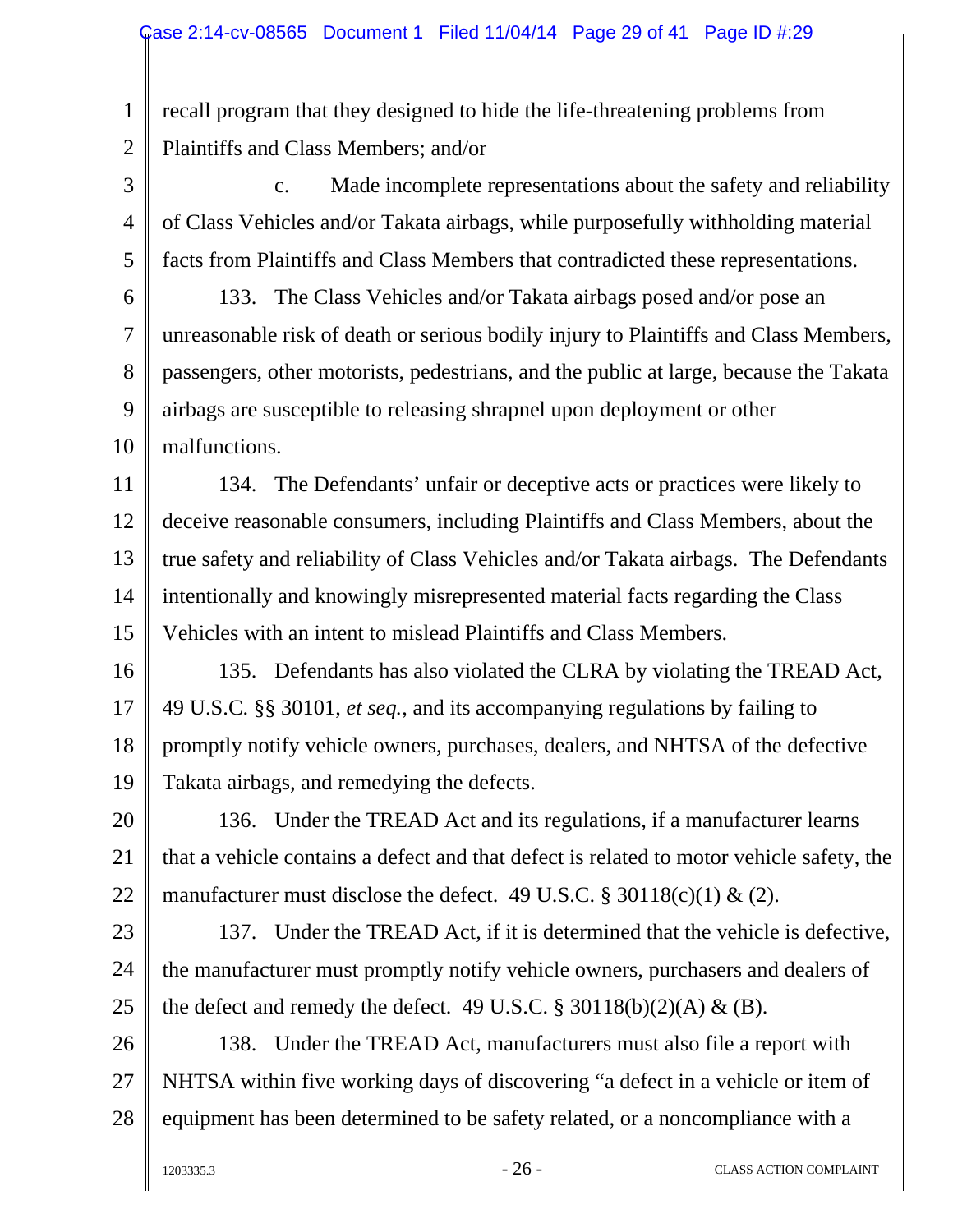1 2 3 4 5 6 7 motor vehicle safety standard has been determined to exist." 49 C.F.R. § 573.6(a) & (b). At a minimum, the report to NHTSA must include: the manufacturer's name; the identification of the vehicles or equipment containing the defect, including the make, line, model year and years of manufacturing; a description of the basis for determining the recall population; how those vehicles differ from similar vehicles that the manufacturer excluded from the recall; and a description of the defect. 49 C.F.R. § 276.6(b), (c)(1), (c)(2), & (c)(5).

8 9 10 11 12 13 14 139. The manufacturer must also promptly inform NHTSA regarding: the total number of vehicles or equipment potentially containing the defect; the percentage of vehicles estimated to contain the defect; a chronology of all principal events that were the basis for the determination that the defect related to motor vehicle safety, including a summary of all warranty claims, field or service reports, and other information, with its dates of receipt; and a description of the plan to remedy the defect. 49 C.F.R.  $\S 276.6(b) \&$  (c).

15 16 17 18 140. The TREAD Act provides that any manufacturer who violates 49 U.S.C. § 30166 must pay a civil penalty to the U.S. Government. The current penalty "is \$7,000 per violation per day," and the maximum penalty "for a related series of daily violations is \$17,350,000." 49 C.F.R. § 578.6(c).

19 20 21 22 141. Defendants engaged in deceptive business practices prohibited by the CLRA, Cal. Civ. Code § 1750, *et seq.* by failing to disclose and by actively concealing dangers and risks posed by the Takata airbags, by selling vehicles while violating the TREAD Act, and by other conduct as alleged herein.

23 24 25 26 27 142. Defendants knew that the Takata airbags contained a defect that could cause the airbags release shrapnel upon deployment, or otherwise malfunction, but Defendants failed for many years to inform NHTSA of this defect. Consequently, the public, including Plaintiffs and Class Members, received no notice of the defects in the Takata airbags. Defendants failed to inform NHTSA or warn the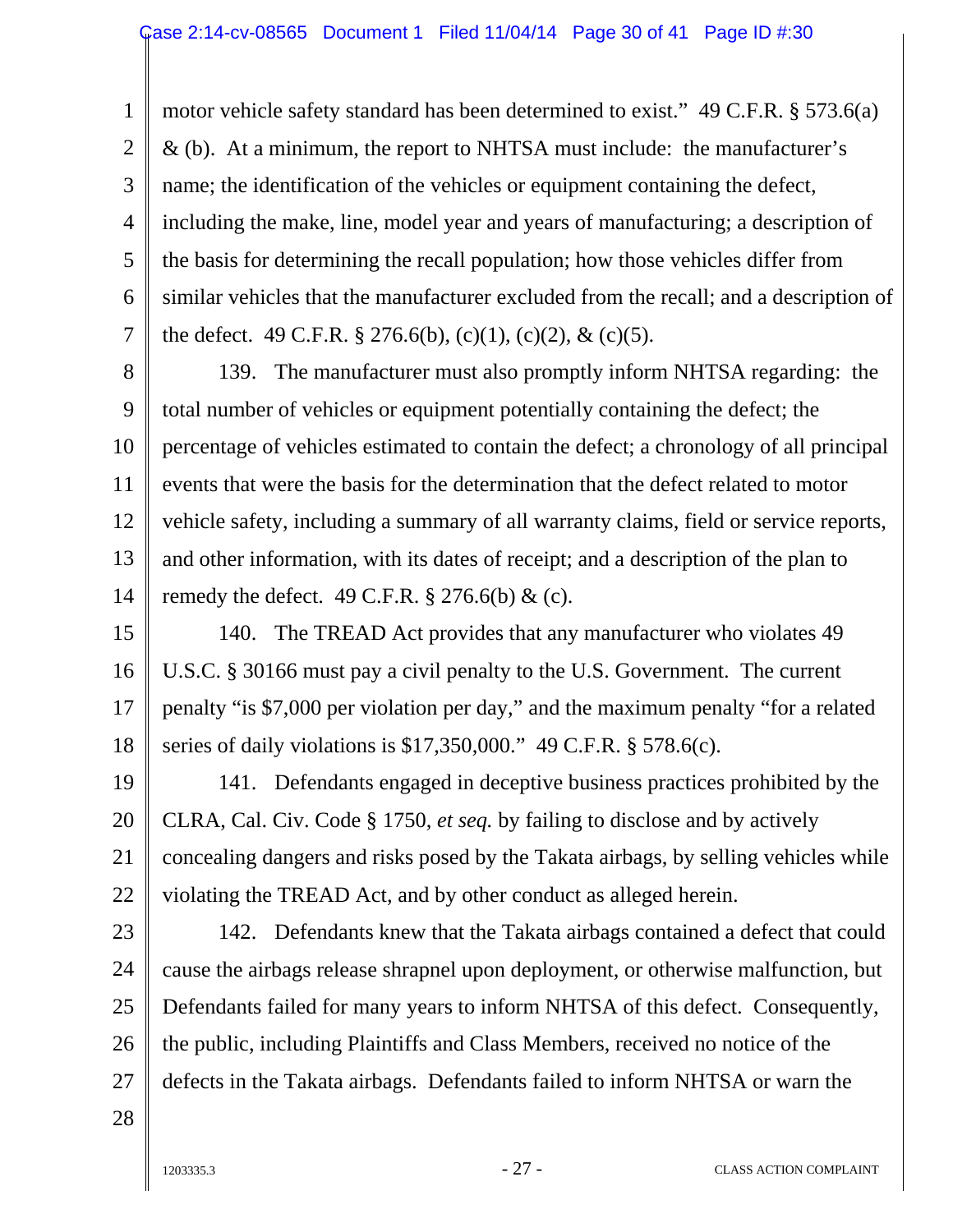1 2 Plaintiffs, Class Members, and the public about these inherent dangers, despite having a duty to do so.

3 4 5 143. Defendants' unfair or deceptive acts or practices were likely to and did in fact deceive reasonable consumers, including Plaintiffs and Class Members, about the true safety and reliability of the Class Vehicles and/or Takata airbags.

6

7

8

9

10

144. The propensity of the Takata airbags to release shrapnel upon deployment, or otherwise malfunction in the Class Vehicles was material to Plaintiffs and Class Members. Had Plaintiffs and Class Members known that their vehicles had these serious safety defects, they would either not have purchased or leased their Class Vehicles, or would have paid less for them than they did.

11 12 13 14 15 145. All Class Members suffered ascertainable loss caused by the Defendants failure to disclose material information. The Class Members overpaid for their vehicles and did not receive the benefit of their bargain. The value of the Class Vehicles has diminished as the result of the safety defects posed by the Takata airbags, and Defendants' concealment of, and failure to remedy the defects.

16 17 18 19 20 21 22 23 24 25 146. The Plaintiffs and Class Members have been proximately and directly damaged by Defendants' misrepresentations, concealment, and non-disclosure of the defects in the Class Vehicles and/or Takata airbags. They own and lease vehicles whose value has greatly diminished. The diminishment of the Class Vehicles' value was only exacerbated by Defendants' failure to timely disclose and remedy the dangers and risks posed by the Takata airbags. Defendants' egregious and widely-publicized conduct, and the piecemeal and serial nature of Defendants' recalls have so tarnished the Class Vehicles that no reasonable consumer would purchase them-let alone pay what would otherwise be fair market value for the vehicles.

26 27 28 147. Plaintiffs and Class Members risk irreparable injury as a result of Defendants' acts and omissions in violation of the CLRA, and these violations present a continuing risk to Plaintiffs and Class Members, as well as to the general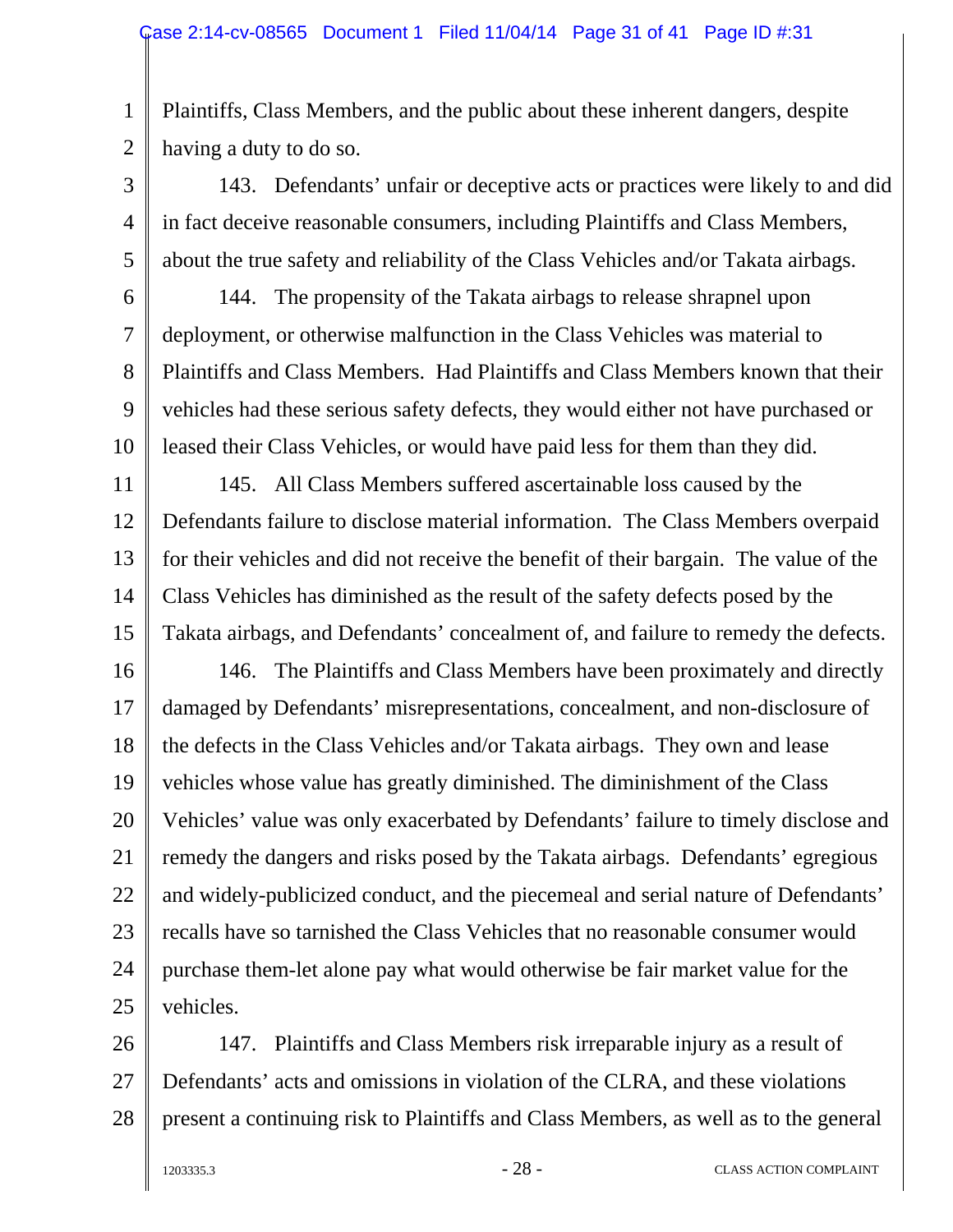1 2 public. Defendants' unlawful acts and practices complained of herein affect the public interest.

3 4 5 6 7 8 148. The recalls and repairs instituted by Defendants have not been adequate. The recall is not an effective remedy and is not offered for all Class Vehicles and other vehicles with Takata airbags susceptible to the malfunctions described herein. Moreover, Defendants' failure to comply with TREAD Act disclosure obligations continues to pose a grave risk to Plaintiffs and Class Members.

9 10 11 12 13 14 15 16 149. As a direct and proximate result of Defendants' violations of the CLRA, Plaintiffs and Class Members have suffered injury-in-fact and/or actual damage and, if not stopped, will continue to harm Class Members. Plaintiffs and Class Members currently own or lease, or within the class period have owned or leased, Class Vehicles that are defective and inherently unsafe. Plaintiffs and Class Members risk irreparable injury as a result of Defendants' acts and omissions in violation of the CLRA, and these violations present a continuing risk to Plaintiffs and Class Members, as well as to the general public.

17 18 19 20 150. Plaintiffs and Class Members seek an order enjoining Defendants unfair or deceptive acts or practices, restitution, punitive damages, costs of court, attorneys' fees under Cal. Civ. Code § 1780(e), and any other just and proper relief available under the CLRA.

21 22 23 24 25 26 27 28 151. In accordance with section 1782(a) of the CLRA, Plaintiffs' counsel, on behalf of Plaintiffs, will serve Defendants with notice of their alleged violations of California Civil Code § 1770(a) relating to the Class Vehicles purchased by Plaintiffs and Class Members, and demand that Defendants correct or agree to correct the actions described therein. If Defendants fail to do so, Plaintiffs will amend this Complaint as of right (or otherwise seek leave to amend the Complaint) to include compensatory and monetary damages to which Plaintiffs and Class Members are entitled.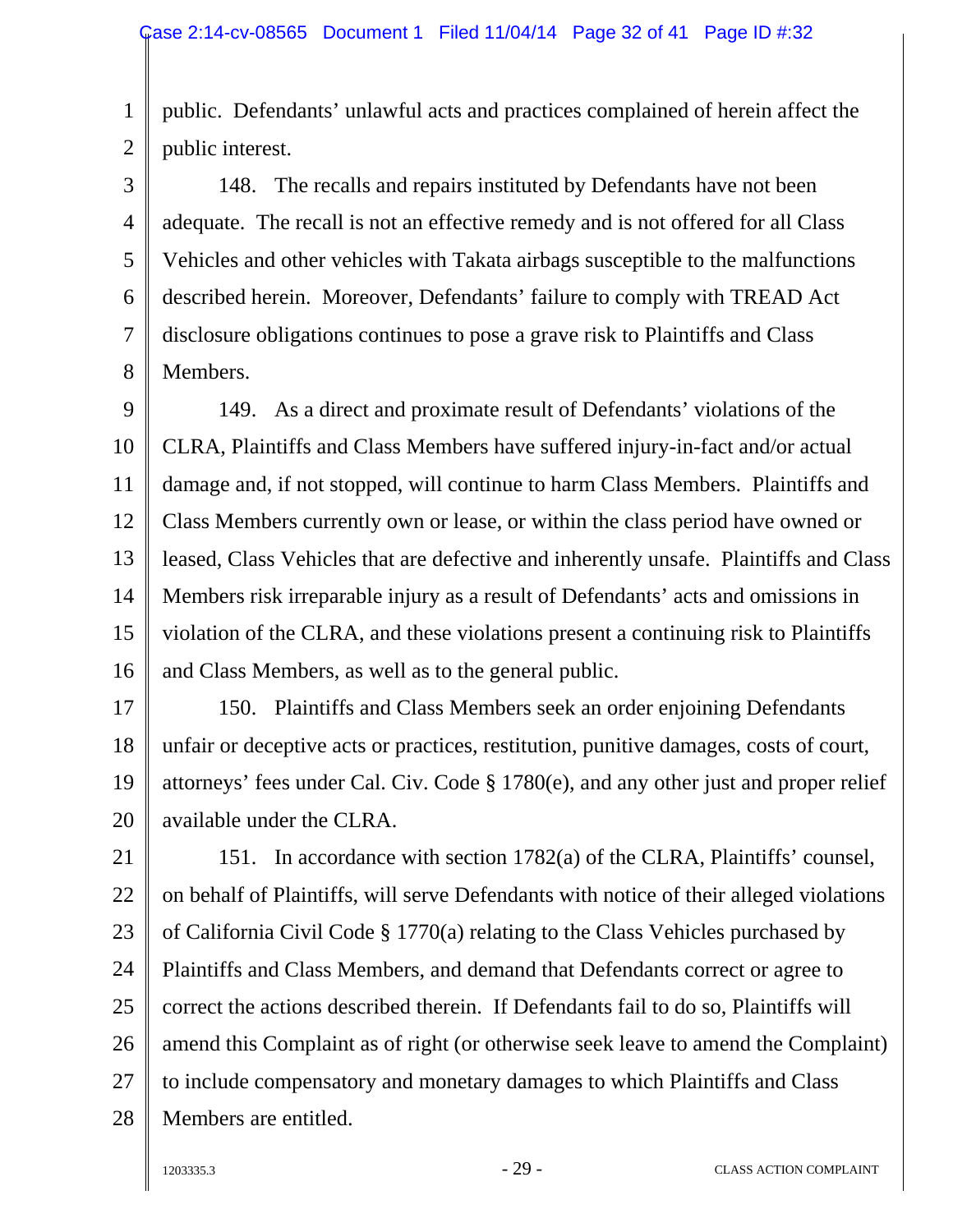|                          | Case 2:14-cv-08565 Document 1 Filed 11/04/14 Page 33 of 41 Page ID #:33                                                                                                        |  |  |  |  |  |
|--------------------------|--------------------------------------------------------------------------------------------------------------------------------------------------------------------------------|--|--|--|--|--|
| 1<br>$\overline{2}$<br>3 | <b>FIFTH CLAIM FOR RELIEF</b><br>Violations of the California Unfair Competition Law<br>Cal. Bus. & Prof. Code § 17200, et seq.<br>(Brought on behalf of the Nationwide Class) |  |  |  |  |  |
| 4                        | This Claim for Relief is brought on behalf of Plaintiffs and Class<br>152.                                                                                                     |  |  |  |  |  |
| 5                        | Members.                                                                                                                                                                       |  |  |  |  |  |
| 6                        | 153. Plaintiffs hereby incorporate by reference the allegations contained in                                                                                                   |  |  |  |  |  |
| $\overline{7}$           | the preceding paragraphs of this Complaint, as if fully set forth herein.                                                                                                      |  |  |  |  |  |
| 8                        | 154. California Business and Professions Code § 17200 prohibits acts of                                                                                                        |  |  |  |  |  |
| 9                        | "unfair competition," including any "unlawful, unfair or fraudulent business act or                                                                                            |  |  |  |  |  |
| 10                       | practice" and "unfair, deceptive, untrue or misleading advertising" Defendants                                                                                                 |  |  |  |  |  |
| 11                       | engaged in conduct that violated each of this statute's three prongs.                                                                                                          |  |  |  |  |  |
| 12                       | 155. Defendants committed an unlawful business act or practice in violation                                                                                                    |  |  |  |  |  |
| 13                       | of § 17200 by their violations of the Consumer Legal Remedies Act, Cal. Civ. Code                                                                                              |  |  |  |  |  |
| 14                       | § 1750, <i>et seq.</i> , as set forth above, by the acts and practices set forth in this                                                                                       |  |  |  |  |  |
| 15                       | Complaint.                                                                                                                                                                     |  |  |  |  |  |
| 16                       | 156. Defendants also violated the unlawful prong because it has engaged in                                                                                                     |  |  |  |  |  |
| 17                       | violations of National Traffic and Motor Vehicle Safety Act of 1996, codified at                                                                                               |  |  |  |  |  |
| 18                       | 49 U.S.C. § 30101, et seq., and its regulations.                                                                                                                               |  |  |  |  |  |
| 19                       | 157. Federal Motor Vehicle Safety Standard ("FMVSS") 573 governs a                                                                                                             |  |  |  |  |  |
| 20                       | motor vehicle manufacturer's responsibility to notify the NHTSA of a motor                                                                                                     |  |  |  |  |  |
| 21                       | vehicle defect within five days of determining that a defect in a vehicle has been                                                                                             |  |  |  |  |  |
| 22                       | determined to be safety-related. See 49 C.F.R. § 573.6.                                                                                                                        |  |  |  |  |  |
| 23                       | 158. Defendants violated the reporting requirements of FMVSS 573                                                                                                               |  |  |  |  |  |
| 24                       | requirement by failing to report the airbag defect or any of the other dangers or                                                                                              |  |  |  |  |  |
| 25                       | risks posed by the Takata airbags within five days of determining the defect existed,                                                                                          |  |  |  |  |  |
| 26                       | and failing to recall all affected vehicles.                                                                                                                                   |  |  |  |  |  |
| 27                       | 159. Defendants violated the common-law claim of negligent failure to                                                                                                          |  |  |  |  |  |
| 28                       | recall, in that Defendants knew or should have known that the Class Vehicles                                                                                                   |  |  |  |  |  |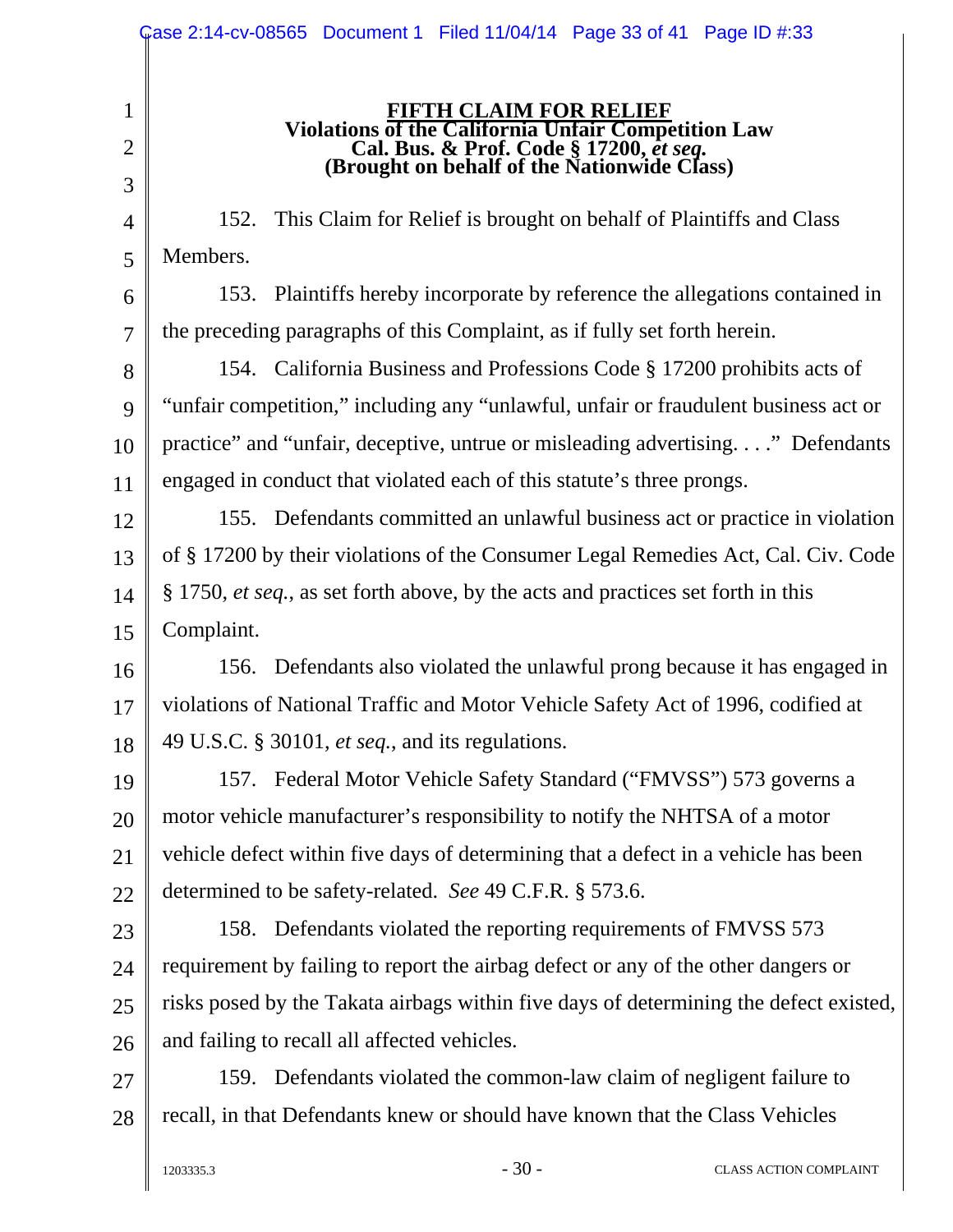1 2 3 4 5 6 7 and/or Takata airbags were dangerous and/or were likely to be dangerous when used in a reasonably foreseeable manner; Defendants became aware of the attendant risks after the Class Vehicles were sold; Defendants continued to gain information further corroborating the defects and dangers posed by the Takata airbags; and Defendants failed to adequately recall the Class Vehicles and/or Takata airbags in a timely manner, which failure was a substantial factor in causing harm to Plaintiffs and Class Members, including diminished value and out-of-pocket costs.

8 9 10 11 12 160. Defendants committed unfair business acts and practices in violation of § 17200 when it concealed the existence and nature of the defects, dangers, and risks posed by the Takata airbags. Defendants represented that vehicles containing Takata airbags were reliable and safe when, in fact, they are not. The Takata airbags present safety hazards for occupants of vehicles in which they are installed.

13 14 15 16 17 18 161. Defendants also violated the unfairness prong of § 17200 by failing to properly administer the numerous recalls of Defendants' vehicles with the Takata airbags. As alleged above, the recalls have proceeded unreasonably slowly in light of the safety-related nature of the defects, and have been plagued with shortages of replacement parts, as well as a paucity of loaner vehicles available for Class Members whose vehicles are in the process of being repaired.

19 20 21 22 162. Defendants violated the fraudulent prong of § 17200 because the misrepresentations and omissions regarding the safety and reliability of their vehicles as set forth in this Complaint were likely to deceive a reasonable consumer, and the information would be material to a reasonable consumer.

23 24 25 26 27 28 163. Defendants committed fraudulent business acts and practices in violation of § 17200 when they concealed the existence and nature of the defect, dangers, and risks posed by the Takata airbags, while representing in their marketing, advertising, and other broadly disseminated representations that the vehicles containing Takata airbags were reliable and safe when, in fact, they are not. Defendants' representations and active concealment of the dangers and risks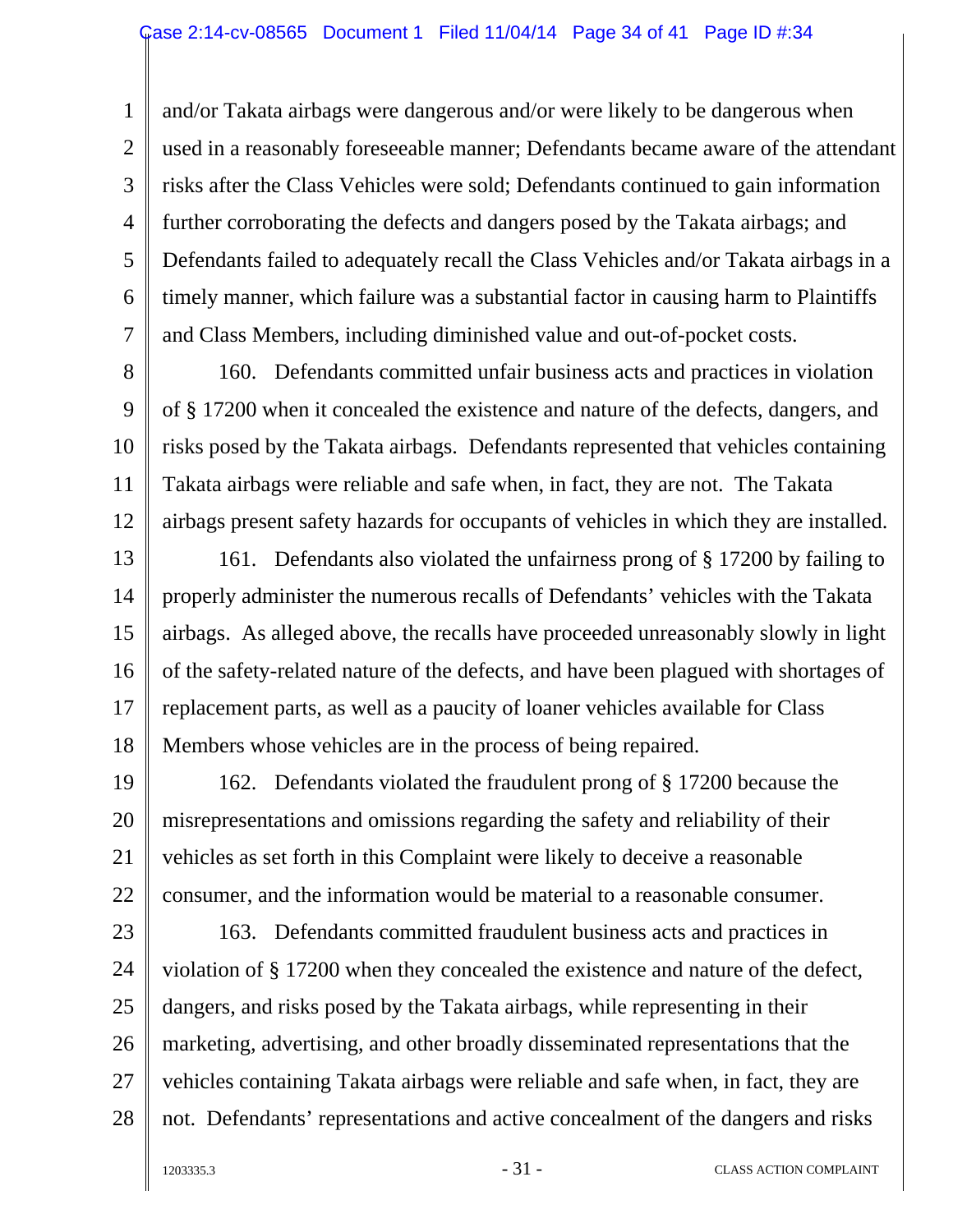1 2 posed by the Takata airbags are likely to mislead the public with regard to the true defective nature of the Class Vehicles and other vehicles with Takata airbags.

3

4 5 6 7 8 9 10 11 164. Defendants have violated the unfair prong of § 17200 because of the acts and practices set forth in the Complaint, including the manufacture and sale of vehicles with the Takata airbags, and Defendants' failure to adequately investigate, disclose and remedy, offend established public policy, and because of the harm they cause to consumers greatly outweighs any benefits associated with those practices. Defendants' conduct has also impaired competition within the automotive vehicles market and has prevented Plaintiffs and Class Members from making fully informed decisions about whether to purchase or lease Class Vehicles and/or the price to be paid to purchase or lease Class Vehicles.

12 13 14 15 16 17 18 19 165. Plaintiffs and Class Members have suffered injuries in fact, including the loss of money or property, as a result of Defendants' unfair, unlawful, and/or deceptive practices. As set forth above, each Class Member, in purchasing or leasing their vehicles, relied on the misrepresentations and/or omissions of Defendants with respect of the safety and reliability of the vehicles. Defendants' representations turned out not to be true. Had Plaintiffs and Class Members known this, they would not have purchased or leased their Class Vehicles and/or paid as much for them.

20 21 22 23 166. All of the wrongful conduct alleged herein occurred, and continues to occur, in the conduct of Defendants' businesses. Defendants' wrongful conduct is part of a pattern or generalized course of conduct that is still perpetuated and repeated, both in the State of California and nationwide.

24 25 26 167. As a direct and proximate result of Defendants' unfair and deceptive practices, Plaintiffs and Class Members have suffered and will continue to suffer actual damages.

27 28 168. Plaintiffs and Class Members request that this Court enter such orders or judgments as may be necessary to enjoin Defendants from continuing their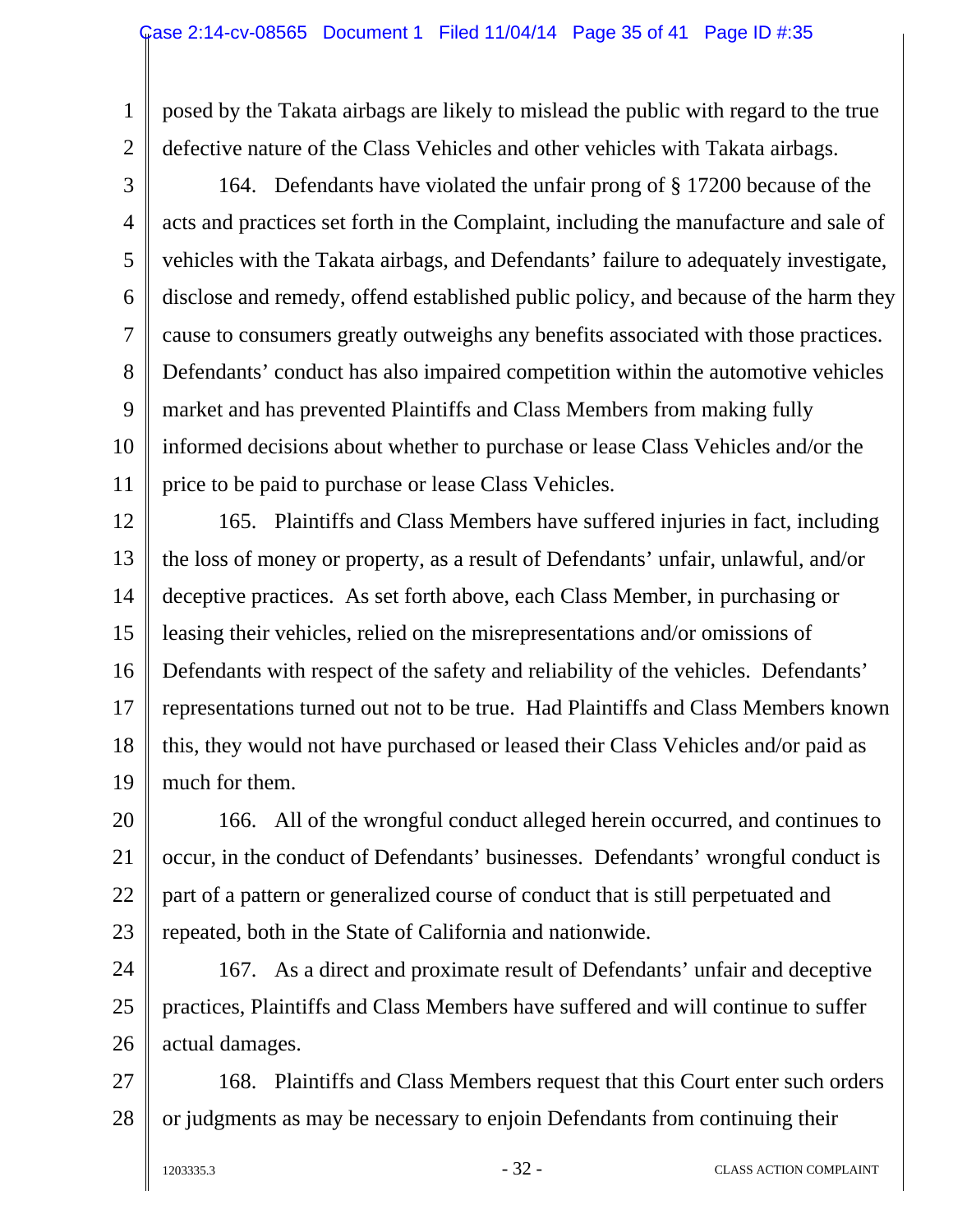1 2 unfair, unlawful, and/or deceptive practices, as provided in Cal. Bus. & Prof. Code § 17203; and for such other relief set forth below.

3

4 5 6 7 169. Plaintiffs and Class Members also request equitable and injunctive relief in the form of Court supervision of Defendants' numerous recalls of the various Class Vehicles, to ensure that all affected vehicles are recalled and that the recalls properly and adequately cure the dangers and risks posed by the Takata airbags.

8 9

10

11

12

### **SIXTH CLAIM FOR RELIEF**<br>Violation of the California False Advertising Law **Violation of the California False Advertising Law Cal. Bus. & Prof. Code § 17500,** *et seq.* **(Brought on behalf of the Nationwide Class)**

170. This Claim for Relief is brought on behalf of Plaintiffs and Class Members.

13 14 171. Plaintiffs hereby incorporate by reference the allegations contained in the preceding paragraphs of this Complaint, as if fully set forth herein.

15 16 17 18 19 20 21 22 23 172. California Business and Professions Code § 17500 states: "It is unlawful for any . . . corporation . . . with intent directly or indirectly to dispose of real or personal property . . . to induce the public to enter into any obligation relating thereto, to make or disseminate or cause to be made or disseminated . . . from this state before the public in any state, in any newspaper or other publication, or any advertising device, . . . or in any other manner or means whatever, including over the Internet, any statement . . . which is untrue or misleading, and which is known, or which by the exercise of reasonable care should be known, to be untrue or misleading.  $\ldots$ "

24 25 26 27 28 173. Defendants caused to be made or disseminated through California and the United States, through advertising, marketing and other publications, statements that were untrue or misleading, and which were known, or which by the exercise of reasonable care should have been known to the Defendants, to be untrue and misleading to consumers, Plaintiffs, and Class Members.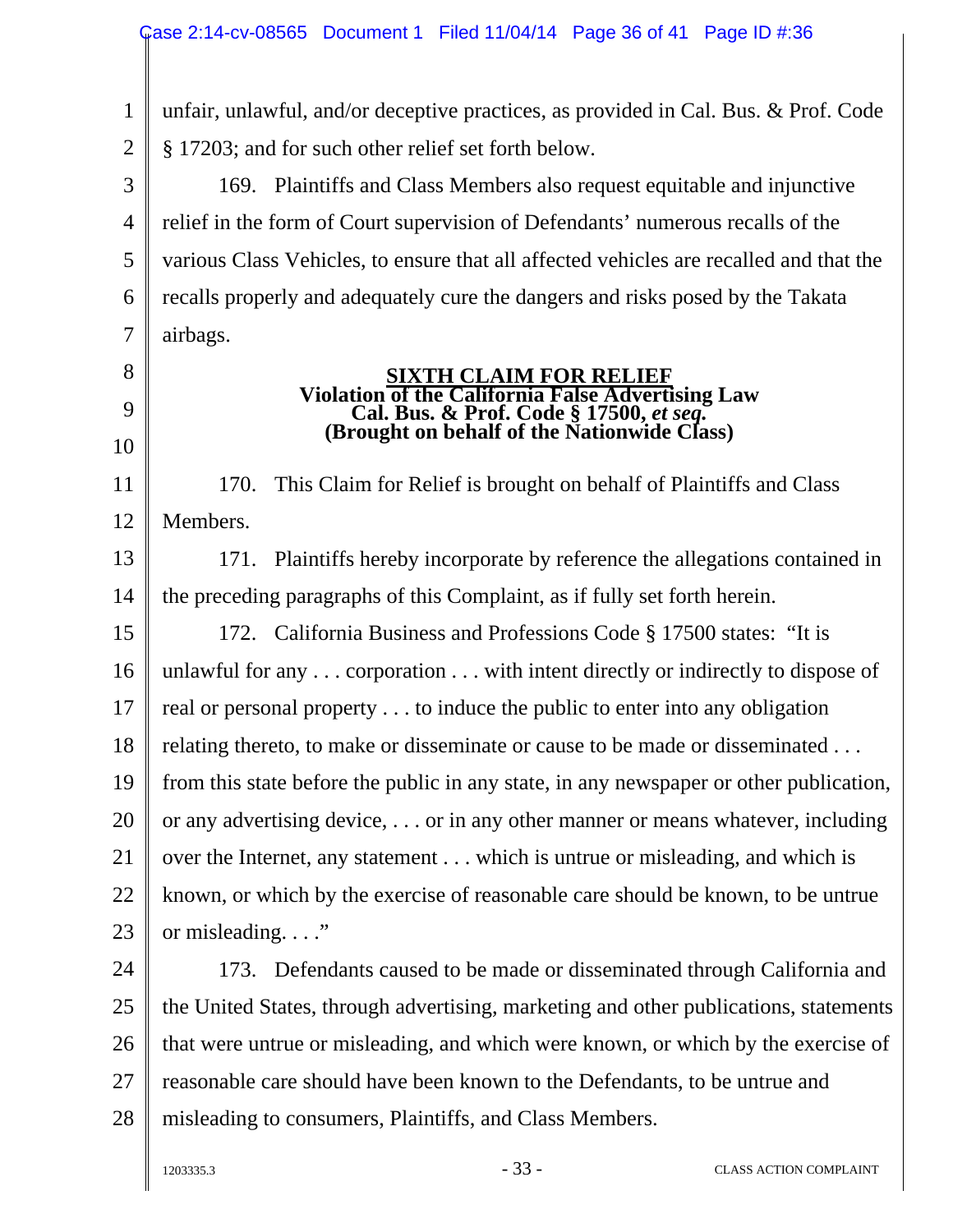- 1 2 3 174. Defendants violated section 17500 because the misrepresentations and omissions regarding the safety and reliability of their vehicles as set forth in this Complaint were material and likely to deceive a reasonable consumer.
- 4

5

6

7

8

9

10

175. Plaintiffs and Class Members have suffered injuries in fact, including the loss of money or property, as a result of Defendants' unfair, unlawful, and/or deceptive practices. In purchasing or leasing their vehicles, Plaintiffs and Class Members relied on the misrepresentations and/or omissions of Defendants with respect to the safety and reliability of their vehicles. Defendants' representations turned out not to be true. Had Plaintiffs and Class Members known this, they would not have purchased or leased the Class Vehicles and/or paid as much for them.

11 12 13 14 15 16 17 18 176. Accordingly, Plaintiffs and Class Members overpaid for the Class Vehicles and did not receive the benefit of their bargain. One way to measure this overpayment, or lost benefit of the bargain, at the moment of purchase is by the value consumers place on the vehicles now that the truth has been exposed. Both trade-in prices and auction prices for Class Vehicles have declined as a result of Defendants' misconduct. This decline in value measures the overpayment, or lost benefit of the bargain, at the time that Plaintiffs and Class Members acquired the Class Vehicles.

19 20 21 22 177. All of the wrongful conduct alleged herein occurred, and continues to occur, in the conduct of Defendants' businesses. Defendants' wrongful conduct is part of a pattern or generalized course of conduct that is still perpetuated and repeated, both in the State of California and nationwide.

23

24 25 26 178. Plaintiffs and Class Members request that this Court enter such orders or judgments as may be necessary to enjoin Defendants from continuing their unfair, unlawful, and/or deceptive practices, and for such other relief set forth below.

- 27
- 28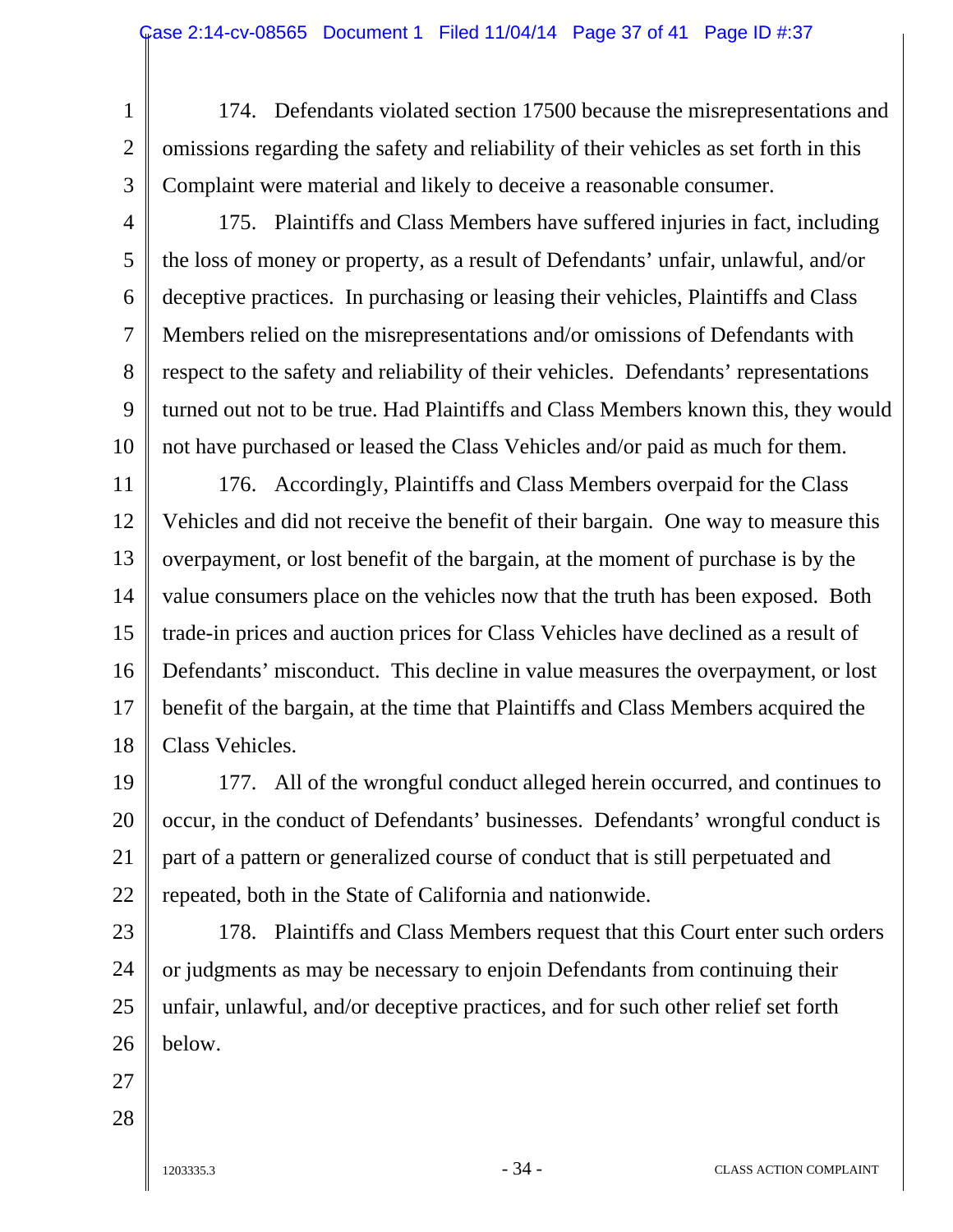| <b>SEVENTH CLAIM FOR RELIEF</b><br>$\mathbf{1}$                                                                                                                                                                                                                                                                                                                                                                                                                                                                                                                                                                                                                                                                                                                                                                                                                                                                                                                                                                                                                                                                                                                                                                                                                                                                                                                                                                                                                                                                                                                                                                                                                                                                                                                                                                                                                                                                                                                                          |
|------------------------------------------------------------------------------------------------------------------------------------------------------------------------------------------------------------------------------------------------------------------------------------------------------------------------------------------------------------------------------------------------------------------------------------------------------------------------------------------------------------------------------------------------------------------------------------------------------------------------------------------------------------------------------------------------------------------------------------------------------------------------------------------------------------------------------------------------------------------------------------------------------------------------------------------------------------------------------------------------------------------------------------------------------------------------------------------------------------------------------------------------------------------------------------------------------------------------------------------------------------------------------------------------------------------------------------------------------------------------------------------------------------------------------------------------------------------------------------------------------------------------------------------------------------------------------------------------------------------------------------------------------------------------------------------------------------------------------------------------------------------------------------------------------------------------------------------------------------------------------------------------------------------------------------------------------------------------------------------|
| <b>Example 18 Accord Failure to Recall</b><br>(Brought on behalf of the Nationwide Class)<br>$\overline{2}$                                                                                                                                                                                                                                                                                                                                                                                                                                                                                                                                                                                                                                                                                                                                                                                                                                                                                                                                                                                                                                                                                                                                                                                                                                                                                                                                                                                                                                                                                                                                                                                                                                                                                                                                                                                                                                                                              |
| 3<br>This Claim for Relief is brought on behalf of Plaintiffs and Class<br>179.<br>$\overline{4}$<br>Members.<br>5<br>180. Plaintiffs hereby incorporate by reference the allegations contained in<br>6<br>the preceding paragraphs of this Complaint, as if fully set forth herein.<br>$\overline{7}$<br>181. Defendants knew or reasonably should have known that the Class<br>8<br>Vehicles and/or Takata airbags were dangerous and/or were likely to be dangerous<br>9<br>when used in a reasonably foreseeable manner.<br>10<br>182. Defendants either knew of the dangers posed by the Takata airbags<br>11<br>before the vehicles and/or airbags were sold, or became aware of them and their<br>12<br>attendant risks after the vehicles and/or Takata airbags were sold.<br>13<br>183. Defendants continued to gain information further corroborating the<br>14<br>Takata airbag-related dangers, risks and defects from its inception until the present.<br>15<br>184. Defendants failed to adequately recall the Class Vehicles, vehicles<br>16<br>with Takata airbags, and/or Takata airbags in a timely manner.<br>17<br>185. Purchasers of the Class Vehicles, including Plaintiffs and Class<br>18<br>Members, were harmed by Defendants' failure to adequately recall all the Class<br>19<br>Vehicles and/or Takata airbags in a timely manner and have suffered damages,<br>20<br>including, without limitation, damage to other components of the Class Vehicles<br>21<br>caused by the Takata airbag-related defects, the diminished value of the Class<br>22<br>Vehicles, the cost of modification of the dangerous and life-threatening Takata<br>23<br>airbags, and the costs associated with the loss of use of the Class Vehicles.<br>24<br>186. Defendants' failure to timely and adequately recall the Class Vehicles<br>25<br>was a substantial factor in causing the purchasers' harm, including that of Plaintiffs<br>26<br>and Class Members.<br>27<br>28 |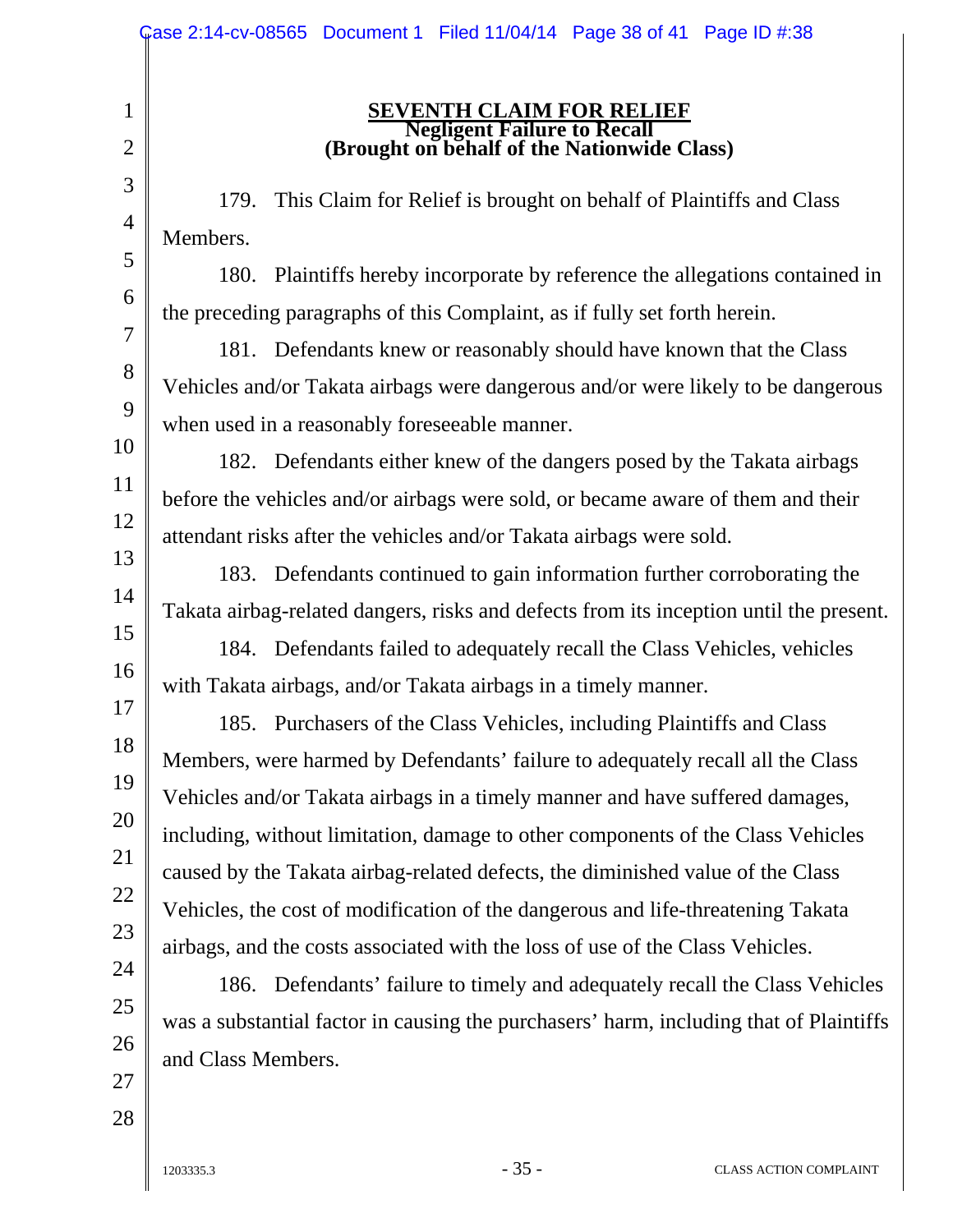|                | Case 2:14-cv-08565 Document 1 Filed 11/04/14 Page 39 of 41 Page ID #:39               |  |  |  |  |  |  |
|----------------|---------------------------------------------------------------------------------------|--|--|--|--|--|--|
|                |                                                                                       |  |  |  |  |  |  |
| $\mathbf 1$    | <b>PRAYER FOR RELIEF</b>                                                              |  |  |  |  |  |  |
| $\overline{2}$ | Plaintiffs, individually and on behalf of all others similarly situated, request      |  |  |  |  |  |  |
| 3              | the Court to enter judgment against the Defendants, as follows:                       |  |  |  |  |  |  |
| $\overline{4}$ | an order certifying the proposed Nationwide Class, designating<br>A.                  |  |  |  |  |  |  |
| 5              | Plaintiffs as the named representative of the Nationwide Class, and designating the   |  |  |  |  |  |  |
| 6              | undersigned as Class Counsel;                                                         |  |  |  |  |  |  |
| 7              | a declaration that the airbags in Class Vehicles are defective;<br>B.                 |  |  |  |  |  |  |
| 8              | $\mathcal{C}$ .<br>a declaration that the Defendants are financially responsible for  |  |  |  |  |  |  |
| 9              | notifying all Class Members about the defective nature of the Class Vehicles;         |  |  |  |  |  |  |
| 10             | D.<br>an order enjoining Defendants to desist from further deceptive                  |  |  |  |  |  |  |
| 11             | distribution, sales, and lease practices with respect to the Class Vehicles, and      |  |  |  |  |  |  |
| 12             | directing Defendants to permanently, expeditiously, and completely repair the Class   |  |  |  |  |  |  |
| 13             | Vehicles to eliminate the Defective Airbags;                                          |  |  |  |  |  |  |
| 14             | Ε.<br>an award to Plaintiffs and Class Members of compensatory,                       |  |  |  |  |  |  |
| 15             | exemplary, and statutory penalties and damages, including interest, in an amount to   |  |  |  |  |  |  |
| 16             | be proven at trial;                                                                   |  |  |  |  |  |  |
| 17             | an award to Plaintiffs and Class Members for the return of the<br>$F_{\cdot}$         |  |  |  |  |  |  |
| 18             | purchase prices of the Class Vehicles, with interest from the time it was paid, for   |  |  |  |  |  |  |
| 19             | the reimbursement of the reasonable expenses occasioned by the sale, for damages      |  |  |  |  |  |  |
| 20             | and for reasonable attorney fees;                                                     |  |  |  |  |  |  |
| 21             | a Defendant-funded program, using transparent, consistent, and<br>G.                  |  |  |  |  |  |  |
| 22             | reasonable protocols, under which out-of-pocket expenses and damages claims           |  |  |  |  |  |  |
| 23             | associated with the Defective Airbags in Plaintiffs' and Class Members' Vehicles,     |  |  |  |  |  |  |
| 24             | can be made and paid, such that Defendants, not the Class Members, absorb the         |  |  |  |  |  |  |
| 25             | losses and expenses fairly traceable to the recall of the vehicles and correction of  |  |  |  |  |  |  |
| 26             | the Defective Airbags;                                                                |  |  |  |  |  |  |
| 27             | a declaration that the Defendants must disgorge, for the benefit of<br>H.             |  |  |  |  |  |  |
| 28             | Plaintiffs and Class Members, all or part of the ill-gotten profits received from the |  |  |  |  |  |  |
|                |                                                                                       |  |  |  |  |  |  |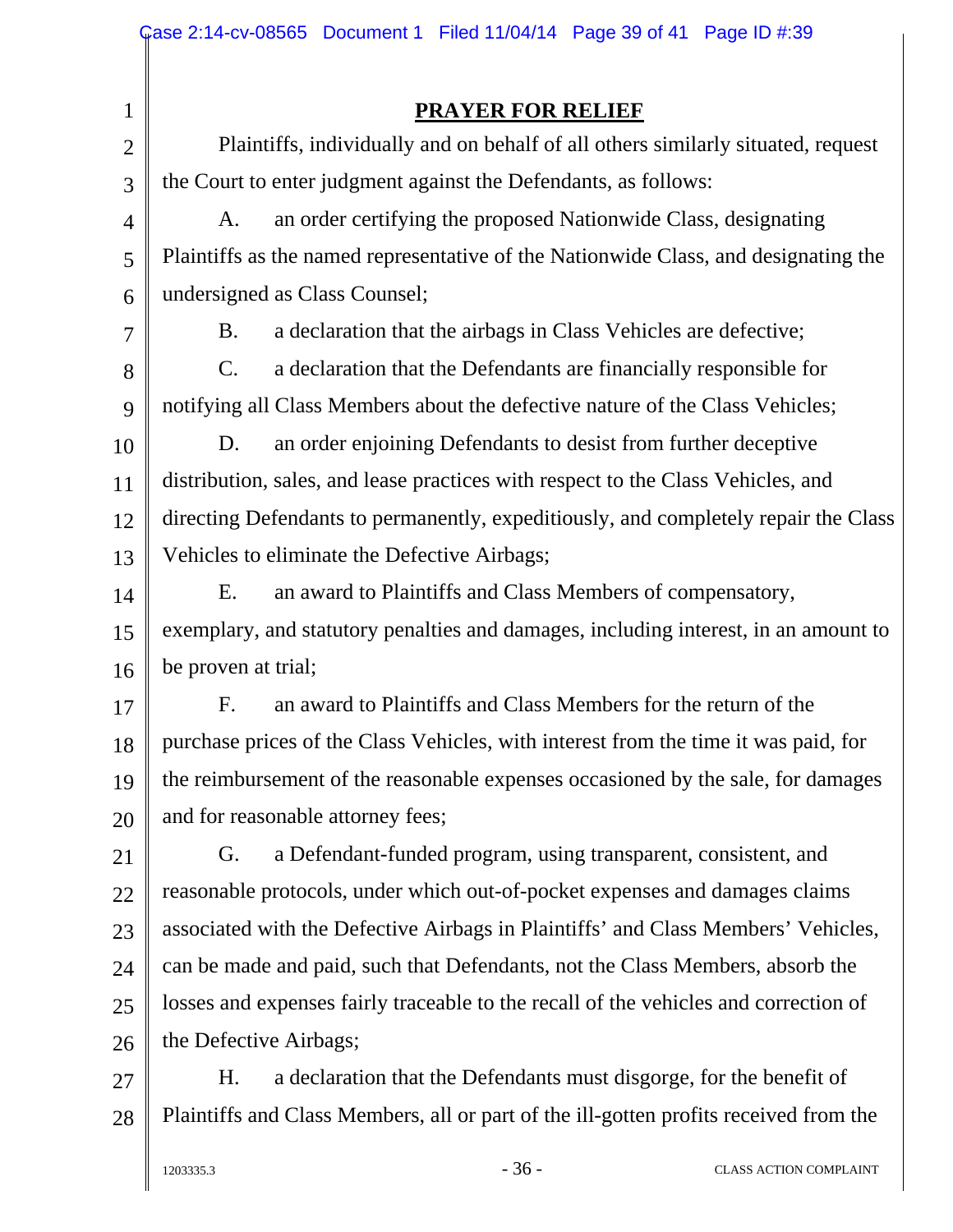|                     |                                                                                                                          | Case 2:14-cv-08565 Document 1 Filed 11/04/14 Page 40 of 41 Page ID #:40      |  |  |  |  |  |  |
|---------------------|--------------------------------------------------------------------------------------------------------------------------|------------------------------------------------------------------------------|--|--|--|--|--|--|
|                     |                                                                                                                          |                                                                              |  |  |  |  |  |  |
| $\mathbf{1}$        | sale or lease of the Class Vehicles, or make full restitution to Plaintiffs and Class                                    |                                                                              |  |  |  |  |  |  |
| $\overline{2}$      |                                                                                                                          | Members;                                                                     |  |  |  |  |  |  |
| 3                   |                                                                                                                          | an award of attorneys' fees and costs, as allowed by law;<br>I.              |  |  |  |  |  |  |
| $\overline{4}$<br>5 | an award of pre-judgment and post-judgment interest, as provided by<br>J.<br>law;                                        |                                                                              |  |  |  |  |  |  |
| 6                   | K.                                                                                                                       | leave to amend this Complaint to conform to the evidence produced at         |  |  |  |  |  |  |
| 7                   | trial; and                                                                                                               |                                                                              |  |  |  |  |  |  |
| 8                   | L.                                                                                                                       | such other relief as may be appropriate under the circumstances.             |  |  |  |  |  |  |
| 9                   | <b>DEMAND FOR JURY TRIAL</b>                                                                                             |                                                                              |  |  |  |  |  |  |
| 10                  |                                                                                                                          | Pursuant to Federal Rule of Civil Procedure 38(b), Plaintiffs demand a trial |  |  |  |  |  |  |
| 11                  | by jury of any and all issues in this action so triable of right.                                                        |                                                                              |  |  |  |  |  |  |
| 12                  |                                                                                                                          |                                                                              |  |  |  |  |  |  |
| 13                  | Dated: November 4, 2014<br>Respectfully submitted,                                                                       |                                                                              |  |  |  |  |  |  |
| 14                  | LIEFF CABRASER HEIMANN &<br>BERNSTEIN, LLP                                                                               |                                                                              |  |  |  |  |  |  |
| 15                  |                                                                                                                          |                                                                              |  |  |  |  |  |  |
| 16<br>17            | By:                                                                                                                      |                                                                              |  |  |  |  |  |  |
| 18                  |                                                                                                                          | Elizabeth J. Cabraser                                                        |  |  |  |  |  |  |
| 19                  | Elizabeth J. Cabraser (State Bar No. 083151)<br>ecabraser@lchb.com                                                       |                                                                              |  |  |  |  |  |  |
| 20                  | Todd A. Walburg (State Bar No. 213063)<br>twalburg@lchb.com<br>Phong-Chau G. Nguyen (State Bar No. 286789)               |                                                                              |  |  |  |  |  |  |
| 21                  | pgnguyen@lchb.com<br>LIEFF CABRASER HEIMANN &                                                                            |                                                                              |  |  |  |  |  |  |
| 22                  | BERNSTEIN, LLP                                                                                                           |                                                                              |  |  |  |  |  |  |
| 23                  | 275 Battery Street, 29th Floor<br>San Francisco, CA 94111-3339<br>Telephone: (415) 956-1000<br>Facsimile: (415) 956-1008 |                                                                              |  |  |  |  |  |  |
| 24                  |                                                                                                                          |                                                                              |  |  |  |  |  |  |
| 25                  |                                                                                                                          |                                                                              |  |  |  |  |  |  |
| 26                  |                                                                                                                          |                                                                              |  |  |  |  |  |  |
| 27                  |                                                                                                                          |                                                                              |  |  |  |  |  |  |
| 28                  |                                                                                                                          |                                                                              |  |  |  |  |  |  |
|                     | 1203335.3                                                                                                                | $-37-$<br><b>CLASS ACTION COMPLAINT</b>                                      |  |  |  |  |  |  |